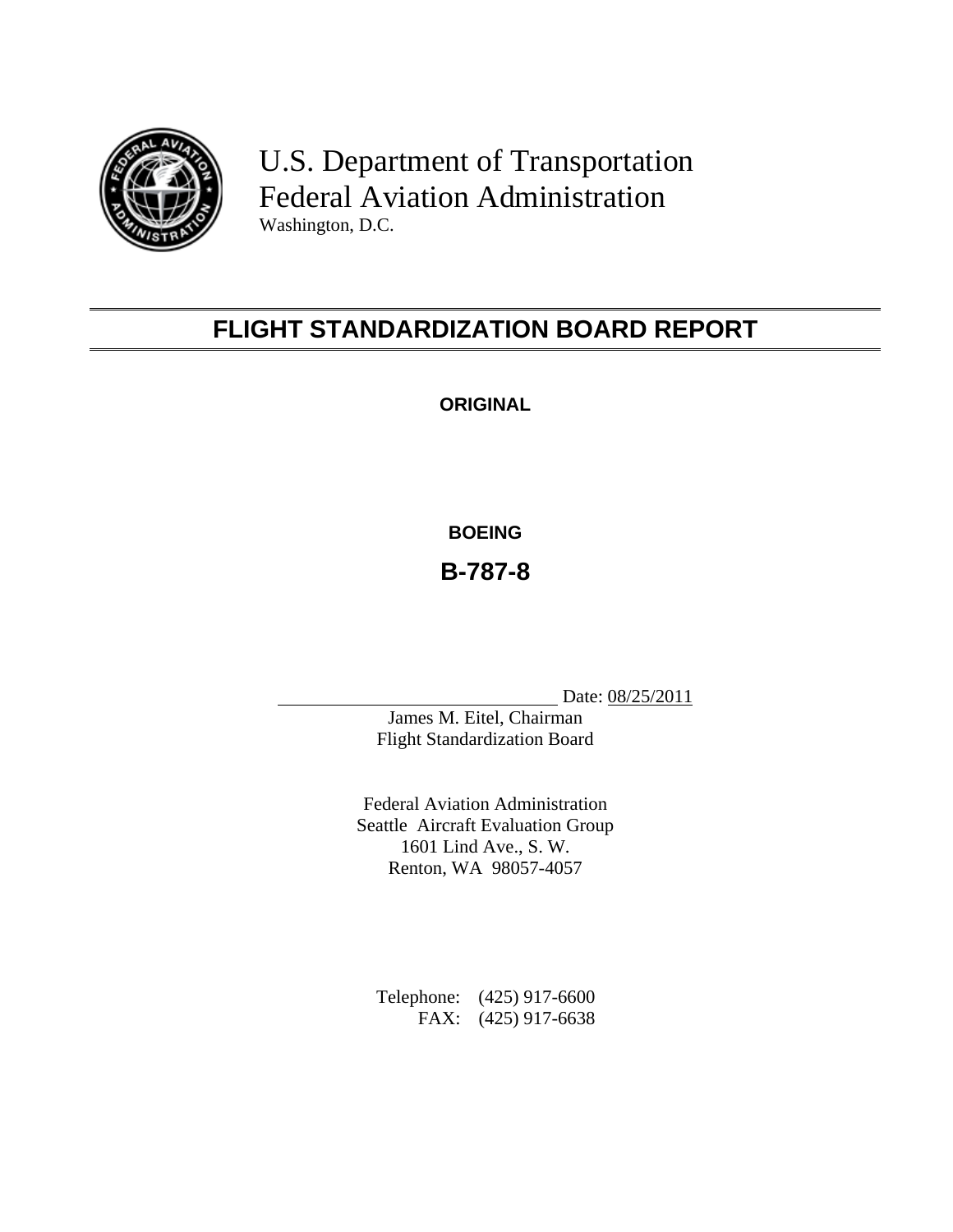#### **MANAGEMENT COORDINATION SHEET**

Date:  $08/25/2011$ 

Robert Reich Assistant Manager Seattle Aircraft Evaluation Group

\_\_\_\_\_\_\_\_\_\_\_\_\_\_\_\_\_\_\_\_\_\_\_\_\_\_\_\_\_\_\_\_\_\_\_\_\_\_\_\_ Date: 08/25/2011

Keeton D. Zachary Manager, Seattle Aircraft Evaluation Group

/s/ Greg Kirkland for

Date: 08/25/2011

John S. Duncan Manager, AFS-200 Air Transportation Division

/s/

Date: 08/25/2011

Mel O. Cintron Manager, AFS-800 General Aviation and Commercial Division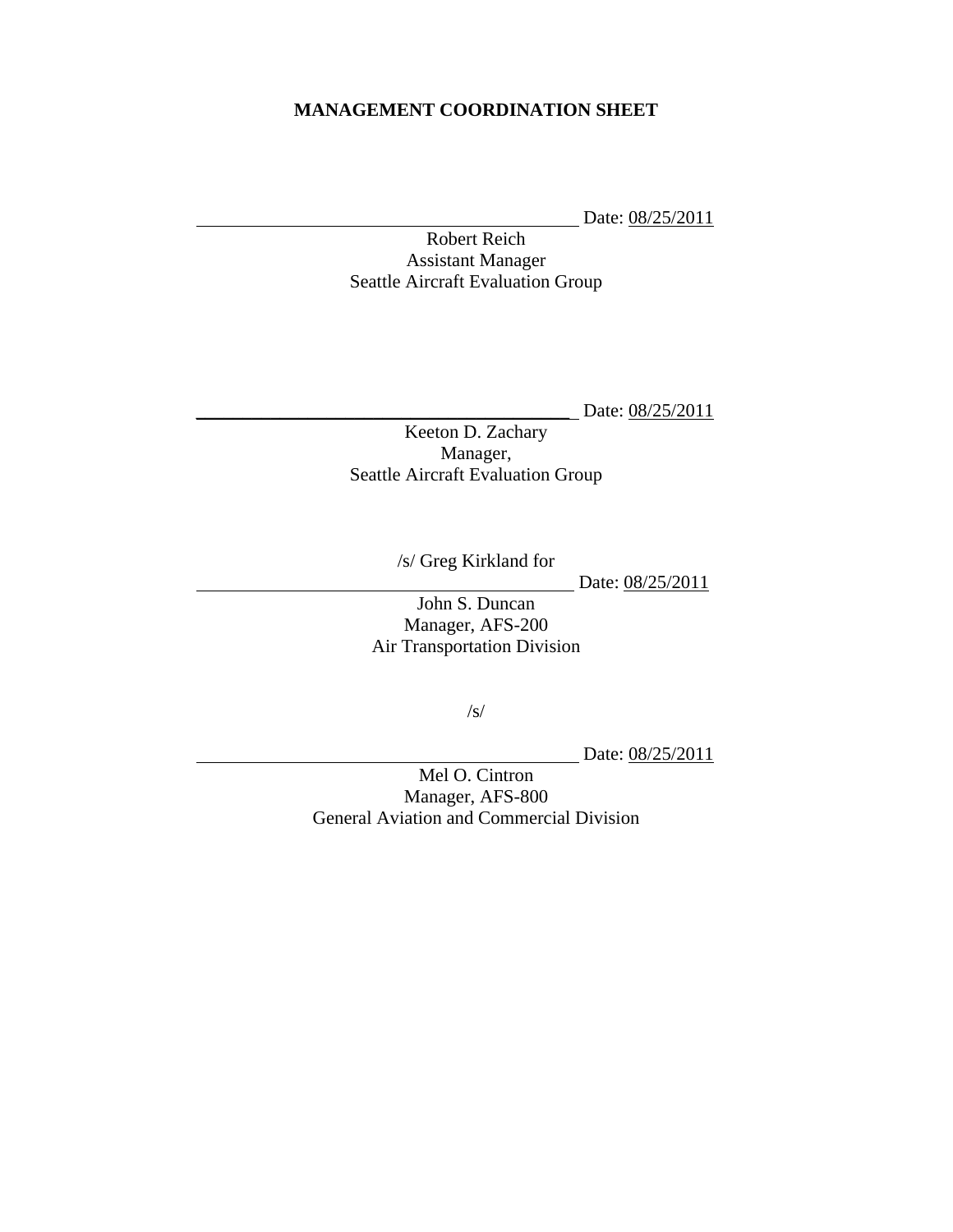#### **RECORD OF REVISIONS**

| <b>Revision Number</b> | <b>Sections</b> | <b>Date</b> |
|------------------------|-----------------|-------------|
| 0 (Original)           |                 | 08/25/2011  |
|                        |                 |             |
|                        |                 |             |
|                        |                 |             |
|                        |                 |             |
|                        |                 |             |
|                        |                 |             |
|                        |                 |             |
|                        |                 |             |
|                        |                 |             |
|                        |                 |             |

**Highlights of Change:**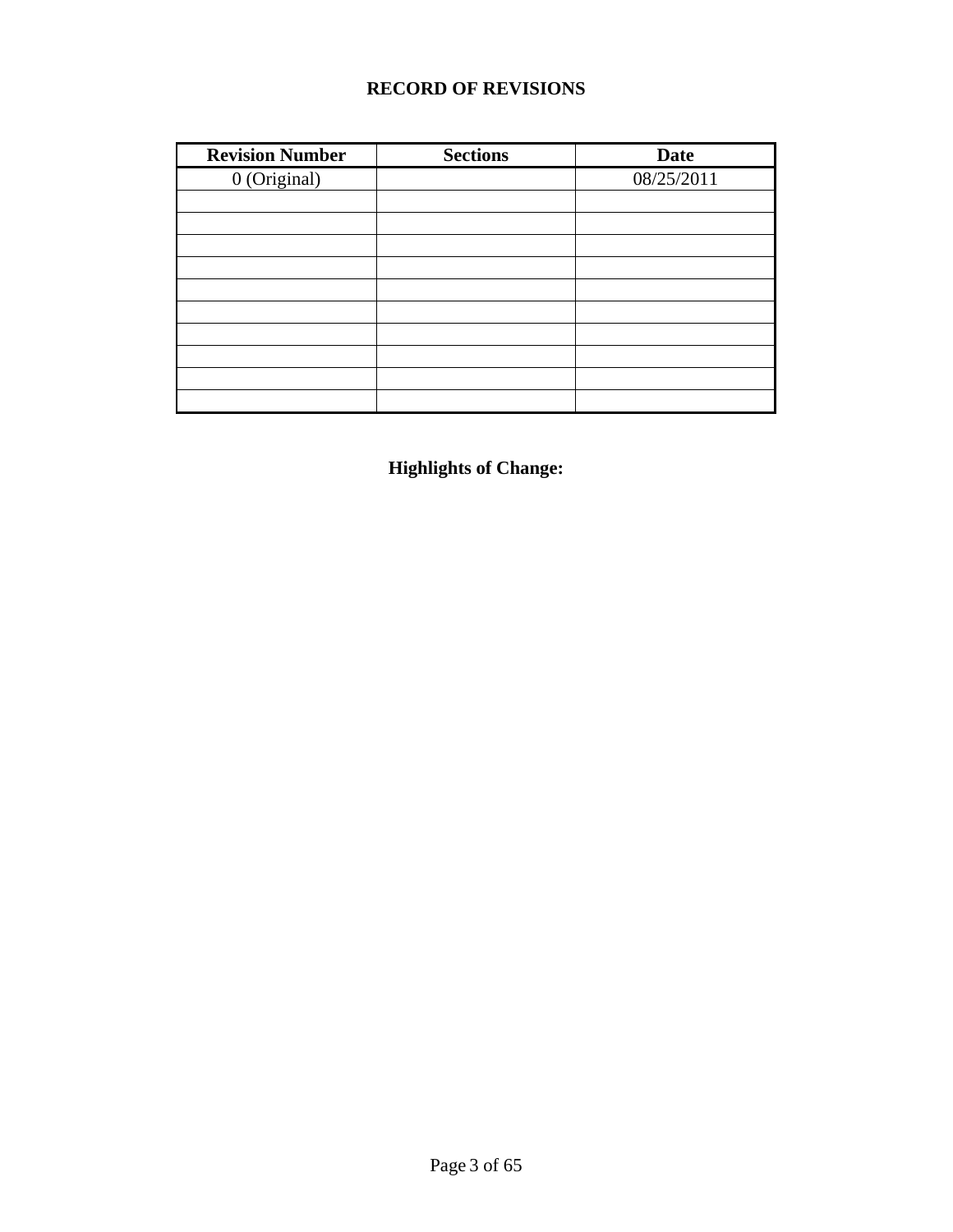#### **CONTENTS**

# PART I – B-787 TRAINING, CHECKING, AND CURRENCY REQUIREMENTS

|     | <b>SECTION</b>                                                                                                                                                                                                                                                                                                                                                                                                                                                                                                         | <b>PAGE</b>                                              |
|-----|------------------------------------------------------------------------------------------------------------------------------------------------------------------------------------------------------------------------------------------------------------------------------------------------------------------------------------------------------------------------------------------------------------------------------------------------------------------------------------------------------------------------|----------------------------------------------------------|
| 1.  | PURPOSE AND APPLICABILITY                                                                                                                                                                                                                                                                                                                                                                                                                                                                                              | 5                                                        |
| 2.  | PILOT "TYPE RATING" REQUIREMENTS                                                                                                                                                                                                                                                                                                                                                                                                                                                                                       | 6                                                        |
| 3.  | "MASTER DIFFERENCE REQUIREMENTS" (MDRs)                                                                                                                                                                                                                                                                                                                                                                                                                                                                                | 6                                                        |
| 4.  | ACCEPTABLE "OPERATOR DIFFERENCE REQUIREMENTS" TABLES                                                                                                                                                                                                                                                                                                                                                                                                                                                                   | $\tau$                                                   |
| 5.  | FSB SPECIFICATIONS FOR TRAINING                                                                                                                                                                                                                                                                                                                                                                                                                                                                                        | 8                                                        |
| 6.  | <b>FSB SPECIFICATIONS FOR CHECKING</b>                                                                                                                                                                                                                                                                                                                                                                                                                                                                                 | 14                                                       |
| 7.  | FSB SPECIFICATIONS FOR RECENCY OF EXPERIENCE                                                                                                                                                                                                                                                                                                                                                                                                                                                                           | 16                                                       |
| 8.  | AIRCRAFT COMPLIANCE CHECKLIST                                                                                                                                                                                                                                                                                                                                                                                                                                                                                          | 16                                                       |
| 9.  | FSB SPECIFICATIONS FOR DEVICES AND SIMULATORS                                                                                                                                                                                                                                                                                                                                                                                                                                                                          | 17                                                       |
| 10. | APPLICATION OF FSB REPORT                                                                                                                                                                                                                                                                                                                                                                                                                                                                                              | 18                                                       |
| 11. | ALTERNATE MEANS OF COMPLIANCE                                                                                                                                                                                                                                                                                                                                                                                                                                                                                          | 18                                                       |
|     | 12. APPENDICES                                                                                                                                                                                                                                                                                                                                                                                                                                                                                                         | 19                                                       |
|     | APPENDIX 1 - MASTER DIFFERENCE REQUIREMENTS (MDR TABLE)<br>APPENDIX 2 - ACCEPTABLE ODR TABLES<br>APPENDIX 3 - AIRCRAFT COMPLIANCE CHECKLIST<br>APPENDIX 4 - EXAMPLE FULL TRANSITION FOOTPRINT<br>APPENDIX 5 - EXAMPLE DIFFERENCES COURSE<br>APPENDIX 6 - EXAMPLE SHORTENED TRANSITION FOOTPRINT<br>APPENDIX 7 - EXAMPLE FLIGHT ATTENDANT TRAINING PROGRAM<br>APPENDIX 8 - FLIGHTCREW SLEEPING QUARTERS<br>APPENDIX 9 - EXAMPLE HUD TRAINING PROGRAM<br>APPENDIX 10 - EVALUATION REQUIREMENTS FOR THE B-787 DIFFERENCES | 20<br>23<br>32<br>57<br>58<br>58<br>60<br>63<br>64<br>66 |
|     | <b>COURSE PARTIAL PROFICIENCY CHECK</b>                                                                                                                                                                                                                                                                                                                                                                                                                                                                                |                                                          |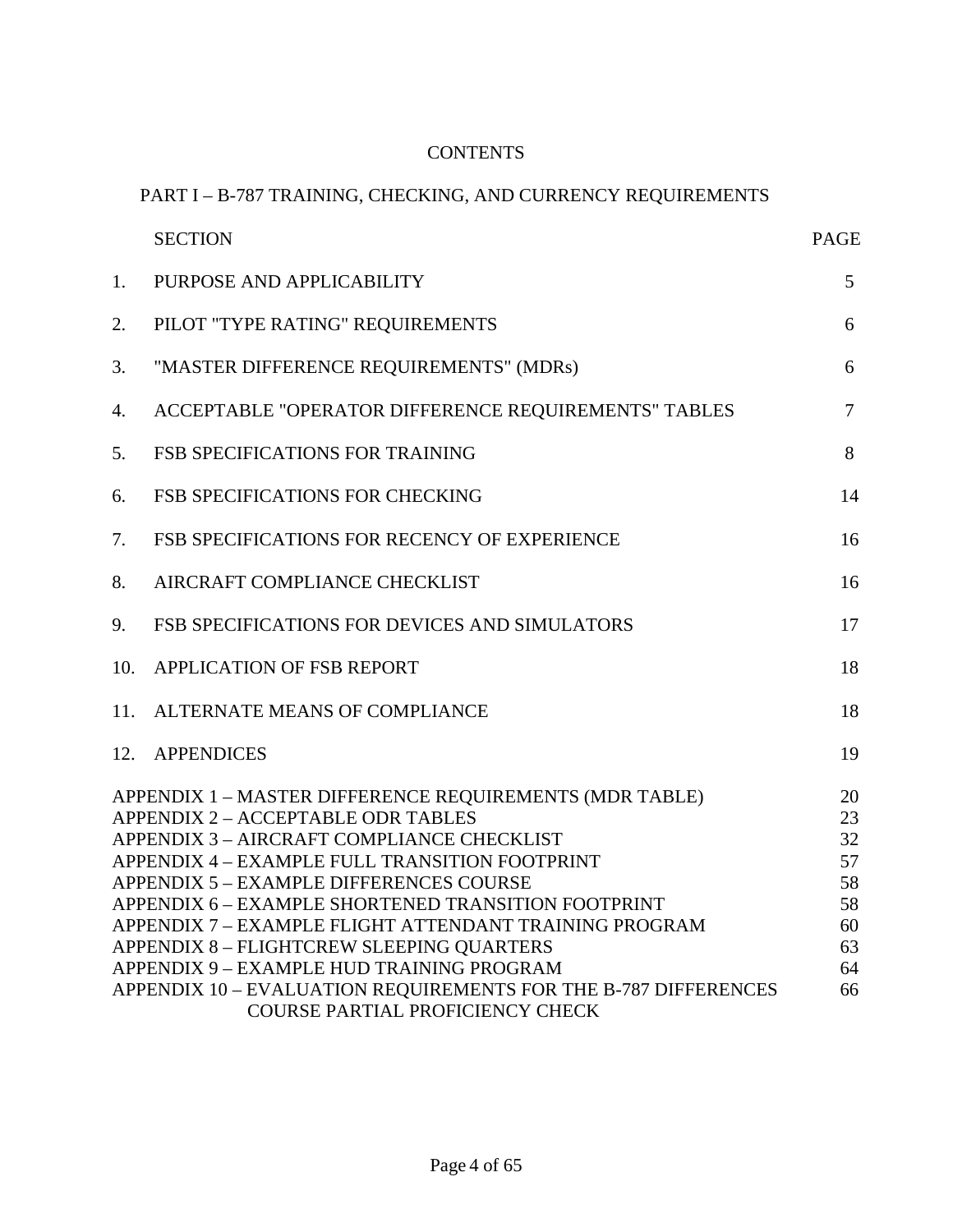#### 1. PURPOSE AND APPLICABILITY

1.1 Flight Standardization Board (FSB) Report Specifications. This FSB report specifies FAA master training, checking, and currency requirements applicable to crews operating B-787 Aircraft under CFR Part 121. Various sections within the report are qualified as to whether compliance is required (considering the provisions of AC 120-53A), recommended, or advisory in nature. Provisions of the report:

- a. Identify a common pilot type rating assigned to the B-777 and B-787,
- b. Identify the B-777 and B-787 as "related aircraft",
- c. Describe "Master Difference Requirements" for crews requiring differences qualification for mixed-fleet-flying or transition,
- d. Provide examples of acceptable "Operator Difference Requirements (ODR)" tables,
- e. Describe acceptable training program and device characteristics when necessary to establish compliance with pertinent MDRs,
- f. Identify checking and currency standards including specification of those checks that must be administered by FAA or operators,
- g. List regulatory compliance status (compliance checklist) for the B-787 for CFRs Part 91, 121, and 125, Advisory Circulars, or other operational criteria for information of FAA field offices.

1.2 This report addresses the B-787-8 series aircraft as specified in the FAA Type Certificate Data Sheet (TDCS).

1.3 The provisions of this FSB report are effective until amended, superseded, or withdrawn by subsequent revisions to this report.

1.4 FSB Responsibility/Authority. Determinations made in this report are based on the evaluations of specific B-777 and B-787 aircraft models equipped in a given configuration and in accordance with (IAW) current regulations and guidance. Modifications and upgrades made to the models described herein, or introduction of other related aircraft, may require amendment of the findings in this report. The FSB reserves responsibility and authority to re-evaluate and modify sections of this report based on new or revised Advisory Circular material, pertinent CFRs, aircraft operating experience, or the testing of new or modified aircraft under the provisions of AC 120- 53A.

1.5 AQP/FSB Report Relationship. Differences between this report and an operator's proposed training, checking, and currency requirements under an Advanced Qualification Program (AQP) must be justified and documented as part of the applicant's AQP approval process. Program approvals under AQP need to ensure the basic provisions and requirements of this report have been addressed, and where necessary, coordination with the appropriate Flight Standardization Board has been completed.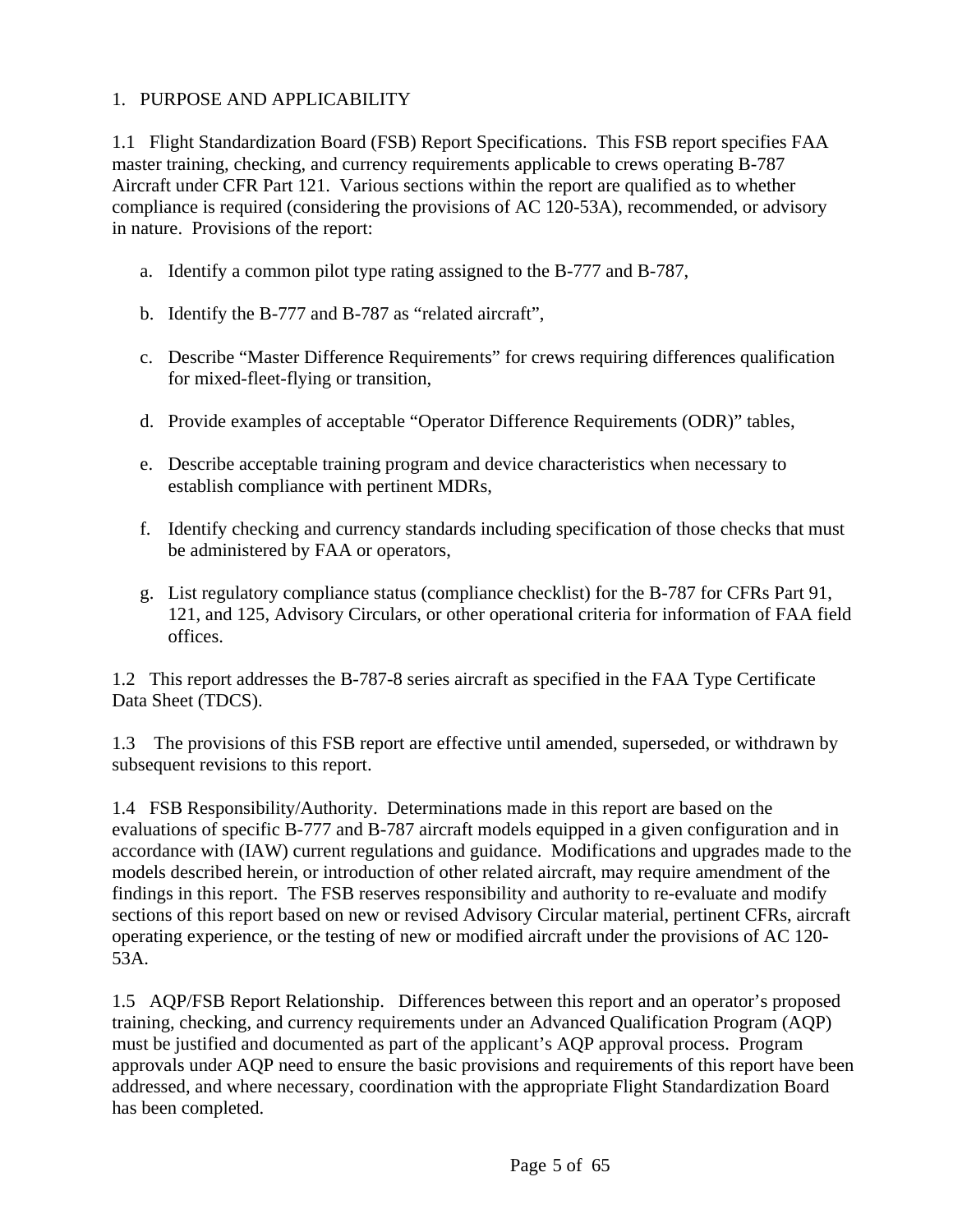1.6 Terminology. The term "must" is used in this FSB report and certain MDR footnotes, even though it is recognized that this report (as well as AC 120-53A, on which it is based) provides one acceptable means, but not necessarily the only means of compliance with CFR requirements. This terminology acknowledges the need for operators to fully comply with this FSB report and MDR and ODR provisions if AC 120-53A is to be used by the operator as the means of complying with the pertinent CFRs. Operators who choose this method must comply with each applicable MDR provision, including any footnotes.

1.7 FSB Report Comprehensiveness. This report includes:

- a. Minimum requirements for approval by FAA field offices, (e.g., MDRs, type rating designations, etc.),
- b. Information which is advisory in general, but may be mandatory for particular operators if the designated configurations apply and if approved for that operator (e.g. MDR footnotes, acceptable ODR tables), and
- c. Information which is used to facilitate FAA review of an aircraft type or related aircraft proposed for the use by an operator (e.g. compliance checklist for FAA Field Office use)

Various sections of this report are qualified as to whether compliance (considering the provisions of FAA Advisory Circular AC-120-53A) is required, or is advisory in nature.

## 2. PILOT TYPE RATING REQUIREMENTS

2.1 Type Rating. The Boeing 787 is designated B-787. In accordance with the provisions of FAA Order 8900.1 and AC 120-53A, the B-777 and B-787 are assigned a common pilot type rating.

2.2 Second-In-Command (SIC) Type Rating. In accordance with the provisions of the pertinent CFR, FAA Order 8900.1 and AC 120-53A, a SIC type rating is assigned to the B-787 and is designated "B-787" with Limitations for "B-787 SIC Privileges Only".

#### 3. "MASTER DIFFERENCE REQUIREMENTS" (MDRs)

3.1. Common Requirements (All B-787s).

#### 3.1.1. Autopilot Engage/Disengage Altitudes.

- a. As referenced by approved AFMs, the B-787 has specifically been evaluated for autopilot suitability for engagement at or above 200 ft AGL during takeoff. For CFR 121.579 operators, authorization for autopilot engagement during takeoff is as designated by operations specifications.
- b. Without LAND 2 or LAND 3 annunciated, the autopilot must be disengaged below 100 feet AGL
- 3.1.2 Aircraft Approach Category and Circling Minima: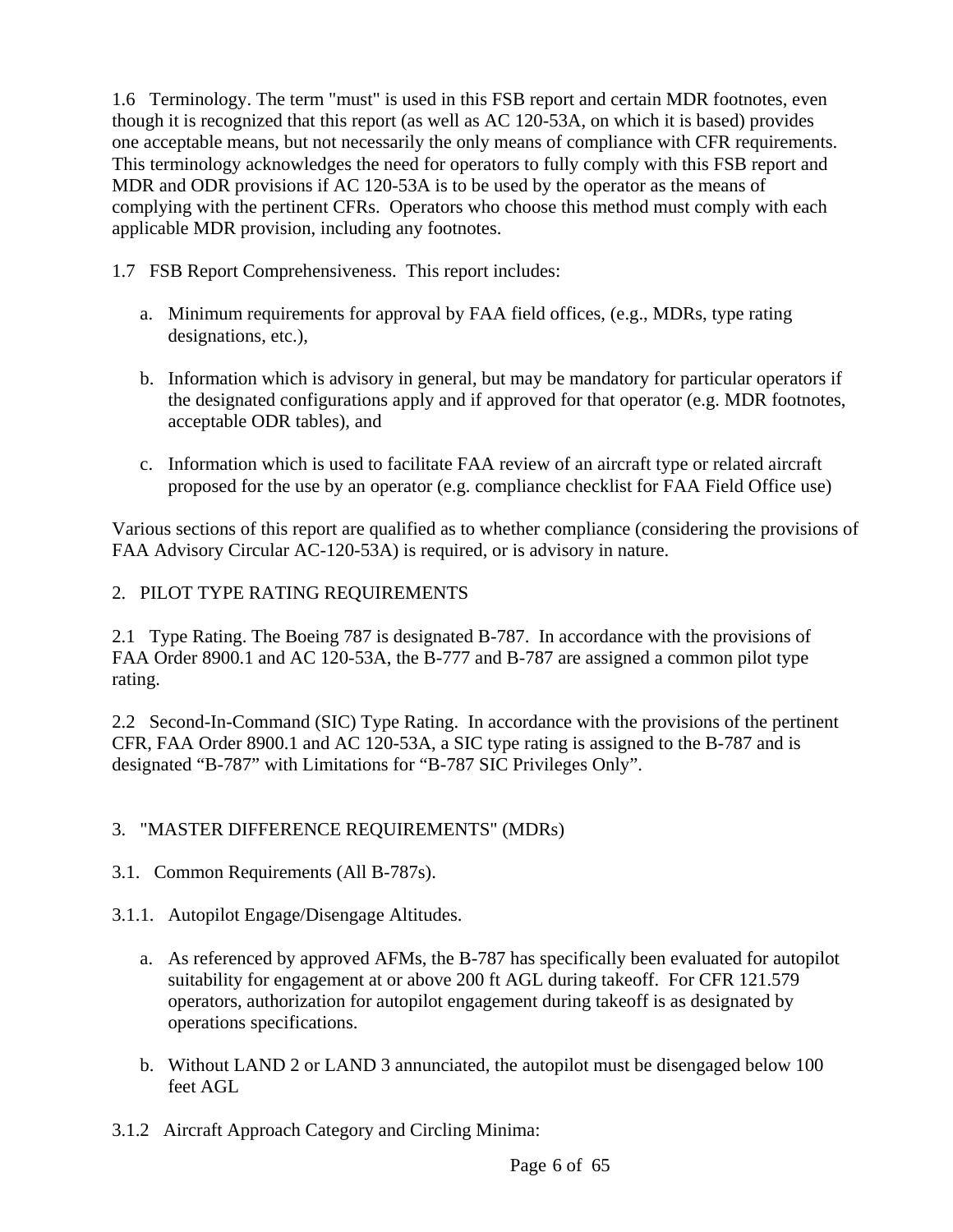- a. The B-787 is considered Category D aircraft for the purposes of determining "straight-in" landing weather minima.
- b. For circling, the aircraft approach category to be used for determining the circling minima is as specified in the Operations specifications for each operator.

3.1.3 Normal "Final Landing Flap Setting". The normal "final landing flap setting" per CFR 91.126(c) is considered to be either "Flaps 25" or "Flap 30" for all B-787s.

3.2 Master Difference Requirements.

3.2.1 Requirements (MDRs) for Particular B-777/B-787 related aircraft combinations. MDRs are shown in Appendix 1. These provisions apply when differences between related aircraft exist which affect crew knowledge, skills, or abilities related to flight safety (e.g., Level A or greater differences).

3.2.2 MDR Footnotes. Footnotes to MDR requirements define acceptable "required means" or "alternate means" of compliance. A footnote can indicate requirements that are less restrictive than the basic designation, or more restrictive than the basic designation depending on the significance of the differences between particular related aircraft.

#### 4. ACCEPTABLE "OPERATOR DIFFERENCE REQUIREMENTS" TABLES

4.1 ODR tables - Used to Show an Operator's Compliance Method. Acceptable Operator Difference Requirements tables for operators conducting mixed fleet operations, using particular combinations of B-777 and B-787 related aircraft are shown in Appendix 2. The ODR tables represent an acceptable means to comply with MDR provisions for this combination of aircraft, based on differences and compliance methods shown. The tables do not necessarily represent an acceptable means of compliance for operators with aircraft having other differences, where compliance methods (e.g., devices or simulators) are different, or for combinations of aircraft not evaluated. For operators flying related aircraft, which are the same as the aircraft used for the ODR table development and using the same compliance methods, the ODR tables in Appendix 2 have been found acceptable by the FAA. Thus, equivalent tables may be approved by the POI for a particular operator.

4.2 Operator Preparation of ODR Tables. Operators flying "mixed-fleet" related aircraft must have approved ODR tables. Operators flying B777 and B787 related aircrafts similar to those covered by the acceptable ODR tables shown in Appendix 2 may use those tables. Operators with differences not shown on, or addressed by, the tables of Appendix 2, or operators seeking different means of compliance, must prepare and seek FAA approval of specific ODR tables pertinent to their fleet.

4.3 ODR Table Coordination. Unless identical or equivalent ODR tables have been previously approved by the FAA, new ODR tables proposed by operators should be coordinated with their POI and the FSB prior to FAA approval and implementation. By coordination, the FSB ensures consistent treatment of related aircraft between various operators, and compatibility of each ODR table with MDR provisions.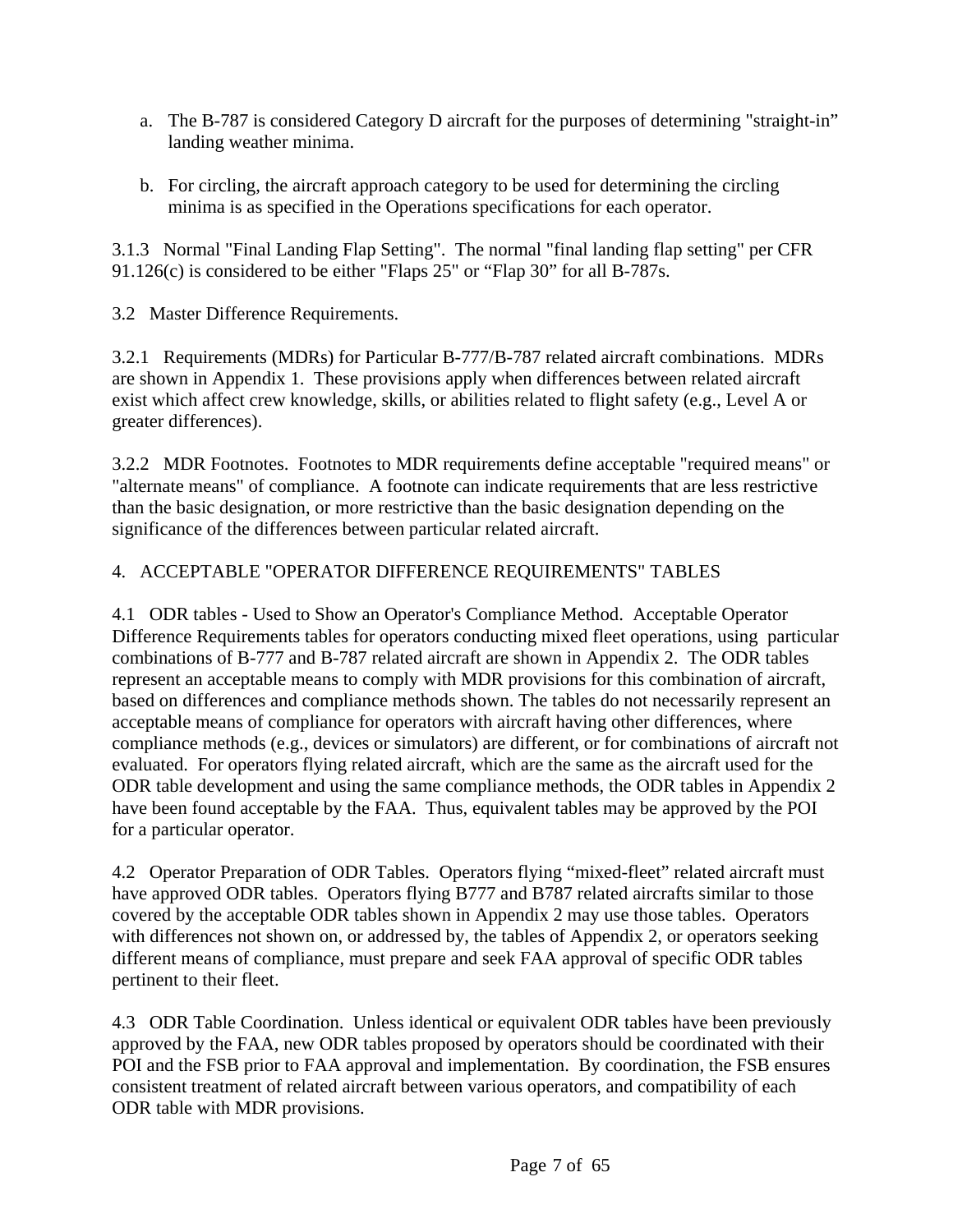4.4 ODR Table Distribution. Original approved ODR tables are retained by the operator. Copies of approved ODR tables are retained by the Certificate Holding District Office (CHDO). Copies should also be forwarded to the B-777 and/or B-787 FSB Chairman, Seattle AEG (SEA-AEG).

## 5. FSB SPECIFICATIONS FOR TRAINING

# 5.1 General.

5.1.1 Assumptions Regarding Airmen Previous Experience. The provisions of this section apply to programs for airmen who have experience in both CFR Part 121 air carrier operations and multi-engine transport turbojet aircraft. For airmen not having this experience, additional requirements may be appropriate as determined by the POI, FSB, and AFS-200.

5.1.2 Training for Seat Dependent Tasks. Accomplishment of certain tasks, procedures, or maneuvers requires training of a crewmember for a particular crew position (e.g. captain, first officer, international relief officer, check airman, etc.). Training programs should recognize and address the necessary seat/position related tasks for the applicable crewmember. Accordingly, training programs should address seat dependent tasks or maneuvers to the extent necessary to satisfy crew qualification objectives and should be in accordance with ODR tables when applicable.

5.1.3 Second-In-Command Training Tasks. Flight Crews qualify to serve as SIC must accomplish certain tasks, procedures or maneuvers for the SIC crew position. Training programs should address all training elements of the pertinent CFR in accordance with FAA Order 8900.1. SIC pilot type rating may be issued in accordance with the pertinent CFR provided training required by the pertinent CFR and FAA Order 8900.1, including tasks stipulated by this report, are completed.

5.1.4 Future Air Navigation Systems (FANS)/RNP/ANP/CNS/CPDLC/ADS. Flight Crews operating aircraft equipped with FANS software should receive appropriate instruction in its general operational functions, appropriate uses for areas of operation, routes, or procedures to be flown. General training should address communications, navigation, and surveillance (CNS) functions covered by FANS, RNP, and ANP. In addition, sufficient training in use of data link communication and Automatic Dependent Surveillance (ADS) to ensure adequate knowledge, skill, and proficiency for flight crews to operate the above system(s) in typical daily operations (requiring their use) should be provided.

5.1.5 B-787 Programs Crediting Previous Boeing EFIS/FMS Experience (AQP or STARS). Training programs for the B-787 may take credit for previous Boeing EFIS/FMS experience. An example of a B-787 training course crediting previous Boeing model FMS flight deck experience is shown in Appendix 5. Principal Inspectors for operators initially introducing a B-787 type may approve programs consistent with programs previously approved or those of Appendix 5. For information regarding previously approved programs or programs crediting previous non-Boeing FMS/EFIS flight deck experience, FAA Principal Inspectors for other existing B-787 operators may be consulted.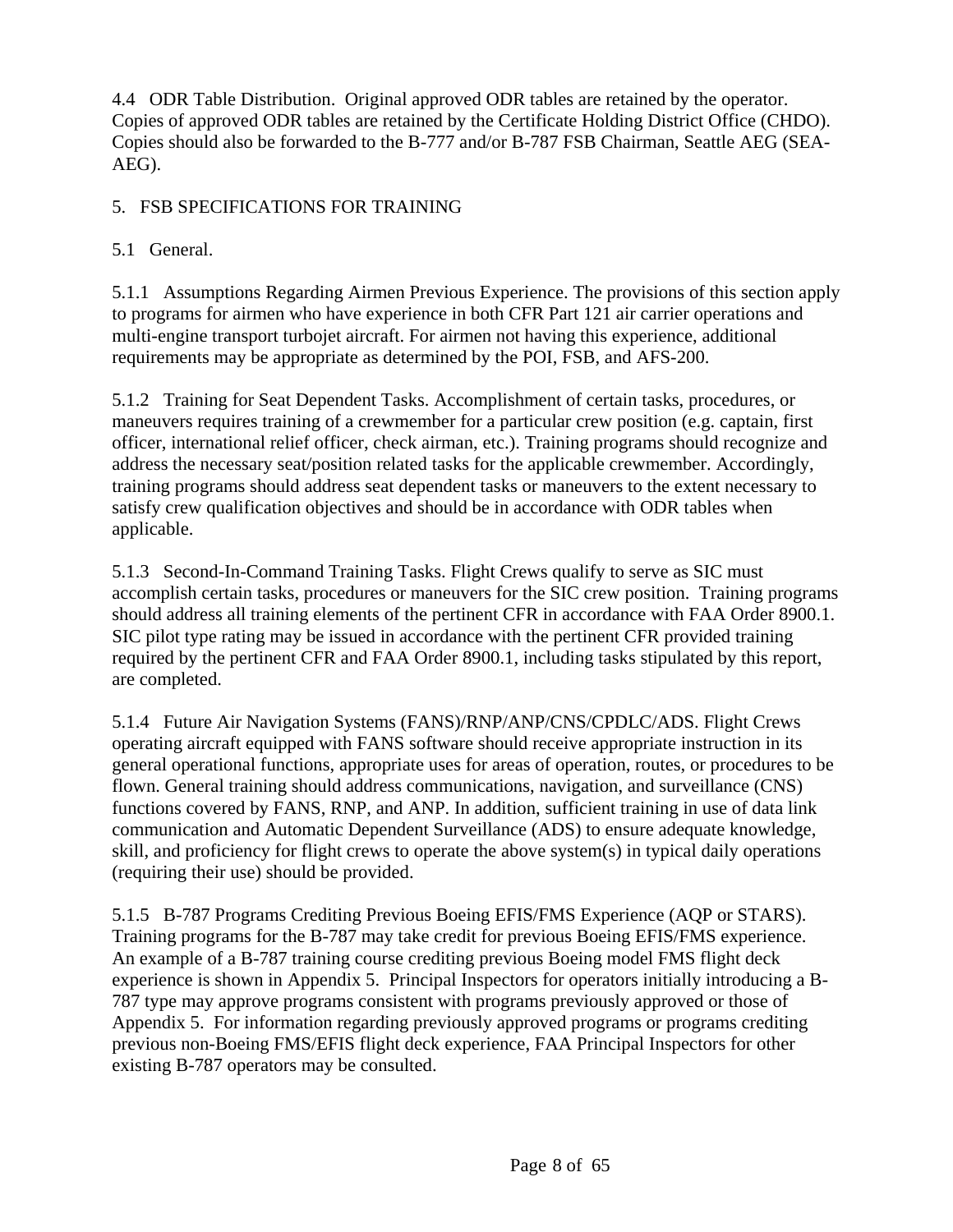5.1.6 B-787 Heads Up Display (HUD). Training in accordance with Appendix 8 or equivalent must be provided. If mixed fleet flying of HUD and non-HUD equipped aircraft occurs, the operator should have approved ODR tables reflecting the HUD installation.

5.1.7 B-787 Electronic Flight Bag (EFB). Refer to the Boeing EFB Flight Standardization Board Report, located on the FAA's Flight Standards Information System (FSIMS) web site.

5.2 Initial, Upgrade, or Transition Training

5.2.1 Pilots: Initial, Transition and Upgrade Ground Training. Initial, transition, or upgrade ground training for either the B777 or B787 or both is accomplished as specified by the pertinent CFR. No unique provisions or requirements are specified. However, when more than one model is flown, or transition from one related aircraft to another is accomplished, appropriate instruction in unique aircraft systems will be required for each related aircraft, consistent with MDR provisions. Training program hours may be reduced as specified in the pertinent CFR, but not in a manner or in areas which invalidate compliance with provisions of the MDRs.

5.2.2 Pilots: Initial, Transition, and Upgrade Flight Training. Initial, transition, or upgrade flight training for either the B-777 or B-787 or both is accomplished as specified by the pertinent CFR. No unique provisions or requirements are specified. When initial, transition, or upgrade flight training and practice specified in the pertinent CFR are accomplished, and several related aircraft are to be flown, training is considered to suitably address each related aircraft, since flight characteristics of all related aircraft are the same or equivalent. Training program hours may be reduced as specified in the pertinent CFR, but not in a manner or in areas which invalidate compliance with provisions of the MDR or ODR tables.

5.2.3 Crewmember Emergency Training. Appropriate emergency training must be given to each crewmember on the location, function, and operation of emergency equipment that is different in each related aircraft of the B-777 or B-787. Where equipment is common, instruction may be adjusted for those crewmembers qualified and current on other related aircraft, provided records are available, which demonstrate that crewmembers meet the pertinent CFR requirements. For example, where elements of interior configurations are common, training may be simultaneously credited for related aircraft. Conversely, for different emergency equipment, doors, slides, slide/rafts, or other interior configuration elements, even when within the same model (e.g., B-787-8 and B-787-9), training on emergency equipment for each related aircraft is required in accordance with MDRs. Training on the location, type, or operation of this equipment may be accomplished by pictures or electronic media, provided adequate knowledge of its use is demonstrated to an authorized representative of the operator.

Emergency training also consists of instruction in crewmember emergency assignments and procedures including crew coordination and communication, the handling of emergency or other unusual situations, and emergency performance and observation drills that are specific to each related aircraft flown.

IAW CFR Part 121.417 and FAA Order 8900.1, Flight Standards Information Management System, emergency training requirements refer to two types of training: "general" and "aircraft specific" emergency training. General emergency training is instruction on those emergency items that are common to the B-777 and/or B-787 and all aircraft in an operator's fleet, e.g., instruction on fire extinguishers and fire fighting procedures, if common to all aircraft. Aircraft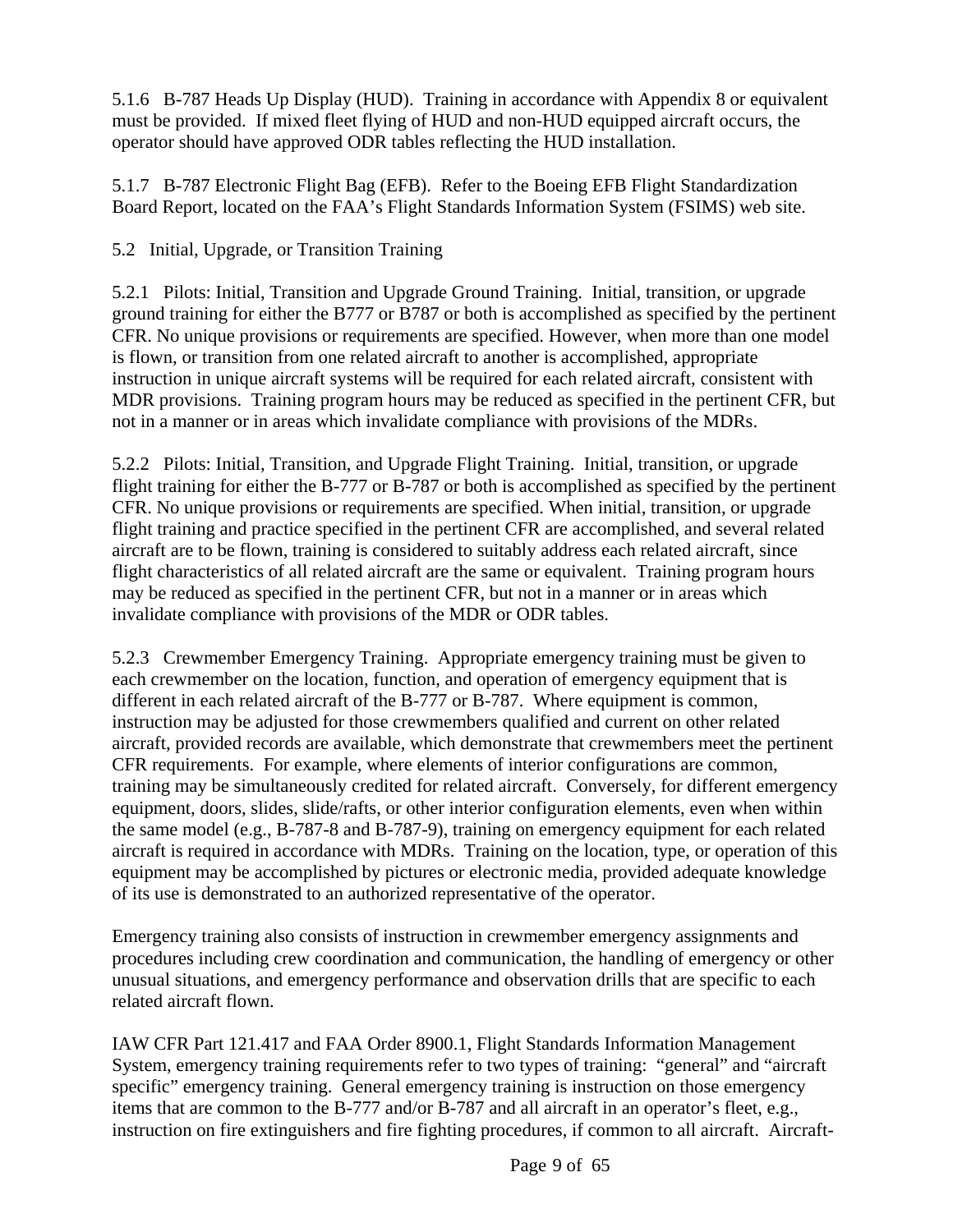specific emergency training is training on those items that are specific to the B-777 or B-787 aircraft. An example of aircraft-specific emergency training is instruction on the location of emergency equipment.

As part of an approved training program, an operator may use many methods when conducting aircraft specific emergency training including classroom instruction, pictures or electronic media, ground training devices, Computer-Based Training (CBT), and/or static aircraft training.

There is no specified training program hours for Crewmember Emergency Training, however, a chart in FAA Order 8900.1 (Volume 3, Chapter 19, Section 4) provides "national norms" for the approval of general emergency training program hours related to new hires. The complexity of the different related aircraft flown and the complexity of the type of operations conducted should be considered when approving B-777 and B-787 aircraft-specific emergency training.

5.2.4 Automatic Landings. If an operator conducts automatic landings in either the B-777 or B-787 then appropriate training must occur. This training must be conducted either in a B-777 or B-787 simulator or in the actual airplane, and may apply to one or both aircraft.

5.2.5. Areas of Emphasis. B-787 systems including bank angle indications and protection, enhanced underspeed (stall) and overspeed protection, fly-by-wire speed stability characteristics, aircraft response and primary flight displays. The requirement to train certain traditional maneuvers to proficiency, such as steep turns and stalls may be addressed as a training proficiency issue. Therefore, steep turns and approach to stalls will be demonstrated during training and are not typically checked in a B-787 training program.

5.2.6 Electronic Checklists. The electronic checklist (ECL) display system should be utilized when available to reduce crew workload. Use of the paper backup should also be trained. Standard practices and crew coordination should be established for use of ECL. To reduce workload, line items, which are sensed and indicate "completed" by the ECL system would not normally be read aloud.

5.2.7 Overhead flight crew rest (OFCR) and overhead flight attendant rest (OFAR) facilities for all B-787 related aircrafts:

5.2.7.1 Occupancy. Only approved crewmembers, trained in OFCR/OFAR evacuation procedures, may occupy the OFCR. Clear definition of "crewmembers" allowed to occupy the OFCR must be specified in the operational approval to use this facility.

5.2.7.2 Crew Rest Quality. The B787 OFCR has been reviewed by the FAA and has been determined to meet requirements of the pertinent CFR, and FAA AC 121-31, however specific operational approval for an operator to use the OFCR is still required.

5.2.7.3 Approval will be based on the following guidance:

5.2.7.3.1 Rescue and Emergency Evacuation. Operators should have written procedures regarding rescue and evacuation pertaining to occupants of the OFCR compartment, if OFCR is used for Taxi, Takeoff or Landing (TTL). As a minimum the following is needed: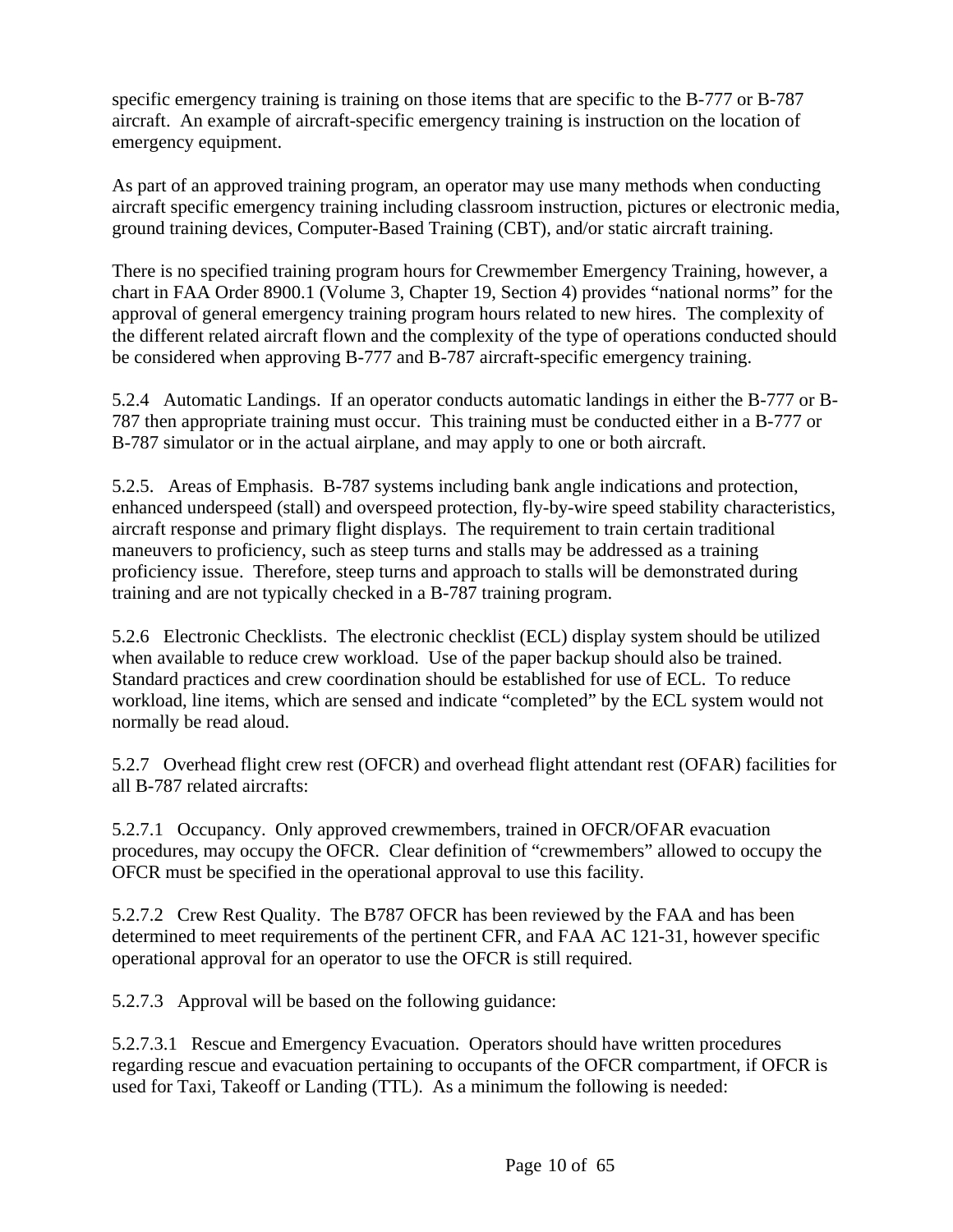For planned evacuations, OFCR occupants should be relocated to the main deck prior to landing if seats are available and time permits.

- a. If an in-flight emergency occurs where an evacuation is possible, and the situation permits, the crew must inform the appropriate Air Traffic Services Unit that there is an occupied OFCR on board. This information should include the number of occupants and the location of the OFCR on board.
- b. At least one cabin crew member is given responsibility to ensure occupants of the OFCR are evacuated if an evacuation command is given.

5.2.7.3.2 Training – Occupants. As a minimum, prior to occupying the OFCR/OFAR, crewmembers must be familiarized with the conditions for occupancy and the safety provisions and equipment of the OFCR facility, to include the following:

- a. Maximum allowable occupancy for TTL and in flight
- b. Fire extinguishers and smoke hoods (fire fighting procedures)
- c. Emergency oxygen (decompression procedures)
- d. Primary and secondary escape routes (evacuation procedures)
- e. Reminder that Flight Attendants will provide further direction after reviewing the outside conditions
- f. Communication system
- g. Occupant use of seat and ancillary equipment, seat belts and bunk restraints during turbulence and critical phases of flight
- h. Restrictions prohibiting bunk use during takeoff and landing, (as appropriate)

5.2.7.3.3 Procedures and Training - Flight Attendant. OFCR/OFAR familiarization must also be included in flight attendant training to include the above items and an additional responsibility for ensuring the OFCR, if occupied, is evacuated during an airplane evacuation.

Procedures must be developed and included in training for the following:

- a. Closing the OFCR door after takeoff, and opening the door prior to landing
- b. Requirement to minimize rest disruptions
- c. Prevention of unauthorized entry to the OFCR/OFAR compartment
- 5.3 Differences Training.

5.3.1 General. Unless an initial or transition program is completed for each related aircraft, differences training is necessary for each B-777 and B-787 as provided in MDR and ODR tables. A training program addressing pertinent differences described by individual operator ODRs, including normal, non-normal, and alternate operations, is required for each related aircraft flown.

a. A Differences Training Program prerequisite is that a trainee has completed initial, upgrade, or transition training in one related aircraft and will receive differences training for the other related aircraft.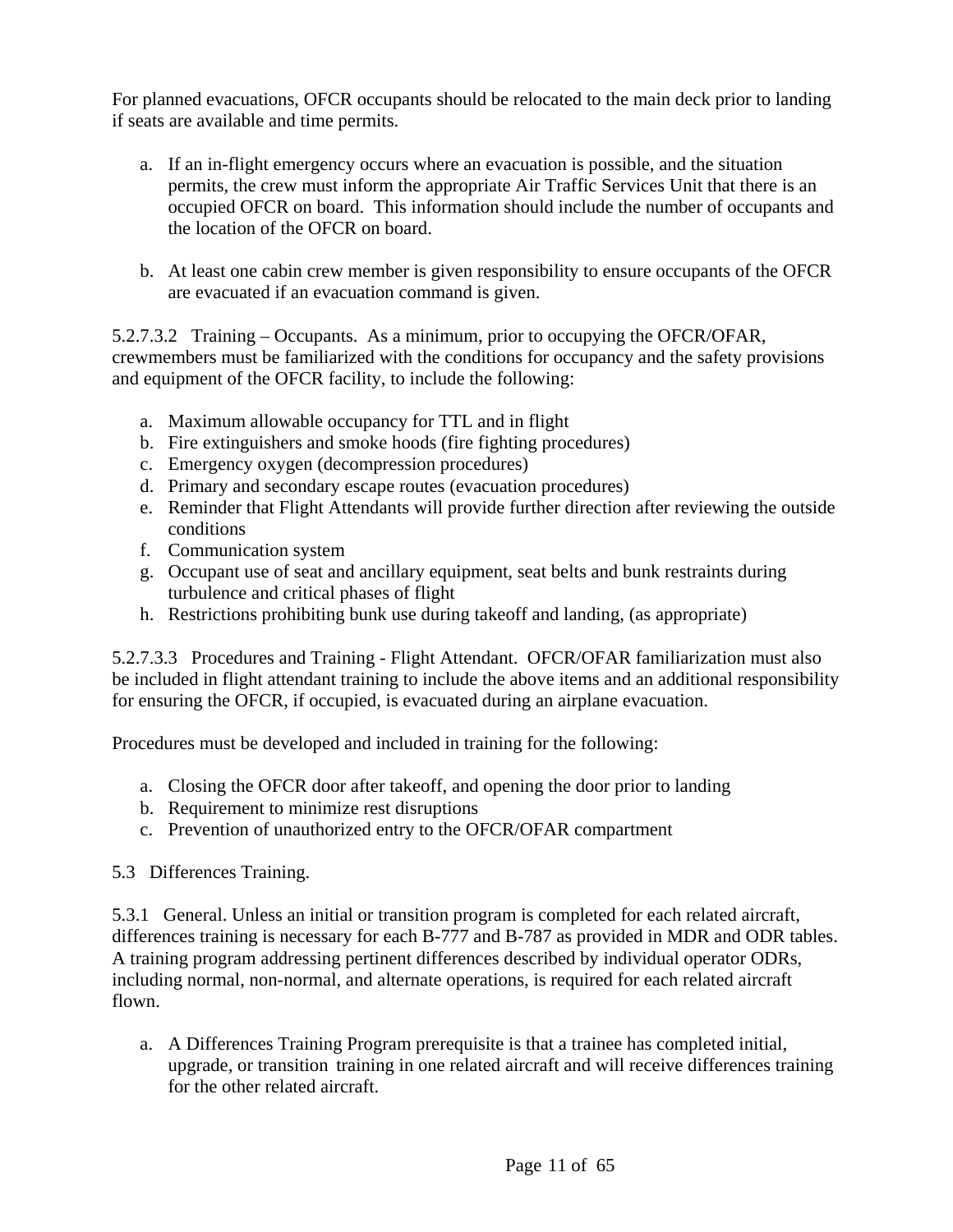- b. When a Differences Training Program involves related aircraft having the same Pilot Type Rating, coverage of differences may be completed either coincident with each phase of an initial, upgrade, or transition training course, or following completion of that training course. The differences training must be consistent with the provisions of the approved applicable MDR/ODR Tables.
- c. When a Differences Training Program involves related aircraft having different Pilot Type Ratings, coverage of a differences course must be completed in accordance with the prerequisites defined in 5.1.1, and applicable MDR/ODR provisions.

5.3.2 Ground Training. Differences ground training is required on the topics applicable to the pertinent related aircraft. Training is shown by applicable ODR tables in the following subjects:

- a. General description of the aircraft
- b. Performance characteristics
- c. Engines
- d. Airplane Systems (e.g. EICAS, hydraulics, electrical, HUD...)
- e. Normal, Non-normal, and Alternate Procedures
- f. Limitations
- g. Other instruction in features unique to the operator's fleet of B-777/B-787 airplanes

5.3.3 Flight Training. Difference flight training is required in the topics and maneuvers applicable to the pertinent related aircraft that is shown by applicable ODR tables. For an Advanced Qualification Program (Part 121 Subpart Y), "flight qualification events" must be consistent with items specified by the applicable ODR tables.

A sample of an acceptable minimum program for differences is shown in Appendix 5.

5.3.4 Fleets with different Engine Types. Mixed flying of B-787 fleets with different engine types (e.g. B-787 fleet with GE or RR engines) may require additional training. Although not explicitly addressed by MDRs, a minimum of A/A/B is designated for such operations, unless otherwise approved by the FSB.

#### 5.4 Recurrent Training

5.4.1 Recurrent Training. Recurrent training must include appropriate training in accordance with the pertinent CFR, or an approved AQP program, for each related aircraft (e.g., B-777 and/or B-787). When recurrent training addresses more than one related aircraft, the differences must be covered in accordance with the items and levels specified by MDR and ODR tables for initial differences training, unless otherwise approved by the FSB.

5.4.2 Recurrent Ground Training Time Reductions. If recurrent ground training is reduced below programmed hours required in CFR Part 121.427(c), in accordance with CFR Part 121.405, such reductions must be consistent with MDR and ODR table provisions.

5.4.3 Recurrent Flight Training. Recurrent flight training requires appropriate maneuvers and procedures identified in the pertinent CFR, or an approved AQP program, for either related aircraft group (e.g. B-777 or B-787). Appropriate emphasis should be placed on systems and procedures that may not have been used operationally, and are expected to be used prior to the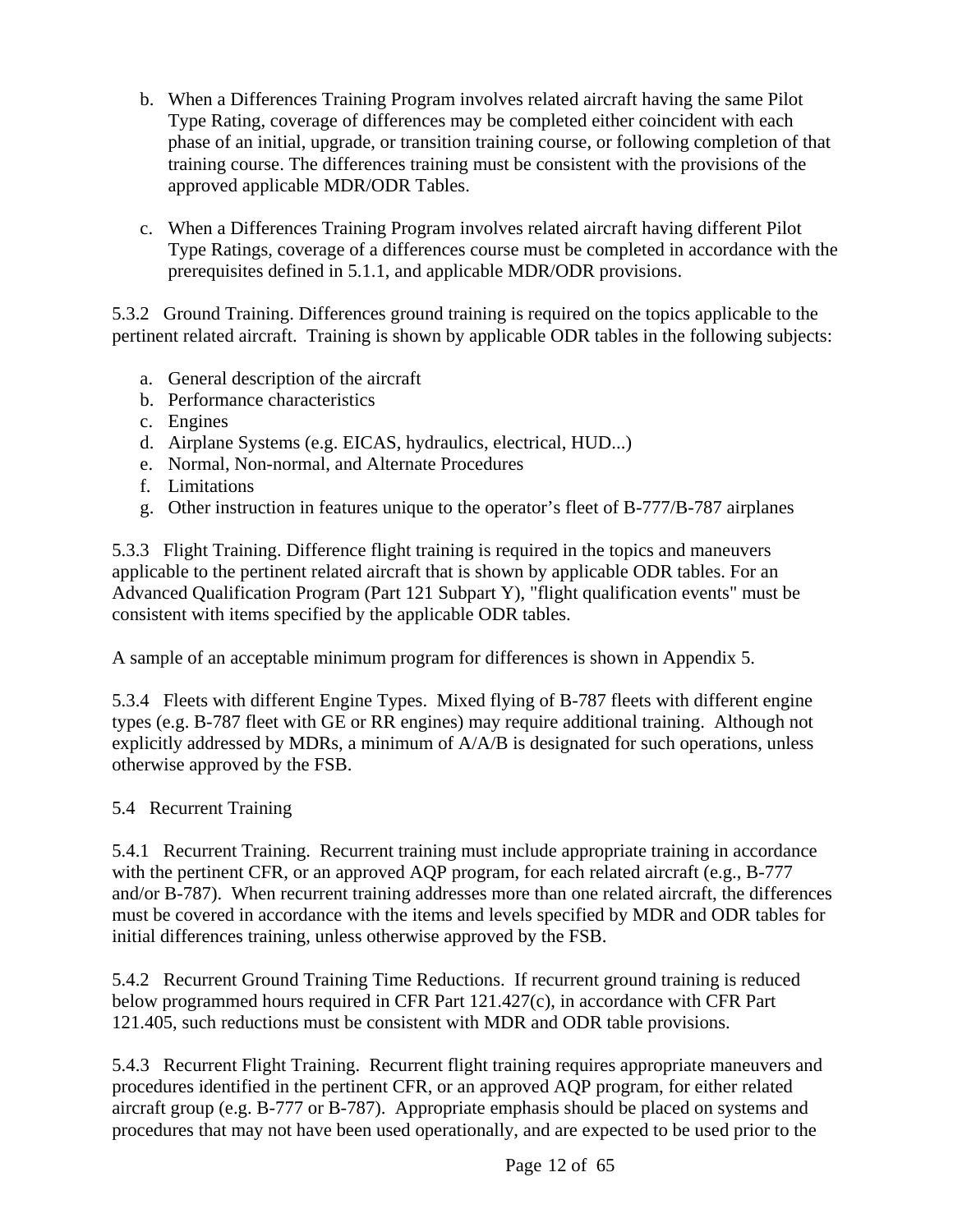next recurrent training event (e.g. Electronic checklist, Data Link, RNAV, FANS, RNP, HUD, Electronic Flight Bag, Communications, etc.). As permitted by the pertinent CFR, satisfactory completion of a proficiency check, in accordance with the pertinent CFR, may be substituted for training. When ODR table provisions identify differences in maneuvers or procedures between related aircraft, such differences must be addressed in the operators' recurrent program.

5.4.4 Recurrent Training Level Adjustments. The FSB will consider proposals to establish recurrent differences training at levels other than for the initial differences training on a case by case basis. Requests for changes should be made to the FSB through the POI. If the FSB accepts different levels for recurrent training, and AFS-200 approves those changes, such provisions will be identified in amended MDR footnotes.

5.4.5 For Flight Attendants, B-787 recurrent training consists of instruction as necessary in the B-787 general operational subjects, as addressed in Paragraph 5.6.3, "Flight Attendants: Initial and Transition Ground Training" and in the B-787 aircraft-specific emergency subjects, as addressed in Paragraph 5.2.3.

5.5 Operating Experience:

5.5.1 Operating Experience Pertinent to Each Flight Crewmember. Operating experience must be obtained while serving in a primary crew position.

5.5.2 Separate Operating Experience for Single Fleet Operations. Operating experience for the B-787 may be accomplished in any related B-787 aircraft.

5.5.3 Operating experience for Mixed Fleet Flying Operations. Separate operating experience in accordance with the pertinent CFR applies to the B-787 and other related aircraft (e.g. B-777, B-737, etc).

#### 5.6 Other Training

5.6.1 LOFT Programs. When operators have LOFT programs, POIs should review those programs to assure their suitability for the related aircraft flown. For example the LOFT programs include scenarios flown in either the B-777 or B-787. If simulators used for LOFT have differences from the related aircraft, LOFT credits may be reduced or eliminated if such differences are determined to have a significant adverse effect on the effectiveness of LOFT.

5.6.2 Flight Attendants, Initial and Transition Ground Training. Due to differences in cabin configuration, flight attendants should be separately qualified in B-777 and B-787 aircraft. Such qualification, however, may be conducted concurrently when qualification is for both B-777 and B-787 aircraft. Credit is permitted for common subjects. See Appendix 7.

5.6.3 Aircraft Dispatchers, Initial and Transition. Dispatchers may be simultaneously qualified for B777 and B787 aircraft. Provisions of the pertinent CFR are applicable to each related aircraft. If the aircraft are used in ER operations, dispatchers must be suitably qualified to address ER issues. Dispatchers must also be suitably trained to address any (all) differences in related aircrafts related to ER performance, procedures, or limitations.

#### 6. FSB SPECIFICATIONS FOR CHECKING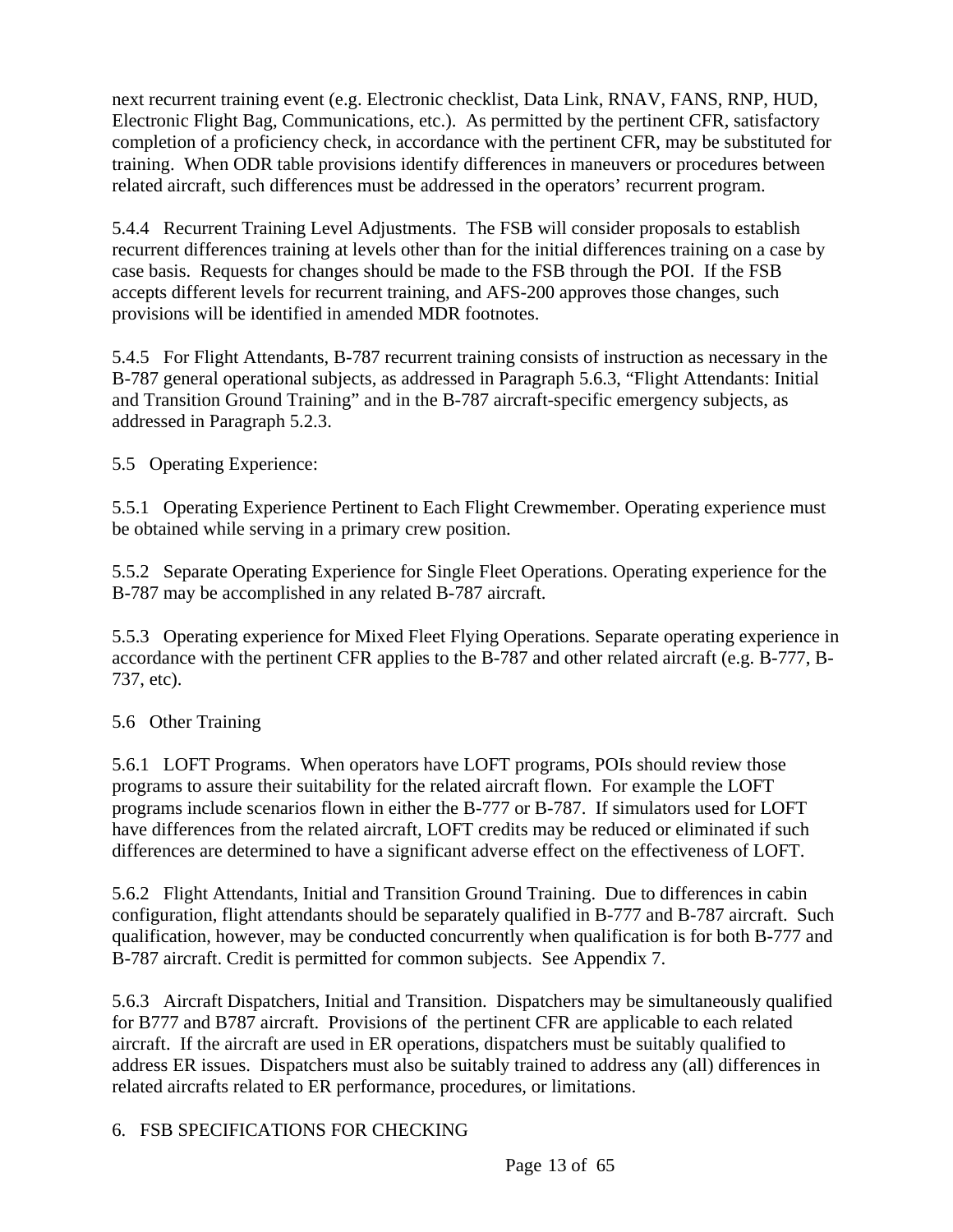6.1 General.

6.1.1 Checking Items. Knowledge, procedures, and maneuvers specified by the applicable CFR, FAA Order 8900.1, or FAA Practical Test Standards (PTS), pertinent to multi-engine turbojet transport aircraft apply to all B-787 related aircraft, with the exception that approach to stalls and steep turns are not required for the B-787 aircraft. CFR Part 121, checking items are accomplished as specified by the MDR and ODRs to qualify in pertinent B-787 aircraft.

6.1.2 Areas of Emphasis. The following areas of emphasis should be addressed during checks as necessary:

- a. Proficiency with manual and automatic flight must be demonstrated,
- b. Proper outside visual scans without prolonged fixation on FMS operation should be demonstrated, and failure of component(s) of the FMS should be addressed,
- c. Proper selection and use of map displays, raw data, flight director, and AFDS should be demonstrated, particularly during instrument approaches,
- d. Demonstrations of FMS/GPS navigation (departures and approaches) proficiency if these type operations are approved for the operator,
- e. Demonstration on the use of electronic checklists (ECL) during normal and non-normal procedures,
- f. Understanding of speed and attitude stability characteristics of B-787 flight controls in normal operations,
- g. Proper use and knowledge of the Look ahead Terrain Function of the EGPWS (if installed),
- h. Proper use and knowledge of the Predictive wind shear system (if installed),
- i. Proper use of the Heads Up display, and
- j. Proper use of the Electronic flight Bag/Flight Deck Video Security System.

6.1.3 "No-Flap" Landings. Due to redundant flap system features of all B-787 aircraft, demonstration of a "No Flap" approach and landing during and the pertinent CFR check is unnecessary, provided alternate flap systems operations (flaps-only or partial-flap) is evaluated.

6.1.4. Steep turns, approach to stalls, and manually flown non-precision approaches. Steep turns, approach to stalls and manually flown non-precision approaches will be demonstrated during training and are not evaluated in the B-787.

## 6.1.5 MMEL/MEL Use

Dispatch relief under the provisions of the Operator's MEL should receive appropriate emphasis as part of the normal checking process in order to address those issues related to crew workload and safety. Since an individual operator may elect to take advantage of the full range of relief provided under the MMEL, Certificate Holding District Offices should closely review specific MEL proposals to ensure that training and checking are sufficient to ensure satisfactory crew performance in both the normal and non- normal flight regimes. MEL relief should be granted only where it can be confirmed that safety will not be compromised as a function of crew experience, qualifications and training. Special attention should be given to checking to ensure that adequate training is provided to address dispatch with systems operated in alternate/degraded modes. Training and checking should also emphasize the crewmember's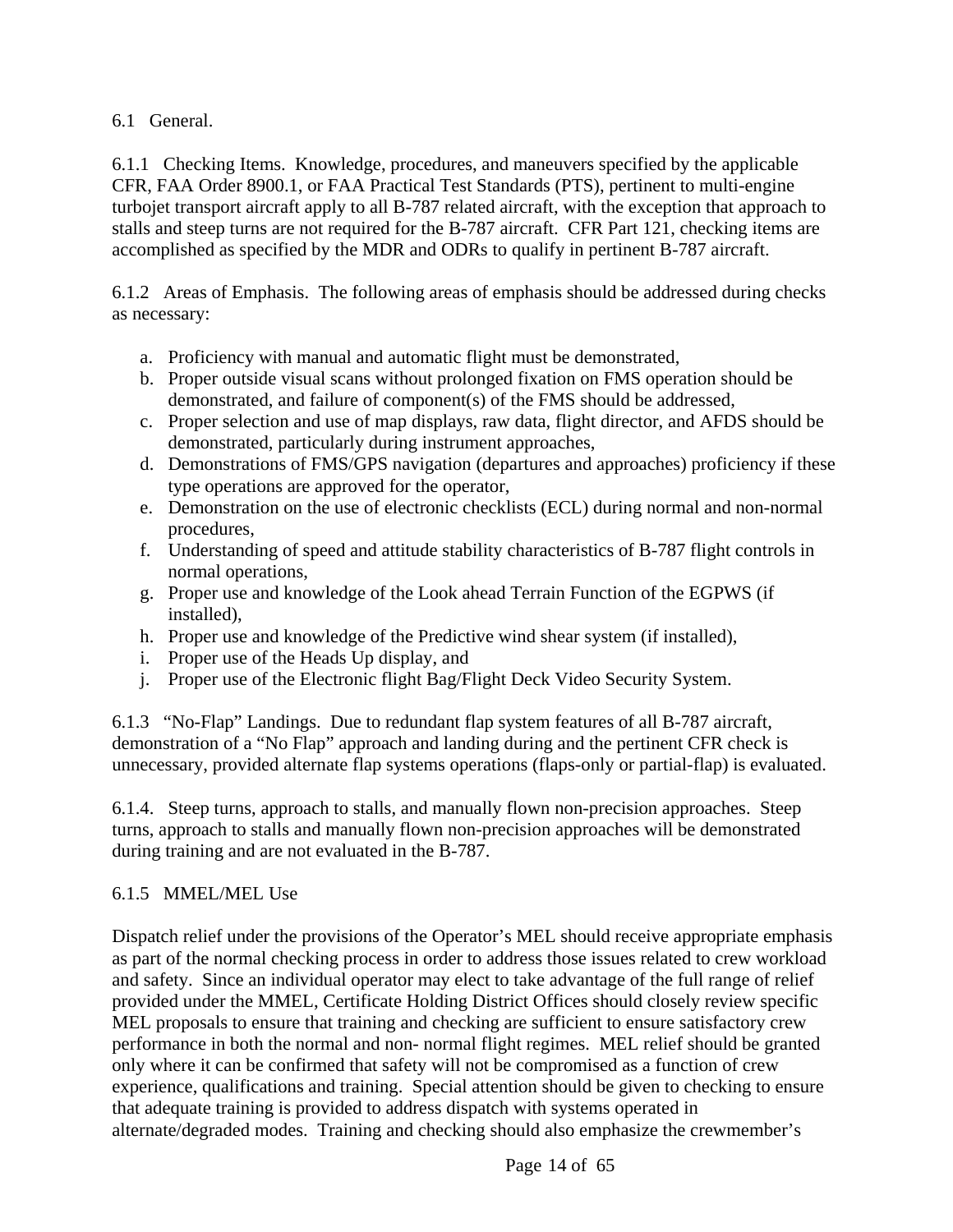ability to cope with the subsequent airborne failure of the next most critical system failure, e.g., failure of one or more features of the autoflight system.

6.2 Type Ratings.

6.2.1 Oral and Written Tests. Oral examinations for the B-787 will be conducted prior to the Practical Test. If qualified on the B-777, the B-787 oral examination addresses differences between the two aircraft.

6.2.2 Practical Test. Practical tests may follow standard provisions of the pertinent CFR, or approved Line Operational Evaluation (LOE) provisions of AQP. If AQP LOEs apply, suitable LOEs should be available that are pertinent to the intended operations expected (e.g. oceanic scenarios, etc).

6.2.2.1 If qualified on the B-777, the B-787 practical test is a Differences Check as defined in AC 120-53A, with the purpose of addressing those differences between the two aircraft. The Differences Check is a Partial proficiency check which does not fully satisfy the recency requirements of a full proficiency check as defined in CFR Part 61.58. The elements of the Differences Check are designed to evaluate the differences between the 777 and 787, and are listed in Appendix 10. Operators choosing to reset the recency requirements for proficiency checks may administer a full proficiency check in lieu of the partial proficiency check.

6.2.3 Application For and Issuance of Type Ratings. Airmen completing pertinent CFR requirements in a B-787 with FSB requirements described in this report may apply to FAA for the appropriate B-787 type rating endorsement. The B-777 and B-787 are a common pilot type rating, however requirements described in this report must be complied with before the B-787 type rating endorsement is issued. Upon completion of requirements and submission of an application (FAA Form 8710-1), authorized FAA inspectors or designees, may issue the necessary pilot certificate with type rating.

6.3 Proficiency Checks.

6.3.1 General. Proficiency checks are administered as designated in the pertinent CFR or IAW an approved AQP program, for either the B-777 or B-787 aircraft, except as specified or permitted by MDR and ODR tables. A proficiency check in either a B-777 or a B-787 suffices for the other aircraft if initial and recurrent qualification is conducted IAW MDRs and approved ODR tables for that operator. Such checks should assess knowledge and acceptable levels of skill, considering related aircraft flown and crew position. When checks are conducted for mixed fleet flying between the B-777 and the B-787, one aircraft is typically selected as the base aircraft, and a sufficient number of questions on the other related aircraft are covered to ensure effectiveness of differences preparation. The preflight and equipment examination portion of initial and recurrent proficiency checks should address each aircraft operated by the flight crewmember in mixed fleet flying. Satisfactory completion of a proficiency check may be substituted for recurrent flight training as permitted in the pertinent CFR.

6.3.2 Heads Up Display. Evaluation must include suitable demonstration of HUD use for modes and phases of flight and is equivalent to those for non-HUD operations except when low visibility takeoff operations using the HUD are authorized.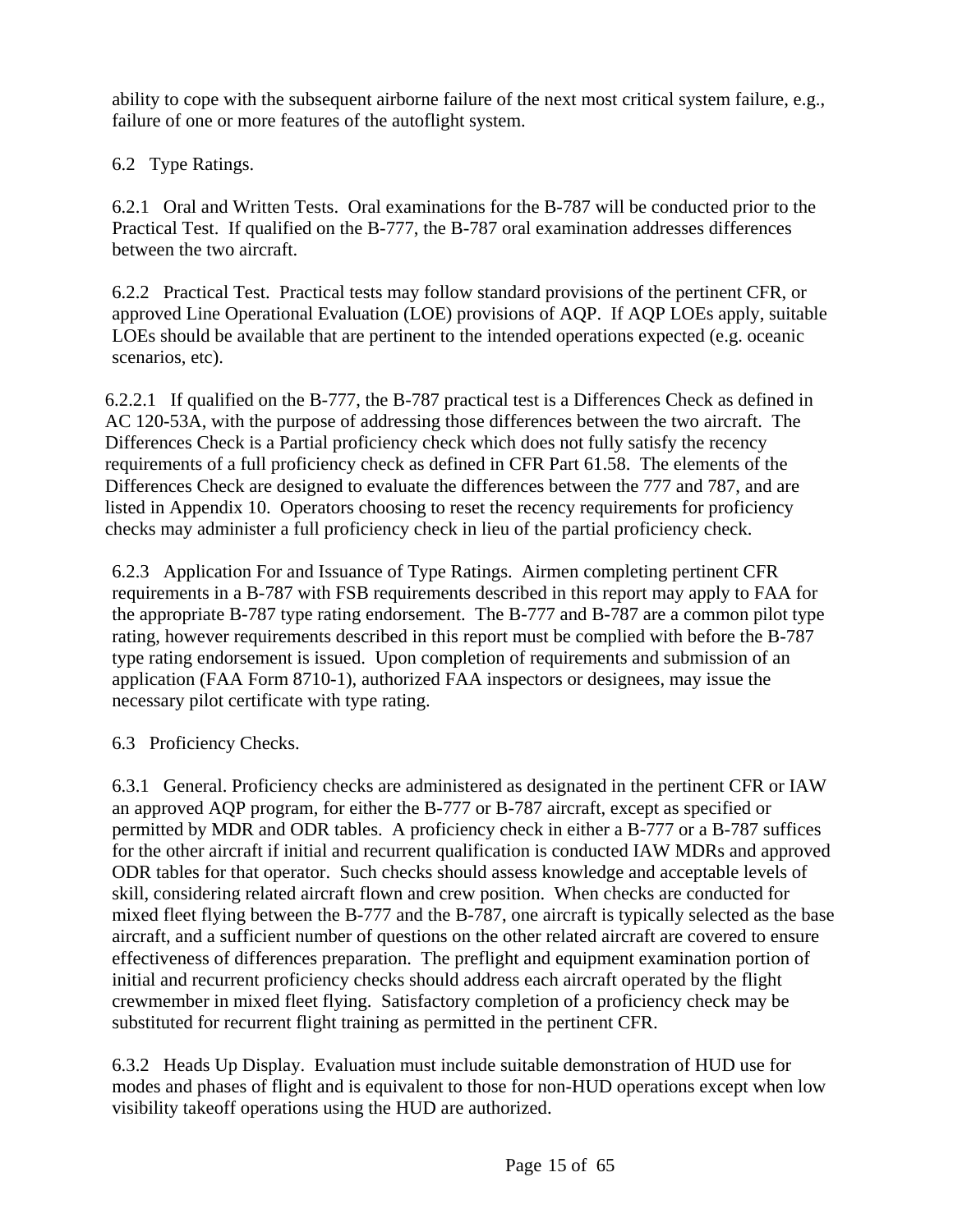6.3.3 Alternating B-777 and B-787 Proficiency Checks. For mixed-fleet flying between B-777 and B-787 aircraft, Proficiency Checks should alternate for PICs and other flight crewmembers. Academic requirements for mixed fleet flying between the B-777 and the B-787 should include differences between the alternating aircraft.

6.4 Line Checks. Line checks completed for either a B-777 or a B-787 may satisfy requirements for both aircraft. However, for specific operations separate line checks may be appropriate, such as for initial oceanic operations, CFR Part 121.445 "special routes or airports," or other factors which may be unique to either the B-777 or the B-787 related aircraft groups for that operator.

#### 7. FSB SPECIFICATIONS FOR RECENCY OF EXPERIENCE

7.1 Recency of Experience is common between the B-777 and the B-787. Recency of experience required by the pertinent CFRs may be maintained for the B-777 and the B-787 by accomplishing the required takeoffs and landings in either aircraft. Segment currency may be maintained in the B-777 and the B-787 by accomplishing the required segment currency in either aircraft.

## 8. AIRCRAFT COMPLIANCE CHECKLIST

8.1 Compliance Checklist (see Appendix 3).

Compliance checklists are provided as an aid to FAA Certificate Holding District Offices (CHDOs) to identify those specific rules or policies for which compliance has already been demonstrated to FAA for an aircraft having a particular aircraft type certificate. The checklist also notes rules or policies which remain to be demonstrated to CHDOs by operators. Not all rules or policies are necessarily listed or addressed. When differences exist between the aircraft evaluated with the compliance checklist and aircraft used by an operator, the CHDO evaluates those differences and approves use of that aircraft if that aircraft provides equivalent compliance with CFR Parts or FAA policies. It remains the responsibility of a Certificate Holding District Office to review compliance with pertinent rules or policies not already satisfactorily addressed in the compliance checklist, prior to CFR Part 121 approval of an operator for use of particular B-787 aircraft

8.2 Discussion of Specific Compliance Checklist Items

8.2.1 B787 Observer Seat. On B787 aircraft with two observer seats installed, one or both seats satisfy the requirements of CFR Part121.581. Either seat may be used by FAA inspectors at their discretion.

8.2.2 Emergency Evacuation. The B-787 has successfully been demonstrated by simulated emergency evacuations credited under the pertinent CFR for configurations and passenger capacities specified in FAA Order 8900.1 Vol. 3, Chapter 10, Section 7. Accordingly, the pertinent CFR full scale evacuation is not necessary for aircraft configurations consistent with previously approved tests. Passenger capacity less than or equal to the previously demonstrated capacity may be authorized. A mini-evacuation is required unless particular certificate holder has previously operated a B-787 with the same or similar interior and exit configuration.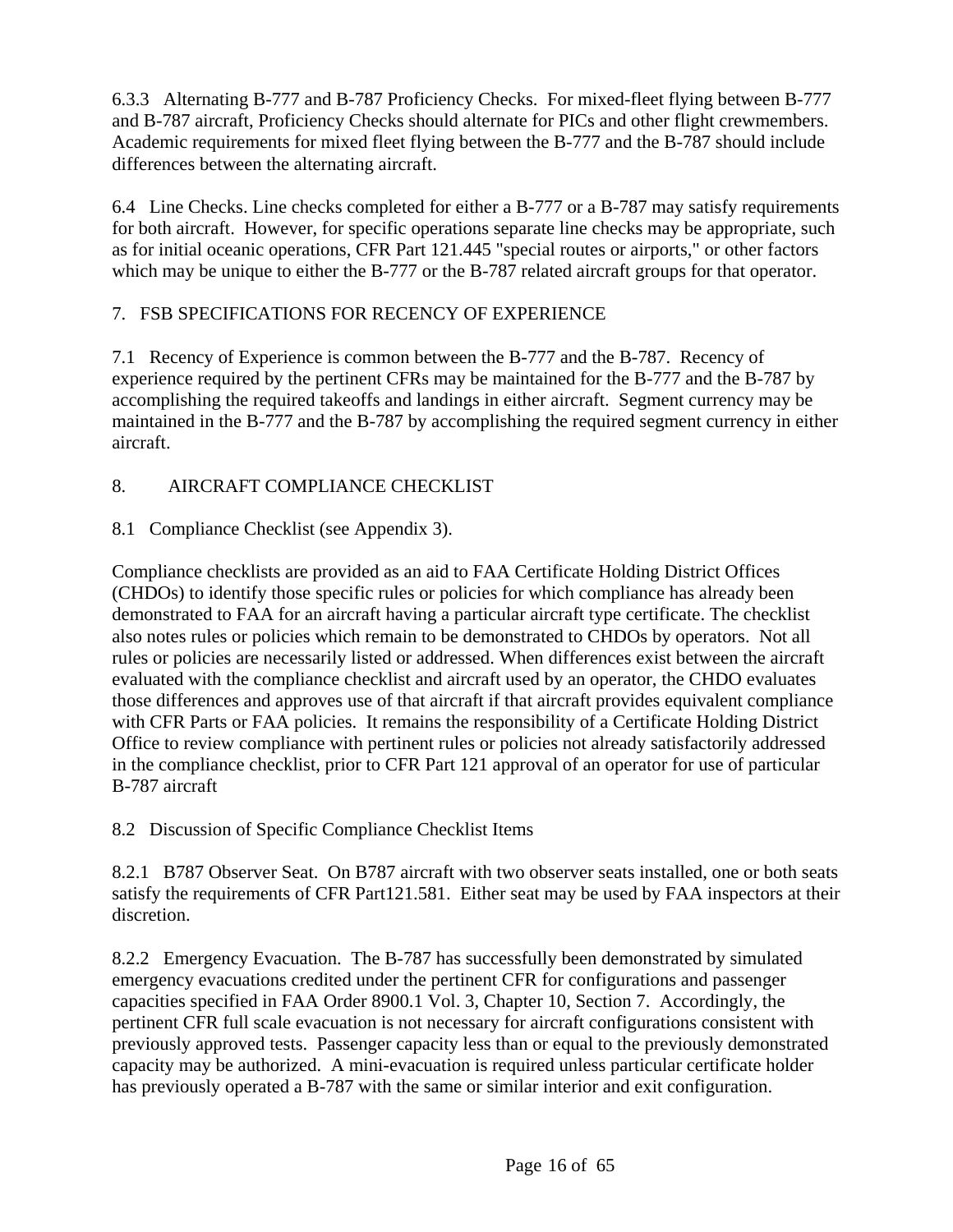8.2.3 Proving Runs. Initial CFR Part 121 proving runs in accordance with provisions of the pertinent CFR for the B-787 have not been completed. Demonstration under the pertinent CFR is required.

8.2.3.1 For B-787 aircraft new to an operator. Proving runs in accordance with the pertinent CFR are appropriate in accordance with FAA Order 8900.1, Vol. 3, Chapter 9 for the B-787. Credit in the form of proving run time reductions may be given for previous B-777 or B-787 experience with that operator, when such previous experience is directly applicable. For example, when B-787s are introduced by an operator already having B-777 domestic operations, significant credit for the B-777 experience may be permitted. Conversely, if characteristics of the new operation are different, as with introduction of B-787s for oceanic/ER operations by an air carrier having only domestic B-777 experience, less route proving credit may be appropriate. Proving run requirements and reductions are as designated by FAA Order 8900.1 and the Certificate Holding District Office, or as otherwise specified by the FSB or AFS-200.

#### 9. FSB SPECIFICATIONS FOR DEVICES AND SIMULATORS

9.1 Standard Devices and Simulators. Device and Simulator characteristics pertinent to B-777 and B-787 aircraft are as designated in AC 120-40 and 120-45 (as amended), except as described below.

9.2 Special Requirements. Special device or simulator characteristics are described for training, checking, and re-establishing currency as follows:

9.2.1 When different EICAS engine display formats are used, due to operation with different engine types (GE and RR), crews should be exposed to the alternate EICAS presentations by some means (e.g. photos, drawings CBT, etc.), which would assure proper display interpretation and use by the flight deck crew (See paragraph 5.3.4).

9.3 Devices Used for Recurrent Proficiency Checks. Recurrent checking may be accomplished in either B-777 or B-787 simulators. However, recurrent proficiency checks are to be accomplished in relevant B-777 or B-787 simulators or combinations of simulators as suited to the particular operator's fleet, fleet mix, types of operations, and approved training program. For example, if crews predominantly or exclusively operate extended range oceanic flights in a B-787, it would be expected that checks (and LOFT scenarios if used), would address the thrust to weight characteristics, non-normal planning and decision making, and include a discussion of systems configurations typical of those operations. Even though the B-777 and B-787 aircraft have a common pilot type rating, in this situation exclusive or predominant use of non-ER configured simulators, using typical weights and scenarios for domestic operations would only be considered an acceptable recurrent checking program when some means is provided to determine proficiency in the unique areas. Checking and simulator use proposals where simulators do not closely match the related aircraft to be flown are evaluated on a case by case basis by the POI, in consultation with the FSB. A POI, FAA inspectors, designated examiners, or check airmen may require demonstration of competency in a simulator or the aircraft representing the related aircraft to be flown, when doubt exists regarding training program adequacy, or an airman's preparation or competency.

## 10. APPLICATION OF FSB REPORT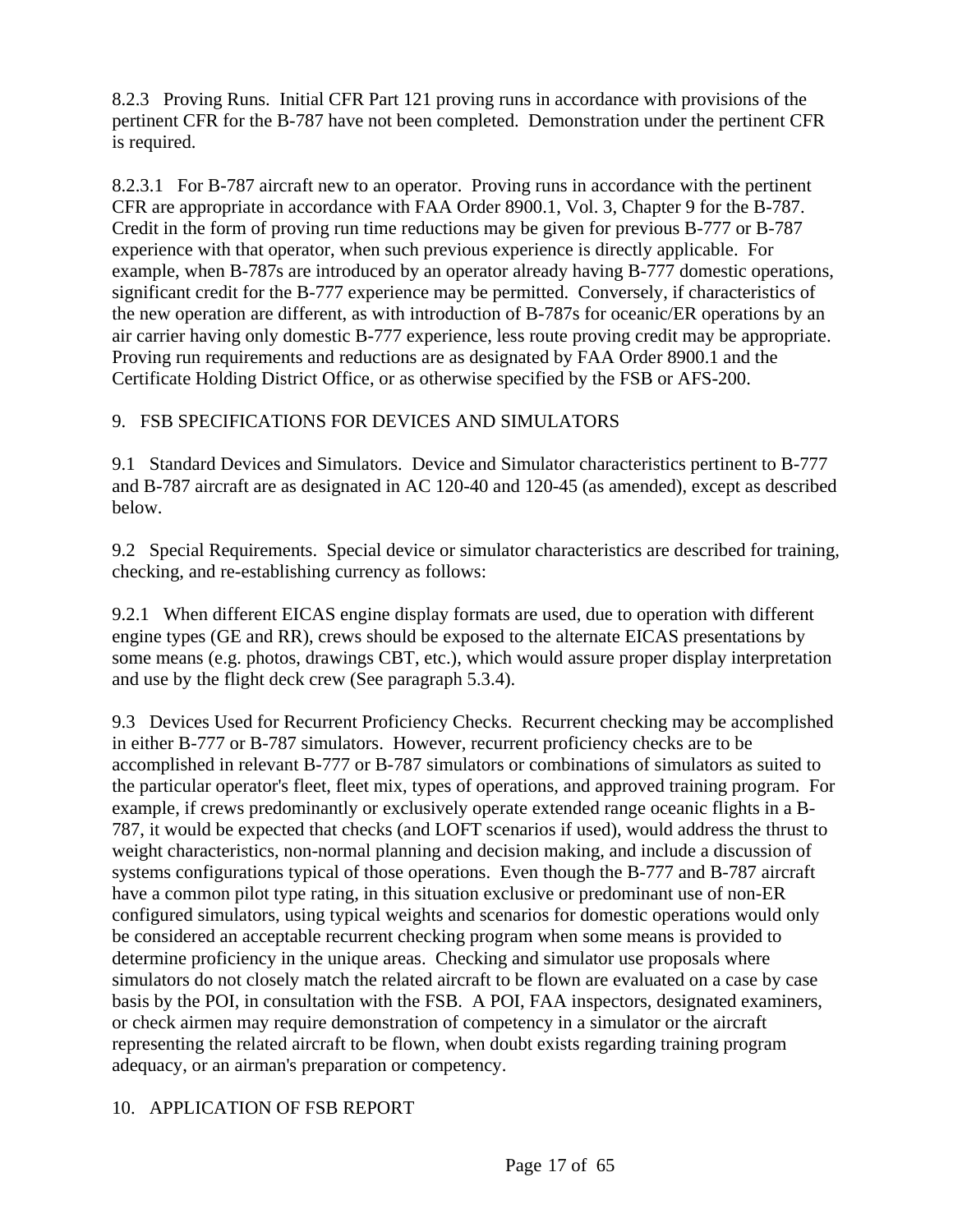10.1 Operators of B-787 Aircraft Without Differences. Relevant parts of this report (e.g. type rating designation, checking maneuvers, etc.,) are effective when the report is approved by the FAA. Sections or paragraphs of this report related to differences (e.g. MDRs, ODRs, etc.) may be voluntarily applied to facilitate transition programs, when approved by the FAA.

10.2 Operators of B-777s and B-787s in Mixed Fleets. For Mixed- Fleet-Flying of B-777s and B-787s, unless otherwise approved, operations must be in accordance with relevant provisions of this report, including approved MDR and ODR tables. This includes items in 10.1 above. It is recognized that a time period may be required for operator specific ODR table preparation, device approvals, bulletin issuance, etc. to establish compliance. Accordingly, when ODR tables describing compliance methods for an operator are approved by FAA, interim programs or interim extension of present programs may be made until a mutually agreed compliance date.

#### 11. ALTERNATE MEANS OF COMPLIANCE

11.1 Approval Level and Approval Criteria. Alternate means of compliance to differences requirements of pertinent CFRs for B-787 aircraft, other than as specified in provisions of this report or as approved under an AQP, must be approved by the Flight Standards, Air Transportation Division (AFS-200). Any differences petitioned under AQP must be coordinated with AFS-230, the POI, and the FSB. If alternate means of compliance is sought, operators will be required to establish that the proposed alternate means of compliance provides an equivalent level of safety to the provisions of AC 120-53A, and this FSB report. Analysis, demonstrations, proof of concept testing, differences documentation, or other evidence may be required.

11.2 Equivalent Safety. In the event alternate means of compliance is sought, training program hour reductions, simulator approvals, and device approvals, may be significantly limited and reporting requirements may be increased to assure equivalent safety. AFS-200 will generally not consider relief by alternate means of compliance unless sufficient lead time has been planned by an operator to allow for any necessary testing and evaluation.

11.3 Interim Programs. In the event unforeseen circumstances make it impossible for an operator to comply with MDR provisions, the operator may seek interim program approval rather than a permanent, alternate compliance method. Financial arrangements, scheduling adjustments, and similar justifications are not considered to be "unforeseen circumstances" for the purposes of this provision.

## 12 APPENDICES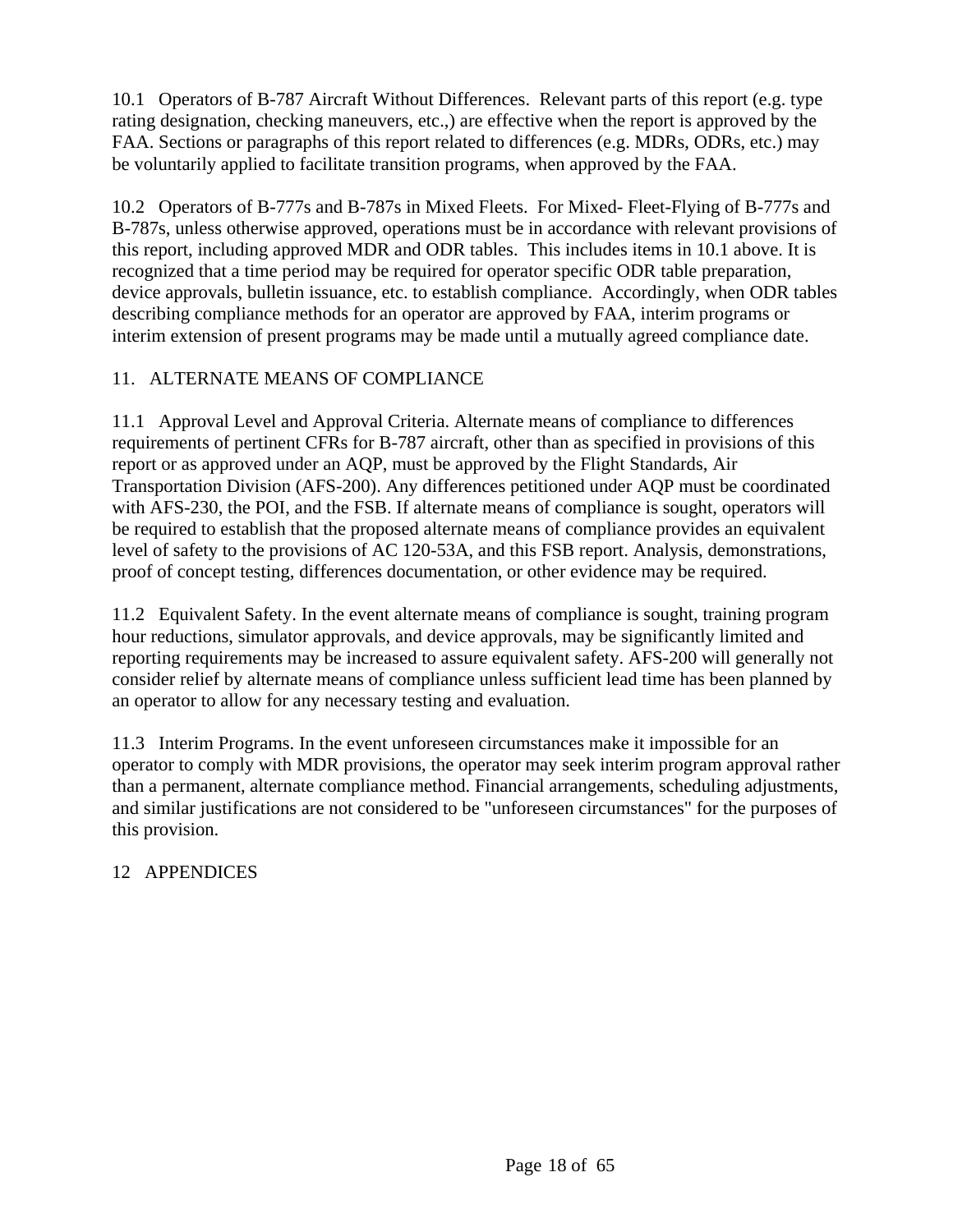MASTER DIFFERENCES REQUIREMENTS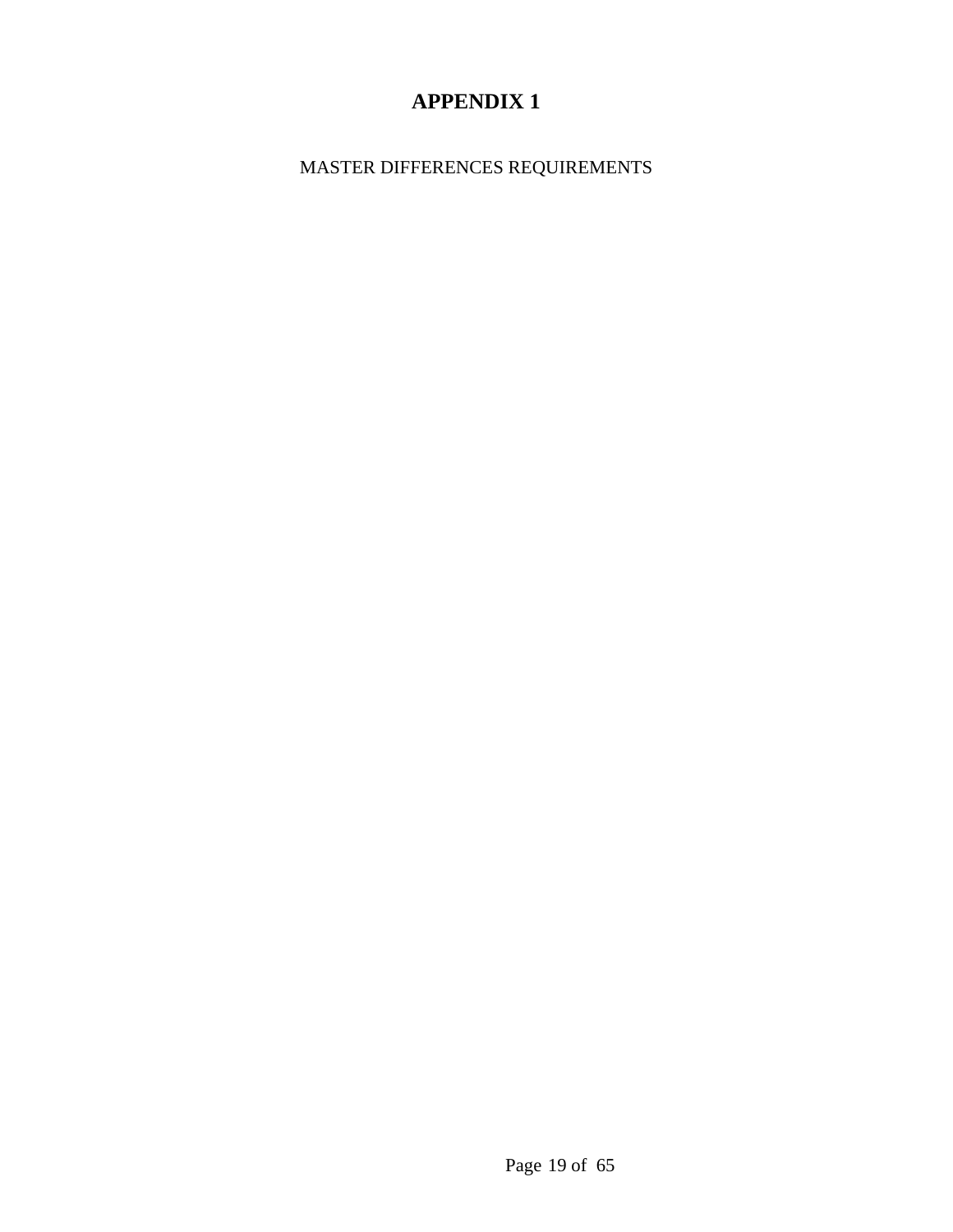|                      | MASTER DIFFERENCES REQUIREMENTS (MDR) TABLE |                         |                      |                   |  |  |  |  |  |  |  |  |  |
|----------------------|---------------------------------------------|-------------------------|----------------------|-------------------|--|--|--|--|--|--|--|--|--|
| <b>AIRPLANE TYPE</b> |                                             |                         | <b>FROM AIRPLANE</b> |                   |  |  |  |  |  |  |  |  |  |
| RATING: B-787        |                                             | B-777-200<br>$\sqrt{-}$ | B-777-300            | B-777-300ER       |  |  |  |  |  |  |  |  |  |
|                      |                                             | 200ER/-200LR /-         |                      |                   |  |  |  |  |  |  |  |  |  |
|                      |                                             | 200F                    |                      |                   |  |  |  |  |  |  |  |  |  |
| <b>TO</b>            | B-777-200                                   |                         | A/A/A                | A/A/A             |  |  |  |  |  |  |  |  |  |
| <b>AIRPLANE</b>      | $-200LR$<br>$-200ER$                        | $(1)$ SATCOM            | $(1)$ SATCOM         | $(1)$ SATCOM      |  |  |  |  |  |  |  |  |  |
|                      | /200F                                       | B/A/A                   | B/A/A                | B/A/A             |  |  |  |  |  |  |  |  |  |
|                      |                                             | $(2)$ FANS/             | $(2)$ FANS/          | $(2)$ FANS/       |  |  |  |  |  |  |  |  |  |
|                      |                                             | DATA LINK/              | DATA LINK/           | <b>DATA LINK/</b> |  |  |  |  |  |  |  |  |  |
|                      |                                             | $RNP-B/A/A$             | $RNP-B/A/A$          | $RNP-B/A/A$       |  |  |  |  |  |  |  |  |  |
|                      | B-777-300                                   | B/A/A                   |                      | A/A/A             |  |  |  |  |  |  |  |  |  |
|                      |                                             | $(1)$ SATCOM            | $(1)$ SATCOM         | $(1)$ SATCOM      |  |  |  |  |  |  |  |  |  |
|                      |                                             | B/A/A                   | B/A/A                | B/A/A             |  |  |  |  |  |  |  |  |  |
|                      |                                             | $(2)$ FANS/             | $(2)$ FANS/          | $(2)$ FANS/       |  |  |  |  |  |  |  |  |  |
|                      |                                             | DATA LINK/              | DATA LINK/           | DATA LINK/        |  |  |  |  |  |  |  |  |  |
|                      |                                             | $RNP-B/A/A$             | $RNP-B/A/A$          | $RNP-B/A/A$       |  |  |  |  |  |  |  |  |  |
|                      | $B-787-8$                                   | D/D/C                   | D/D/C                | D/D/C             |  |  |  |  |  |  |  |  |  |
|                      |                                             |                         |                      |                   |  |  |  |  |  |  |  |  |  |
|                      | B-777-300ER                                 | B/A/A                   | A/A/A                |                   |  |  |  |  |  |  |  |  |  |
|                      |                                             | $(1)$ SATCOM            | $(1)$ SATCOM         | $(1)$ SATCOM      |  |  |  |  |  |  |  |  |  |
|                      |                                             | B/A/A                   | B/A/A                | B/A/A             |  |  |  |  |  |  |  |  |  |
|                      |                                             | $(2)$ FANS/             | $(2)$ FANS/          | $(2)$ FANS/       |  |  |  |  |  |  |  |  |  |
|                      |                                             | DATA LINK/              | DATA LINK/           | DATA LINK/        |  |  |  |  |  |  |  |  |  |
|                      |                                             | $RNP-B/A/A$             | $RNP-B/A/A$          | RNP-B/A/A         |  |  |  |  |  |  |  |  |  |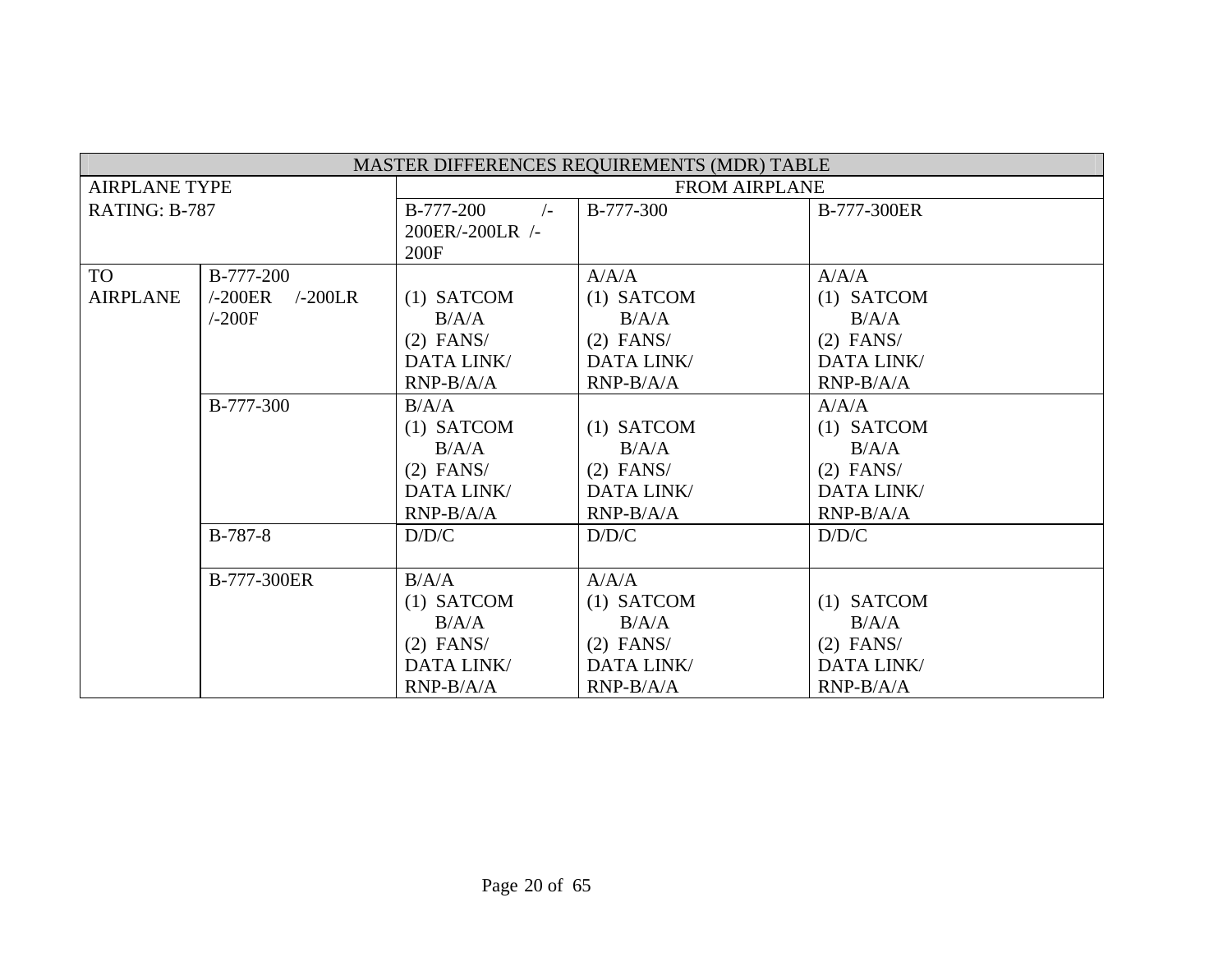|                      | MASTER DIFFEWRENCES REQUIREMENTS |               |             |  |  |  |  |  |  |  |  |  |
|----------------------|----------------------------------|---------------|-------------|--|--|--|--|--|--|--|--|--|
| <b>AIRPLANE TYPE</b> |                                  | FROM AIRPLANE |             |  |  |  |  |  |  |  |  |  |
| RATING: B-787        |                                  | B787-8        | <b>B777</b> |  |  |  |  |  |  |  |  |  |
|                      |                                  |               |             |  |  |  |  |  |  |  |  |  |
| <b>TO</b>            | <b>B787-8</b>                    |               | D/D/C       |  |  |  |  |  |  |  |  |  |
| <b>AIRPLANE</b>      |                                  |               |             |  |  |  |  |  |  |  |  |  |
|                      | <b>B777</b>                      | <b>TBD</b>    |             |  |  |  |  |  |  |  |  |  |
|                      |                                  |               |             |  |  |  |  |  |  |  |  |  |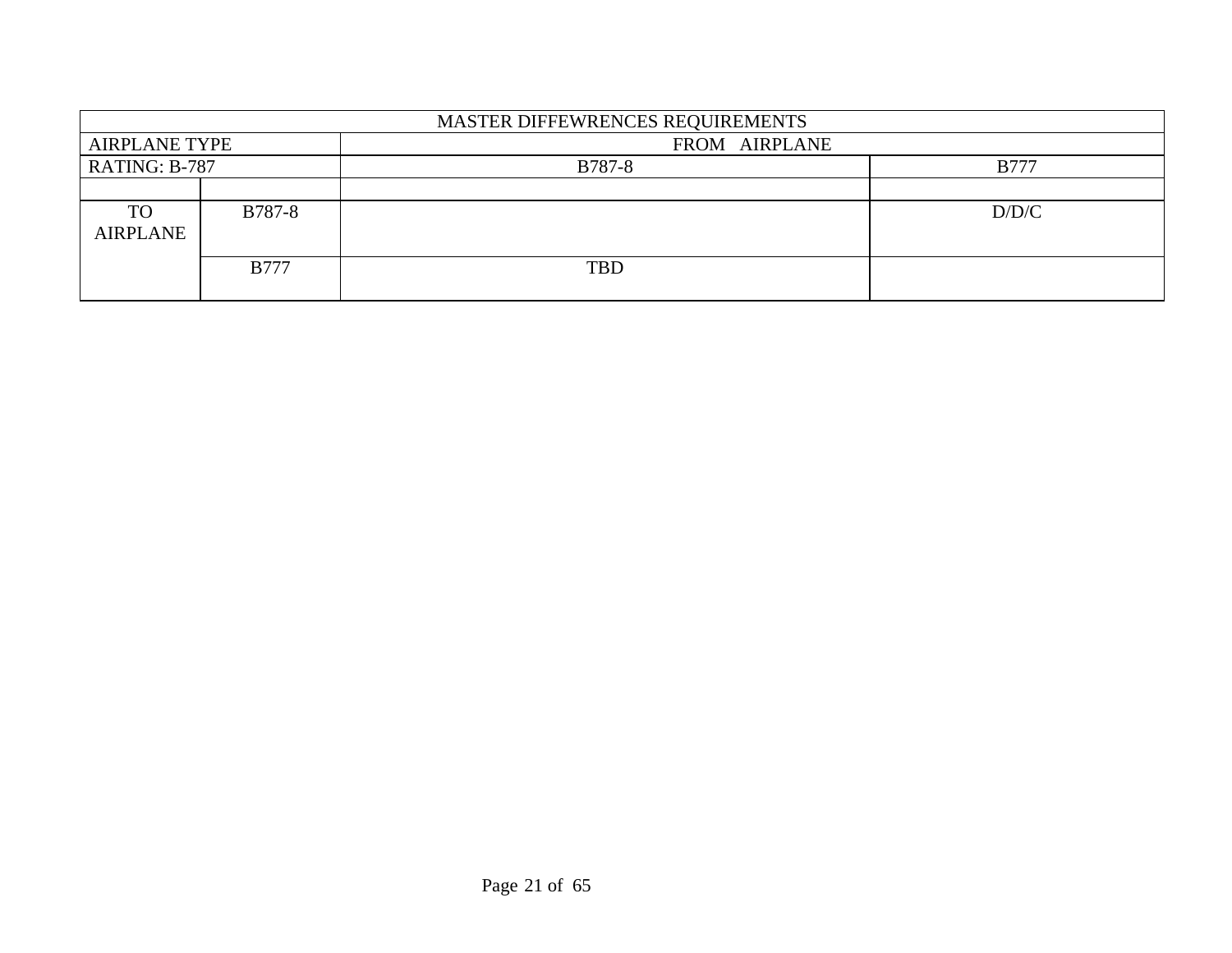#### ACCEPTABLE ODR TABLES AND RELATED NOTES

The following ODR tables are provided:

¼ B777 to B-787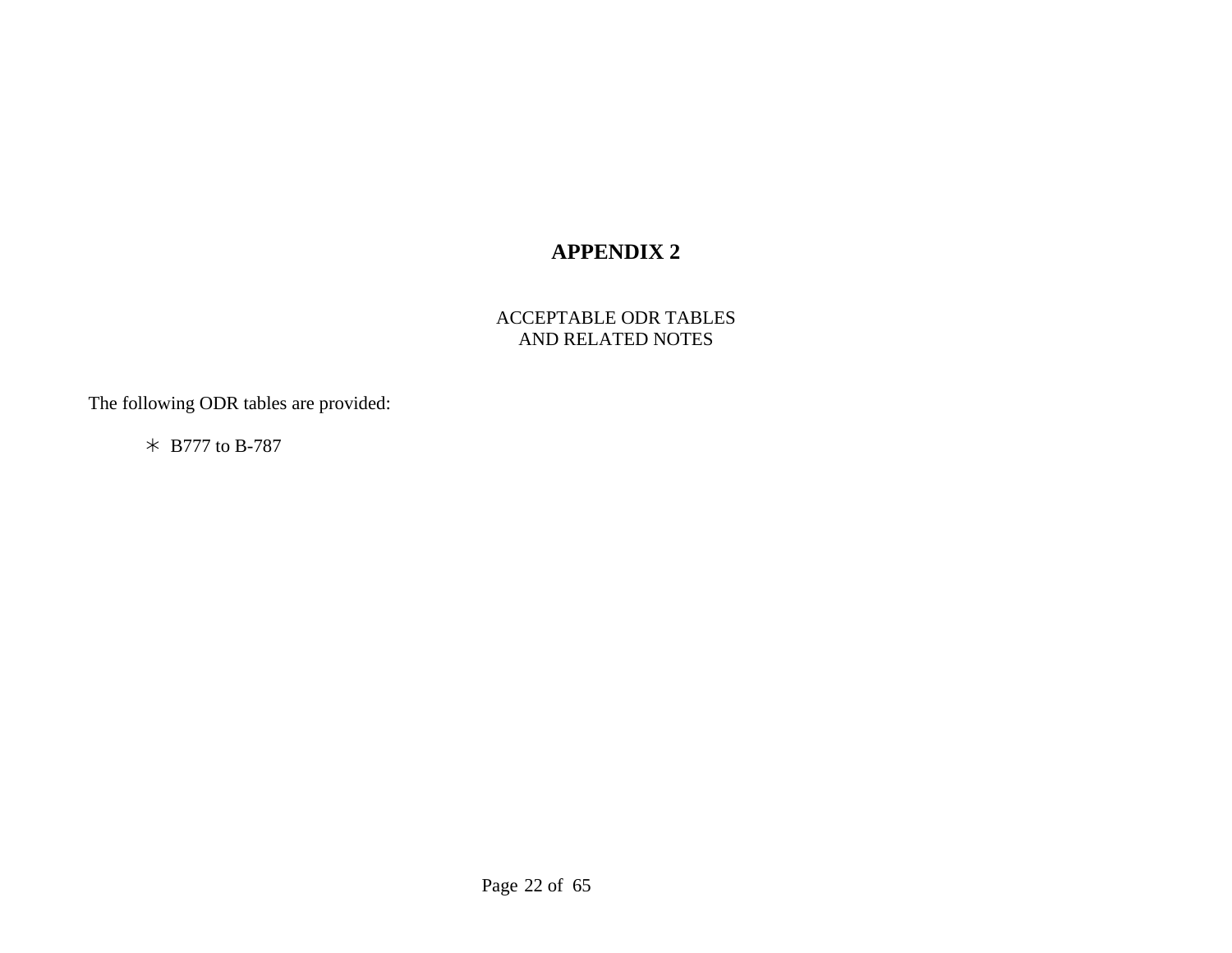# **DESIGN OPERATOR DIFFERENCES REQUIREMENTS TABLE**

| <b>DIFFERENCE AIRCRAFT: 787</b> |                                                                                                                                                                                                                        |                    |                    |                          |   |                 |   |   | <b>COMPLIANCE METHOD</b> |                          |
|---------------------------------|------------------------------------------------------------------------------------------------------------------------------------------------------------------------------------------------------------------------|--------------------|--------------------|--------------------------|---|-----------------|---|---|--------------------------|--------------------------|
| <b>BASE AIRCRAFT:</b>           | 777                                                                                                                                                                                                                    |                    |                    |                          |   | <b>TRAINING</b> |   |   |                          | <b>CHKG/CURR</b>         |
| <b>General</b>                  | <b>Differences</b>                                                                                                                                                                                                     | <b>Flt</b><br>char | <b>Proc</b><br>chg | A                        | B | C               | D | E | <b>FLT</b><br><b>CHK</b> | <b>REC</b><br><b>EXP</b> |
| <b>GENERAL</b>                  | LONG RANGE                                                                                                                                                                                                             | <b>No</b>          | <b>No</b>          | <b>HND</b><br>OUT        |   |                 |   |   |                          |                          |
| <b>DIMENSIONS</b>               | 787-8<br>Length = 186 feet 1 inches (56.74 meters)<br>Height = $55$ feet 6 inches (16.92 meters)<br>Wing Span = 197 feet 4 inches (60.12 meters)<br>$\sim$<br>Nose gear to main gear = 74 feet 9 inches (22.80 meters) | <b>No</b>          | <b>No</b>          | <b>HND</b><br><b>OUT</b> |   |                 |   |   |                          |                          |
| <b>FLIGHT DECK</b>              | <b>FLIGHT DECK ARRANGEMENT</b><br>PFD/ND format, large displays<br>PILOT'S FIELD OF VIEW:<br>Pilot eye height (above ground)<br>minor differences<br>Flight deck overhead hatch                                        | <b>No</b>          | <b>No</b>          | <b>HND</b><br>OUT        |   |                 |   |   |                          |                          |
| <b>CABIN</b>                    | 787 max passenger capacity is variable by customer choice                                                                                                                                                              | <b>No</b>          | <b>No</b>          | <b>HND</b><br><b>OUT</b> |   |                 |   |   |                          |                          |
| <b>CARGO</b>                    | <b>BULK CARGO</b><br>Left side                                                                                                                                                                                         | <b>No</b>          | <b>No</b>          | <b>HND</b><br>OUT        |   |                 |   |   |                          |                          |
| <b>ENGINES</b>                  | Rolls Royce Trent 1000<br><b>General Electric GEN X</b>                                                                                                                                                                | <b>No</b>          | <b>Yes</b>         | <b>HND</b><br>OUT        |   |                 |   |   |                          |                          |
| <b>LIMITATIONS</b>              | <b>WEIGHT/CG DIFFERENCE</b><br>Size/type/system limitations<br>VMO/MMO<br>Per placard<br>Max slats speed, stalling speed, VMCA, VMCG are TBD                                                                           | <b>No</b>          | Yes                | <b>HND</b><br><b>OUT</b> |   |                 |   |   |                          |                          |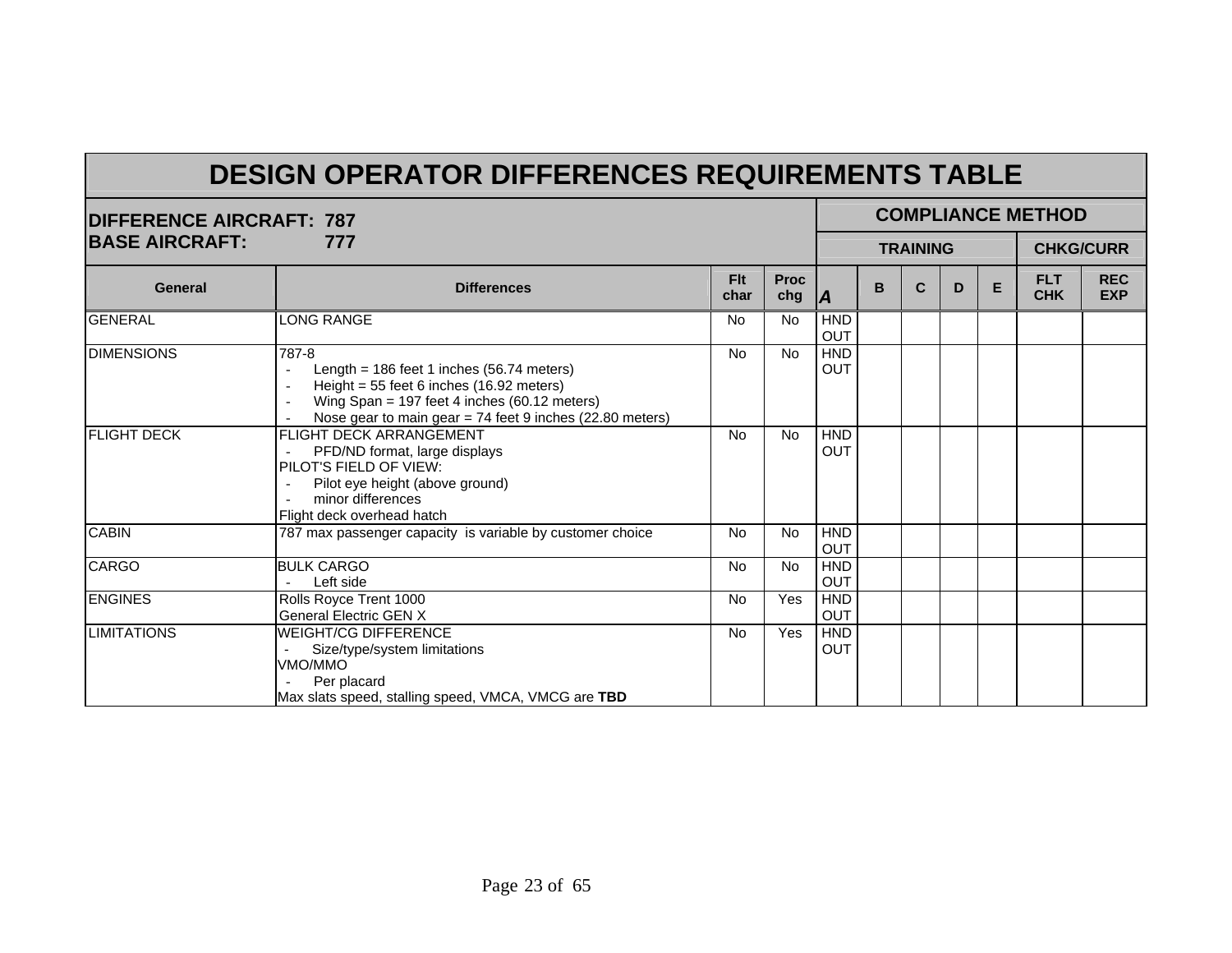| <b>DIFFERENCE AIRCRAFT: 787</b> |                                                                                                                                                                                                                                                                                                                                                                                                          |                    |                    |    |            |                 |                          | <b>COMPLIANCE METHOD</b> |                  |
|---------------------------------|----------------------------------------------------------------------------------------------------------------------------------------------------------------------------------------------------------------------------------------------------------------------------------------------------------------------------------------------------------------------------------------------------------|--------------------|--------------------|----|------------|-----------------|--------------------------|--------------------------|------------------|
| <b>BASE AIRCRAFT:</b>           | 777                                                                                                                                                                                                                                                                                                                                                                                                      |                    |                    |    |            | <b>TRAINING</b> |                          |                          | <b>CHKG/CURR</b> |
| <b>System</b>                   | <b>Differences</b>                                                                                                                                                                                                                                                                                                                                                                                       | <b>Fit</b><br>char | <b>Proc</b><br>chg | ΙA | B          | C               | <b>FLT</b><br><b>CHK</b> | <b>REC</b><br><b>EXP</b> |                  |
| 21 - AIR CONDITIONING           | CONTROLS AND INDICATORS<br>Panel layout<br>PACKS:<br>Electric compressors<br>ALTERNATE VENTILATION:<br>New Function<br><b>EQUIPMENT COOLING:</b><br>Forward and Aft System<br>Smoke EICAS message<br><b>CARGO HEAT SYSTEM:</b><br>Switch types<br>Automated functions                                                                                                                                    | <b>No</b>          | Yes                |    | <b>CBT</b> |                 |                          |                          |                  |
| 21 - PRESSURIZATION             | SYSTEM, CONTROLS & INDICATORS:<br>Same as 777                                                                                                                                                                                                                                                                                                                                                            | <b>No</b>          | <b>No</b>          |    |            |                 |                          |                          |                  |
| 22- AUTOFLIGHT                  | MODE CONTROL PANEL<br>MCP 2 line windows (Speed, Heading, and Altitude)<br>Future uplink feature<br>$\circ$<br>Integrated Approach Navigation<br>Bank limit selector<br>AFDS FLIGHT MODE ANNUCIATIONS:<br>Same except addition of Integrated Approach Navigation and<br><b>GLS</b><br>AUTOMATIC FLIGHT APPROACH AND LANDING:<br>Same except addition of Integrated Approach Navigation and<br><b>GLS</b> | <b>No</b>          | Yes                |    | <b>CBT</b> |                 |                          |                          |                  |
| 23- COMMUNICATIONS              | <b>CONTROLS AND INDICATORS:</b><br>New Tuning Control Panel (TCP)<br>VHF, HF, PA, CABIN/FLIGHT AND SERVICE INTERPHONE<br>Control resides in Tuning Control Panel (TCP)<br><b>SATCOM</b><br>Control resides in Tuning Control Panel (TCP)<br><b>AUDIO CONTROL PANEL</b><br>Same except PA MIC switch function                                                                                             | <b>No</b>          | Yes                |    | <b>CBT</b> |                 |                          |                          |                  |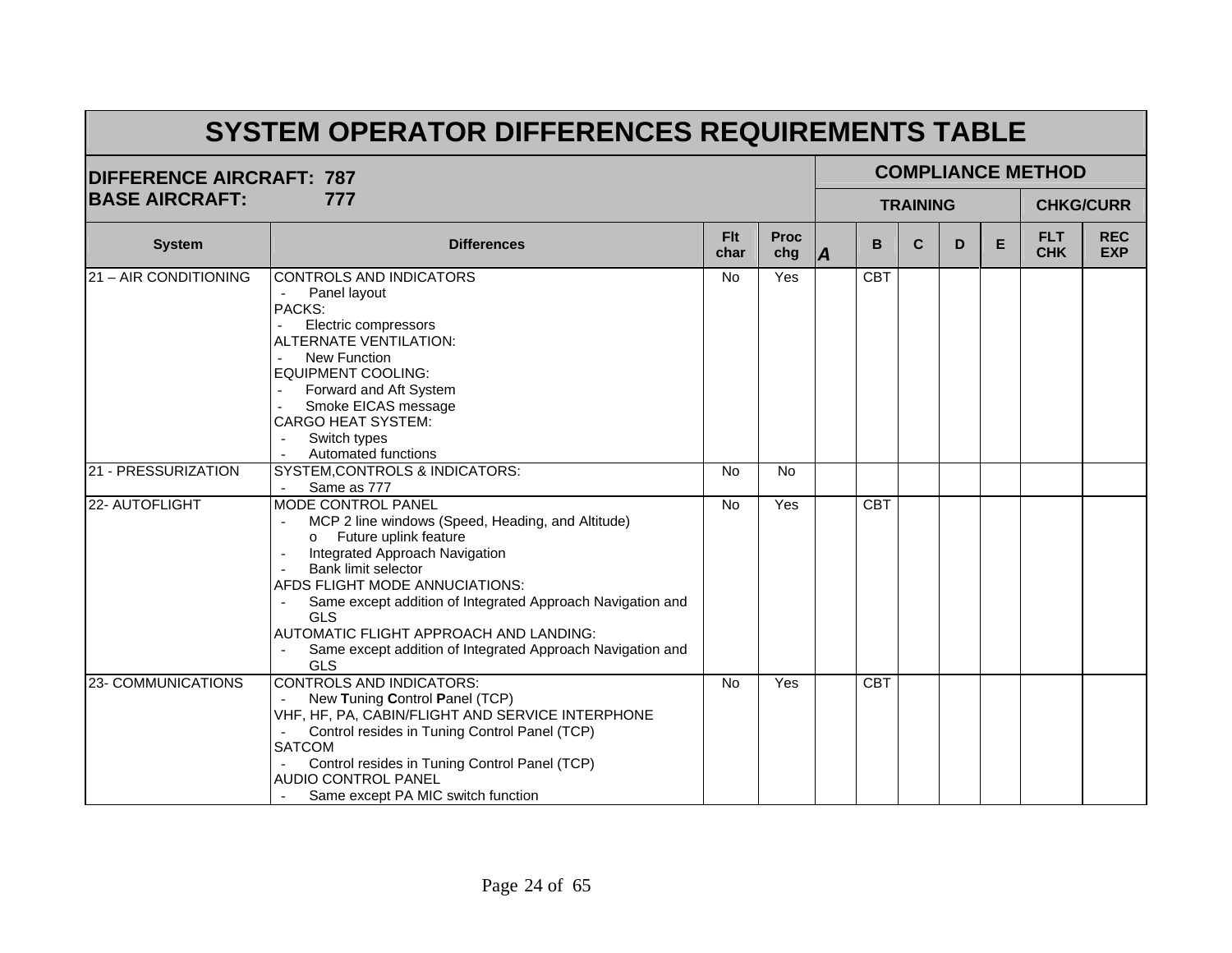| <b>DIFFERENCE AIRCRAFT: 787</b> |                                                                                                                                                                                                                                                                                                                                                                                                                                                                                                                                                                                                                                                           |                    |                    | <b>COMPLIANCE METHOD</b> |            |                 |   |                          |                          |                  |  |  |  |
|---------------------------------|-----------------------------------------------------------------------------------------------------------------------------------------------------------------------------------------------------------------------------------------------------------------------------------------------------------------------------------------------------------------------------------------------------------------------------------------------------------------------------------------------------------------------------------------------------------------------------------------------------------------------------------------------------------|--------------------|--------------------|--------------------------|------------|-----------------|---|--------------------------|--------------------------|------------------|--|--|--|
| <b>BASE AIRCRAFT:</b>           | 777                                                                                                                                                                                                                                                                                                                                                                                                                                                                                                                                                                                                                                                       |                    |                    |                          |            | <b>TRAINING</b> |   |                          |                          | <b>CHKG/CURR</b> |  |  |  |
| <b>System</b>                   | <b>Differences</b>                                                                                                                                                                                                                                                                                                                                                                                                                                                                                                                                                                                                                                        | <b>Flt</b><br>char | <b>Proc</b><br>chg | <b>IA</b>                | B          | $\mathbf C$     | E | <b>FLT</b><br><b>CHK</b> | <b>REC</b><br><b>EXP</b> |                  |  |  |  |
| 24- ELECTRICAL POWER            | ELECTRICAL CONTROL PANEL<br>System architecture - functionally equivalent<br>No bus tie switches<br>Additional Engine Generator and Drive Disconnect switches<br>Additional APU Generator switch<br>Additional external power switches<br><b>AC ELECTRICAL</b><br>Four Engine Starter Generators<br>Two APU Starter Generators<br>No backup generators<br>AC ELECTRICAL POWER DISTRIBUTION<br>No flight instrument transfer busses<br>DC ELECTRICAL<br>System architecture - functionally equivalent<br>BATTERY/STANDBY POWER SYSTEM<br>System architecture - functionally equivalent<br><b>AUTOLAND</b><br>System architecture - functionally equivalent | No                 | Yes                |                          | <b>CBT</b> |                 |   |                          |                          |                  |  |  |  |
| $25 -$<br>EQUIPMENT/FURNISHING  | FLIGHT DECK GENERAL ARRANGEMENT:<br>Non-opening number two windows<br>Flight deck door controls to aisle stand and alerting on EICAS<br>Overhead hatch<br>C/Bs panels location - Main display system                                                                                                                                                                                                                                                                                                                                                                                                                                                      | <b>No</b>          | Yes                | <b>HND</b><br><b>OUT</b> |            |                 |   |                          |                          |                  |  |  |  |
| 25- EMERGENCY EVAC              | <b>EMERGENCY EVACUATION PANEL</b><br>Same functions - Integrated aisle stand panel                                                                                                                                                                                                                                                                                                                                                                                                                                                                                                                                                                        | No                 | No                 | <b>HND</b><br>OUT        |            |                 |   |                          |                          |                  |  |  |  |
| 26- FIRE PROTECTION             | APU FIRE CONTROLS AND INDICATORS:<br>Same panel/location<br>More automation<br>CARGO FIRE CONTROLS AND INDICATORS:<br>Same panel/location<br>Additional automation for composite structure protection                                                                                                                                                                                                                                                                                                                                                                                                                                                     | <b>No</b>          | Yes                | <b>HND</b><br><b>OUT</b> |            |                 |   |                          |                          |                  |  |  |  |
| 27 - FLIGHT CONTROLS            | PRIMARY FLIGHT CONTROL SURFACES<br>Roll: different mix same roll effect                                                                                                                                                                                                                                                                                                                                                                                                                                                                                                                                                                                   | <b>No</b>          | Yes                | <b>HND</b><br><b>OUT</b> |            |                 |   |                          |                          |                  |  |  |  |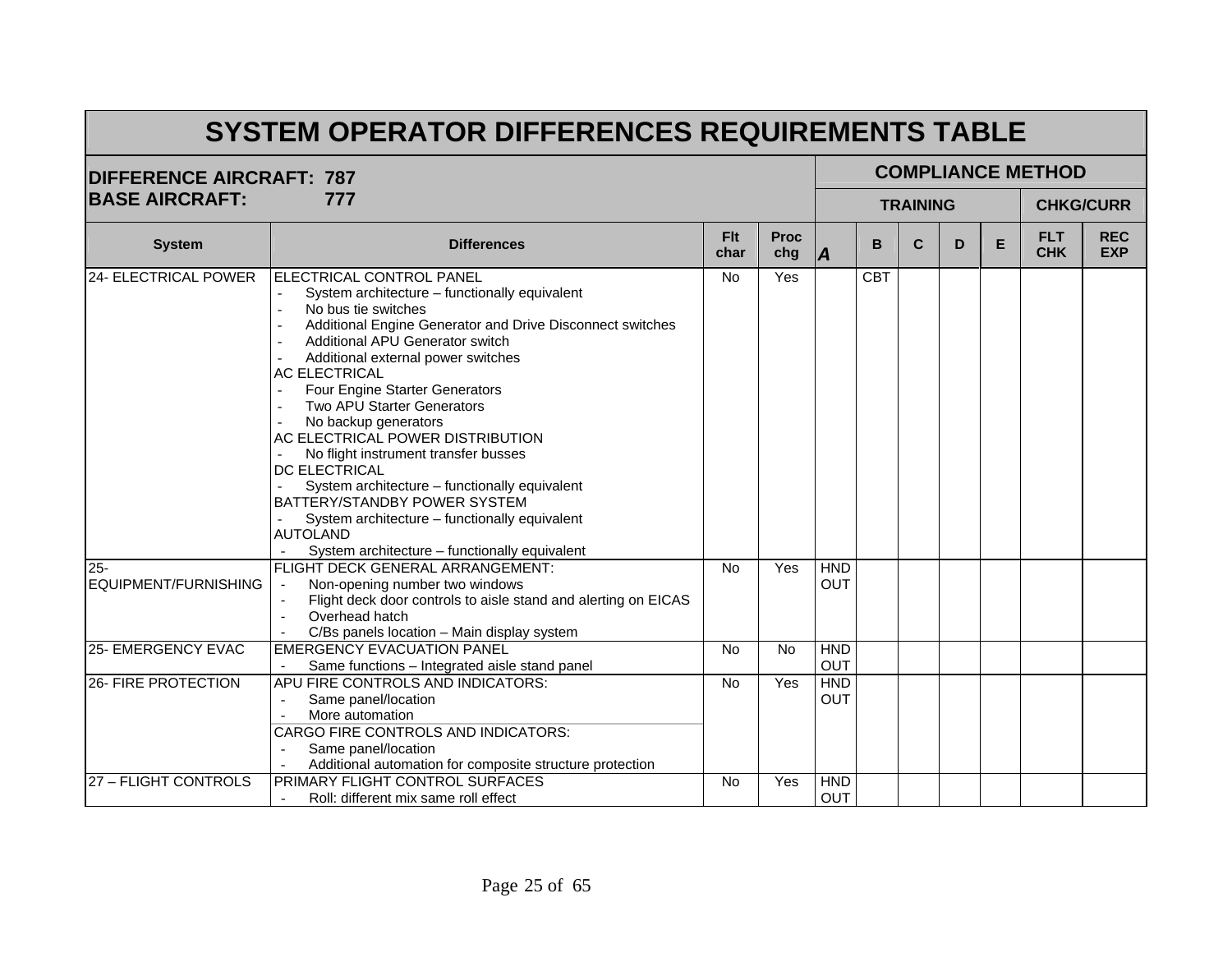| <b>DIFFERENCE AIRCRAFT: 787</b> |                                                                                                                                                                                                                                                                                                                                                                                                                                                                                                                                                                                                                                                                                                                                                                  |                    |                    |    |            |                 |   |   | <b>COMPLIANCE METHOD</b> |                          |
|---------------------------------|------------------------------------------------------------------------------------------------------------------------------------------------------------------------------------------------------------------------------------------------------------------------------------------------------------------------------------------------------------------------------------------------------------------------------------------------------------------------------------------------------------------------------------------------------------------------------------------------------------------------------------------------------------------------------------------------------------------------------------------------------------------|--------------------|--------------------|----|------------|-----------------|---|---|--------------------------|--------------------------|
| <b>BASE AIRCRAFT:</b>           | 777                                                                                                                                                                                                                                                                                                                                                                                                                                                                                                                                                                                                                                                                                                                                                              |                    |                    |    |            | <b>TRAINING</b> |   |   |                          | <b>CHKG/CURR</b>         |
| <b>System</b>                   | <b>Differences</b>                                                                                                                                                                                                                                                                                                                                                                                                                                                                                                                                                                                                                                                                                                                                               | <b>Flt</b><br>char | <b>Proc</b><br>chg | ΙA | B          | $\mathbf{C}$    | D | E | <b>FLT</b><br><b>CHK</b> | <b>REC</b><br><b>EXP</b> |
|                                 | FLIGHT CONTROL SYSTEMS<br>Roll - Roll rate command - same handling<br>Yaw - Yaw rate command - same handling<br>FLIGHT ENVELOPE PROTECTION:<br>Enhanced Stall Protection (ESP)<br><b>STABILIZER TRIM:</b><br>Electrical back-up trim control<br>Electrically actuated<br>TRIM INDICATORS:<br>Indicator location on primary EICAS display<br>$\mathcal{L}$<br>Aileron trim eliminated<br>THRUST ASYMMETRY COMPENSATION:<br>No TAC Switch - available full time<br>Embedded in flight control law<br>Yaw rate based<br><b>FLAP LOAD RELIEF</b><br>Functionally equivalent but different threshold sensing<br>ALTERNATE FLAP OPERATION<br>Alternate mode - minor differences<br><b>CRUISE FLAPS SYSTEM</b><br>New performance enhancement system with EICAS message |                    |                    |    |            |                 |   |   |                          |                          |
| 28- FUEL                        | <b>FUEL TANKS:</b><br>Fuel Tank Capacities,<br>$\overline{a}$<br>o Left Main<br>37,500 lbs<br>Right Main<br>37,500 lbs<br>$\circ$<br>Center<br>150,800 lbs<br>$\Omega$<br><b>Total Fuel</b><br>225,800 lbs (33,700 US GAL)<br>$\circ$<br>Fuel tank inerting system<br>CONTROLS AND INDICATORS:<br>Panel layout - minor differences<br>One Crossfeed<br>Fuel balance switch<br><b>FUEL PUMPS:</b><br>Center tank pump operation - minor differences                                                                                                                                                                                                                                                                                                               | <b>No</b>          | Yes                |    | <b>CBT</b> |                 |   |   |                          |                          |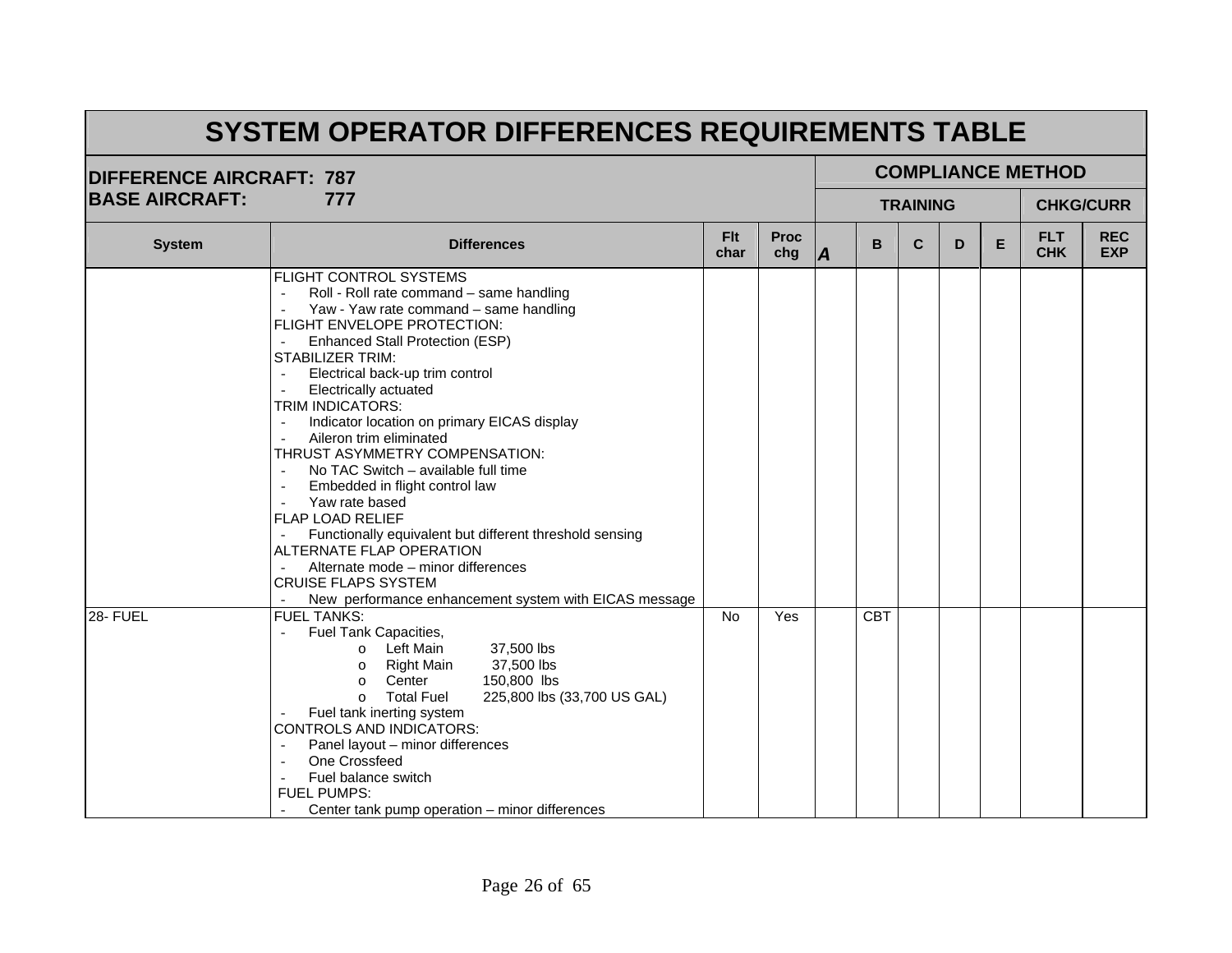| <b>DIFFERENCE AIRCRAFT: 787</b>          |                                                                                                                                                                                                                                                                                                                                                                                                                                                                                                                                                                                                                                                                                                                                                                                                                                                                                                                                  |                    |                    |                   |   |                 |   |                          | <b>COMPLIANCE METHOD</b> |                  |
|------------------------------------------|----------------------------------------------------------------------------------------------------------------------------------------------------------------------------------------------------------------------------------------------------------------------------------------------------------------------------------------------------------------------------------------------------------------------------------------------------------------------------------------------------------------------------------------------------------------------------------------------------------------------------------------------------------------------------------------------------------------------------------------------------------------------------------------------------------------------------------------------------------------------------------------------------------------------------------|--------------------|--------------------|-------------------|---|-----------------|---|--------------------------|--------------------------|------------------|
| <b>BASE AIRCRAFT:</b>                    | 777                                                                                                                                                                                                                                                                                                                                                                                                                                                                                                                                                                                                                                                                                                                                                                                                                                                                                                                              |                    |                    |                   |   | <b>TRAINING</b> |   |                          |                          | <b>CHKG/CURR</b> |
| <b>System</b>                            | <b>Differences</b>                                                                                                                                                                                                                                                                                                                                                                                                                                                                                                                                                                                                                                                                                                                                                                                                                                                                                                               | <b>Flt</b><br>char | <b>Proc</b><br>chg | A                 | B | $\mathbf C$     | E | <b>FLT</b><br><b>CHK</b> | <b>REC</b><br><b>EXP</b> |                  |
| 29 - HYDRAULIC POWER                     | <b>CONTROLS AND INDICATORS:</b><br>Panel layout<br>$\blacksquare$<br><b>HYDRAULIC SYSTEMS:</b><br>5000 psi<br>CENTER HYDRAULIC SYSTEM<br>No Air-driven demand pumps<br>$\mathcal{L}$<br>Electric pumps<br>$\blacksquare$                                                                                                                                                                                                                                                                                                                                                                                                                                                                                                                                                                                                                                                                                                         | No                 | Yes                | <b>HND</b><br>OUT |   |                 |   |                          |                          |                  |
| 30- ICE AND RAIN                         | <b>WIPER PANEL</b><br>Same panel location<br>Washer switches<br><b>WING ANTI-ICE</b><br>Electric heater blankets<br>$\sim$                                                                                                                                                                                                                                                                                                                                                                                                                                                                                                                                                                                                                                                                                                                                                                                                       | No                 | Yes                | <b>HND</b><br>OUT |   |                 |   |                          |                          |                  |
| 31- FLIGHT INSTRUMENT<br><b>DISPLAYS</b> | EFIS CONTROL PANEL PFD/ND CONTROLS<br>Map switches moved to soft controls - minor<br>ND mode selector - rotary control display selection<br>$\blacksquare$<br>ND range selector - .5 - 1280 NM<br><b>DISPLAY SELECT PANEL</b><br>Panel layout<br>$\blacksquare$<br>four DSPs<br>$\overline{\phantom{a}}$<br>Synoptic soft switches - software menu<br>EICAS display position switch<br>PFD/MFD SELECTOR<br>PFD/MFD functionally similar to INBD DSPL selector<br>$\blacksquare$<br>Different location<br>$\blacksquare$<br><b>INSTRUMENT SOURCE SELECTORS</b><br>Air data/attitude different switch type<br>NAV switch eliminated<br>DSPL CTRL switch eliminated<br><b>CURSOR CONTROL</b><br>Minor differences - additional rotary control<br><b>DISPLAY FORMATS:</b><br>Enhanced large format capabilities<br>Clock integrated in display format<br>Airport map<br>$\overline{\phantom{a}}$<br>Vertical Situation Display (VSD) | No                 | Yes                |                   |   | <b>FTD</b>      |   |                          |                          |                  |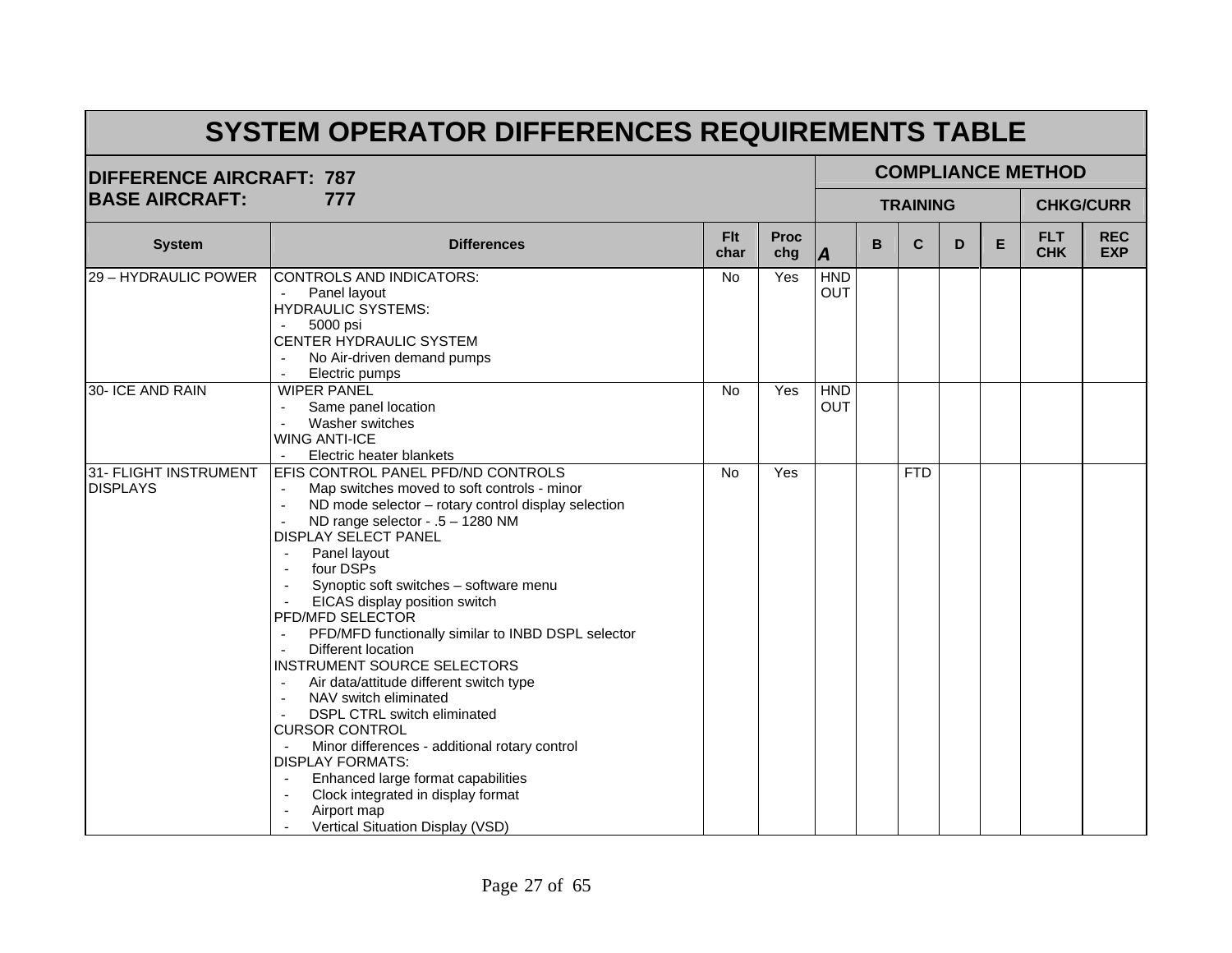| <b>DIFFERENCE AIRCRAFT: 787</b> |                                                              |                    |                    |                |            |                 |            |   | <b>COMPLIANCE METHOD</b> |                          |
|---------------------------------|--------------------------------------------------------------|--------------------|--------------------|----------------|------------|-----------------|------------|---|--------------------------|--------------------------|
| <b>BASE AIRCRAFT:</b>           | 777                                                          |                    |                    |                |            | <b>TRAINING</b> |            |   |                          | <b>CHKG/CURR</b>         |
| <b>System</b>                   | <b>Differences</b>                                           | <b>Flt</b><br>char | <b>Proc</b><br>chg | $\overline{A}$ | B          | $\mathbf C$     | D          | E | <b>FLT</b><br><b>CHK</b> | <b>REC</b><br><b>EXP</b> |
|                                 | STANDBY FLIGHT INSTRUMENTS                                   |                    |                    |                |            |                 |            |   |                          |                          |
|                                 | Same instrument minor relocation                             |                    |                    |                |            |                 |            |   |                          |                          |
| 31- FLIGHT INSTRUMENT           | HEAD UP DISPLAY (HUD):                                       | <b>No</b>          | Yes                |                |            |                 | <b>FFS</b> |   |                          |                          |
| <b>DISPLAYS</b>                 | Dual installation                                            |                    |                    |                |            |                 |            |   |                          |                          |
| 32- LANDING GEAR                | <b>MAIN GEAR:</b>                                            | No                 | Yes                | <b>HND</b>     |            |                 |            |   |                          |                          |
|                                 | Twin tandem bogie assembly (4 wheels)                        |                    |                    | OUT            |            |                 |            |   |                          |                          |
|                                 | No aft axle steering                                         |                    |                    |                |            |                 |            |   |                          |                          |
|                                 | <b>NOSE WHEEL STEERING TILLER:</b>                           |                    |                    |                |            |                 |            |   |                          |                          |
|                                 | Steer by wire - Functionally equivalent                      |                    |                    |                |            |                 |            |   |                          |                          |
|                                 | Nose gear cutout switch<br>$\blacksquare$                    |                    |                    |                |            |                 |            |   |                          |                          |
|                                 | <b>BRAKES:</b>                                               |                    |                    |                |            |                 |            |   |                          |                          |
|                                 | System operation - functionally equivalent<br>$\blacksquare$ |                    |                    |                |            |                 |            |   |                          |                          |
|                                 | Electric brakes                                              |                    |                    |                |            |                 |            |   |                          |                          |
|                                 | Battery indication vs. accumulator                           |                    |                    |                |            |                 |            |   |                          |                          |
| 34 - NAVIGATION                 | CONTROL DISPLAY UNIT                                         | <b>No</b>          | Yes                |                | <b>CBT</b> |                 |            |   |                          |                          |
|                                 | Display based CDU                                            |                    |                    |                |            |                 |            |   |                          |                          |
|                                 | <b>Cursor Controls</b>                                       |                    |                    |                |            |                 |            |   |                          |                          |
|                                 | Message/Help window                                          |                    |                    |                |            |                 |            |   |                          |                          |
|                                 | FLIGHT MANAGEMENT SYSTEM                                     |                    |                    |                |            |                 |            |   |                          |                          |
|                                 | Added design features                                        |                    |                    |                |            |                 |            |   |                          |                          |
|                                 | INERTIAL REFERENCE SYSTEM                                    |                    |                    |                |            |                 |            |   |                          |                          |
|                                 | Air data system separate                                     |                    |                    |                |            |                 |            |   |                          |                          |
|                                 | <b>TRANSPONDER PANEL</b>                                     |                    |                    |                |            |                 |            |   |                          |                          |
|                                 | Control integrated into the Tuning Control Panel (TCP)       |                    |                    |                |            |                 |            |   |                          |                          |
|                                 | WEATHER RADAR CONTROL PANEL                                  |                    |                    |                |            |                 |            |   |                          |                          |
|                                 | Control integrated into the Tuning Control Panel (TCP)       |                    |                    |                |            |                 |            |   |                          |                          |
|                                 | Alternate NAV                                                |                    |                    |                |            |                 |            |   |                          |                          |
|                                 | Function in Tuning Control Panel (TCP)                       |                    |                    |                |            |                 |            |   |                          |                          |
| 36- PNEUMATIC                   | BLEED AIR CONTROL PANEL                                      |                    |                    |                |            |                 |            |   |                          |                          |
|                                 | Eliminated<br>$\sim$                                         |                    |                    |                |            |                 |            |   |                          |                          |
| 49- APU                         | <b>SYSTEM OPERATION</b>                                      | <b>No</b>          | No                 | <b>HND</b>     |            |                 |            |   |                          |                          |
|                                 | No Bleed Air<br>$\blacksquare$                               |                    |                    | <b>OUT</b>     |            |                 |            |   |                          |                          |
|                                 | No Air Turbine Starter - Electric starter                    |                    |                    |                |            |                 |            |   |                          |                          |
|                                 | Starter Duty cycle Limitation                                |                    |                    |                |            |                 |            |   |                          |                          |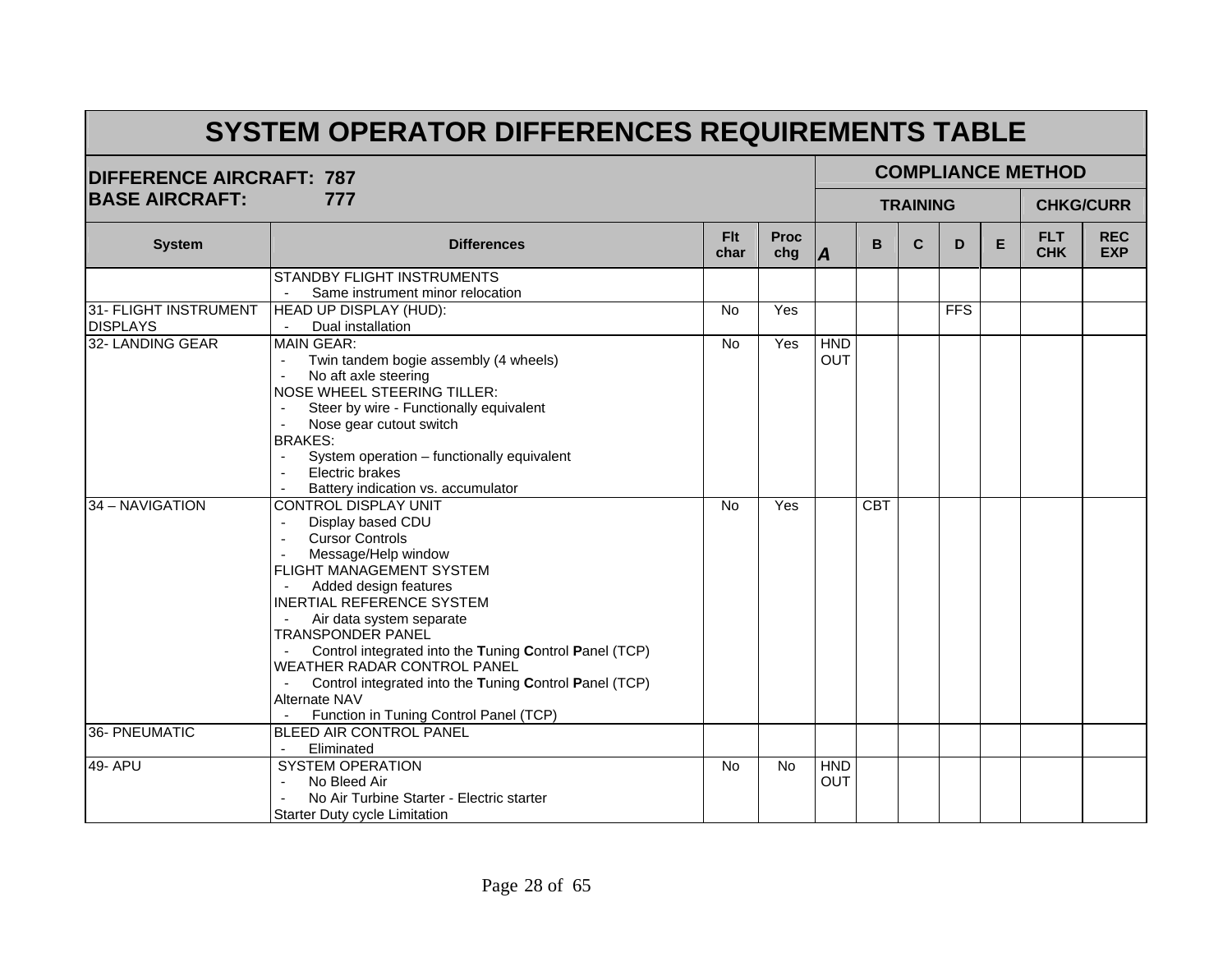|                       | <b>DIFFERENCE AIRCRAFT: 787</b><br>777<br><b>Flt</b><br><b>Proc</b><br><b>System</b><br><b>Differences</b><br>char<br>chg<br>DOORS:<br>No<br>No.<br>Eight entry doors - same<br><b>ENGINES:</b><br><b>Yes</b><br><b>No</b><br>GE & RR - engine type design differences<br><b>EEC SYSTEM</b><br><b>No</b><br><b>No</b><br>Functionally equivalent<br>$\sim$<br><b>Yes</b><br><b>No</b><br><b>INDICATORS</b><br>RR Engine - TPR replaces EPR<br><b>No</b><br>THRUST REVERSER SYSTEM<br><b>No</b><br>Same |           |     |            |            |                 |                  |   | <b>COMPLIANCE METHOD</b> |                          |
|-----------------------|--------------------------------------------------------------------------------------------------------------------------------------------------------------------------------------------------------------------------------------------------------------------------------------------------------------------------------------------------------------------------------------------------------------------------------------------------------------------------------------------------------|-----------|-----|------------|------------|-----------------|------------------|---|--------------------------|--------------------------|
| <b>BASE AIRCRAFT:</b> |                                                                                                                                                                                                                                                                                                                                                                                                                                                                                                        |           |     |            |            | <b>TRAINING</b> | <b>CHKG/CURR</b> |   |                          |                          |
|                       |                                                                                                                                                                                                                                                                                                                                                                                                                                                                                                        |           |     | A          | B          | C               | D                | E | <b>FLT</b><br><b>CHK</b> | <b>REC</b><br><b>EXP</b> |
| 52-DOORS              |                                                                                                                                                                                                                                                                                                                                                                                                                                                                                                        |           |     | <b>HND</b> |            |                 |                  |   |                          |                          |
|                       |                                                                                                                                                                                                                                                                                                                                                                                                                                                                                                        |           |     | <b>OUT</b> |            |                 |                  |   |                          |                          |
| 70- POWER PLANT       |                                                                                                                                                                                                                                                                                                                                                                                                                                                                                                        |           |     | <b>HND</b> |            |                 |                  |   |                          |                          |
|                       |                                                                                                                                                                                                                                                                                                                                                                                                                                                                                                        |           |     | <b>OUT</b> |            |                 |                  |   |                          |                          |
| 73- ENGINE FUEL AND   |                                                                                                                                                                                                                                                                                                                                                                                                                                                                                                        |           |     | <b>HND</b> |            |                 |                  |   |                          |                          |
| <b>CONTROL</b>        |                                                                                                                                                                                                                                                                                                                                                                                                                                                                                                        |           |     | <b>OUT</b> |            |                 |                  |   |                          |                          |
| 77- ENGINE INDICATING |                                                                                                                                                                                                                                                                                                                                                                                                                                                                                                        |           |     |            | <b>CBT</b> |                 |                  |   |                          |                          |
|                       |                                                                                                                                                                                                                                                                                                                                                                                                                                                                                                        |           |     |            |            |                 |                  |   |                          |                          |
| <b>78- EXHAUST</b>    |                                                                                                                                                                                                                                                                                                                                                                                                                                                                                                        |           |     |            |            |                 |                  |   |                          |                          |
|                       |                                                                                                                                                                                                                                                                                                                                                                                                                                                                                                        |           |     |            |            |                 |                  |   |                          |                          |
| 80 STARTING           | <b>CONTROLS AND INDICATORS</b>                                                                                                                                                                                                                                                                                                                                                                                                                                                                         | <b>No</b> | Yes |            | <b>CBT</b> |                 |                  |   |                          |                          |
|                       | Panel layout                                                                                                                                                                                                                                                                                                                                                                                                                                                                                           |           |     |            |            |                 |                  |   |                          |                          |
|                       | System operation                                                                                                                                                                                                                                                                                                                                                                                                                                                                                       |           |     |            |            |                 |                  |   |                          |                          |
|                       | Electric starter                                                                                                                                                                                                                                                                                                                                                                                                                                                                                       |           |     |            |            |                 |                  |   |                          |                          |
|                       | <b>Starter Duty cycle Limitation</b>                                                                                                                                                                                                                                                                                                                                                                                                                                                                   |           |     |            |            |                 |                  |   |                          |                          |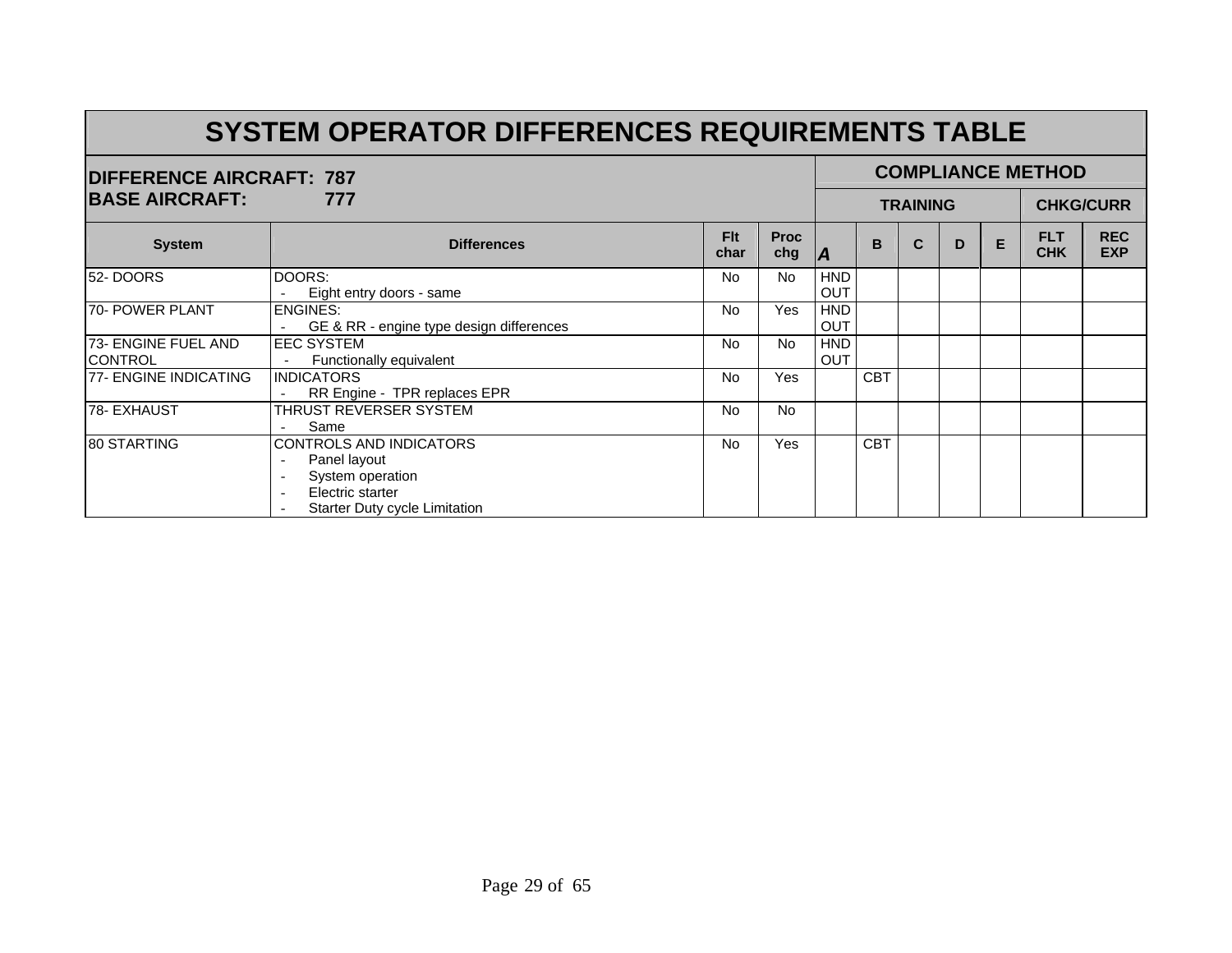# **MANEUVER OPERATOR DIFFERENCES REQUIREMENTS TABLE**

| <b>COMPLIANCE METHOD</b>                 |                                                    |                    |                    |                          |            |                 |               |                  |   |   |  |  |  |  |
|------------------------------------------|----------------------------------------------------|--------------------|--------------------|--------------------------|------------|-----------------|---------------|------------------|---|---|--|--|--|--|
| <b>DIFFERENCE AIRCRAFT: 787</b>          |                                                    |                    |                    |                          |            |                 |               |                  |   |   |  |  |  |  |
| <b>BASE AIRCRAFT:</b>                    | 777                                                |                    |                    |                          |            | <b>TRAINING</b> |               | <b>CHKG/CURR</b> |   |   |  |  |  |  |
| <b>Maneuver</b>                          | <b>Differences</b>                                 | <b>Flt</b><br>char | <b>Proc</b><br>chg | <b>IA</b>                | B          | <b>FLT CHK</b>  | <b>RECEXP</b> |                  |   |   |  |  |  |  |
| <b>Exterior Preflight</b>                | Minor differences                                  | No                 | <b>No</b>          | <b>HND</b><br><b>OUT</b> |            |                 |               |                  |   |   |  |  |  |  |
| <b>Preflight Procedures</b>              | Minor Differences due to systems                   | <b>No</b>          | Yes                | <b>HND</b><br>OUT        |            |                 |               |                  |   |   |  |  |  |  |
| <b>Before Start</b><br><b>Procedures</b> | Minor differences                                  | <b>No</b>          | Yes                |                          | <b>CBT</b> |                 |               |                  |   |   |  |  |  |  |
| Taxi                                     | Minor differences (Airport Map)                    | No                 | Yes                |                          | <b>CBT</b> |                 |               |                  |   |   |  |  |  |  |
| <b>HUD operations</b>                    | Minor Differences all phases of flight             | <b>No</b>          | Yes                |                          |            |                 | <b>FFS</b>    |                  | D | A |  |  |  |  |
| Engine failure/V1                        | Minor differences (TAC embedded in control law)    | <b>No</b>          | <b>No</b>          |                          |            |                 |               |                  |   |   |  |  |  |  |
| <b>ILS/GLS Normal</b>                    | No differences (GLS added)                         | No                 | <b>No</b>          |                          |            |                 |               |                  |   |   |  |  |  |  |
| <b>Go-Around (All Eng)</b>               | Minor differences (LNAV auto engage)               | No                 | Yes                | <b>HND</b><br><b>OUT</b> |            |                 |               |                  |   |   |  |  |  |  |
| <b>ILS Eng Inop</b>                      | Minor differences (TAC embedded in control law)    | <b>No</b>          | <b>No</b>          |                          |            |                 |               |                  |   |   |  |  |  |  |
| <b>Go-Around (One Eng)</b>               | Minor differences (TAC embedded in control law)    | No                 | <b>No</b>          |                          |            |                 |               |                  |   |   |  |  |  |  |
| <b>Manual Landing (One</b><br>Eng)       | Minor differences (TAC embedded in control law)    | No                 | <b>No</b>          |                          |            |                 |               |                  |   |   |  |  |  |  |
| Non-ILS app                              | Minor differences (Integrated Approach Navigation) | <b>No</b>          | Yes                |                          |            | <b>FTD</b>      |               |                  | C |   |  |  |  |  |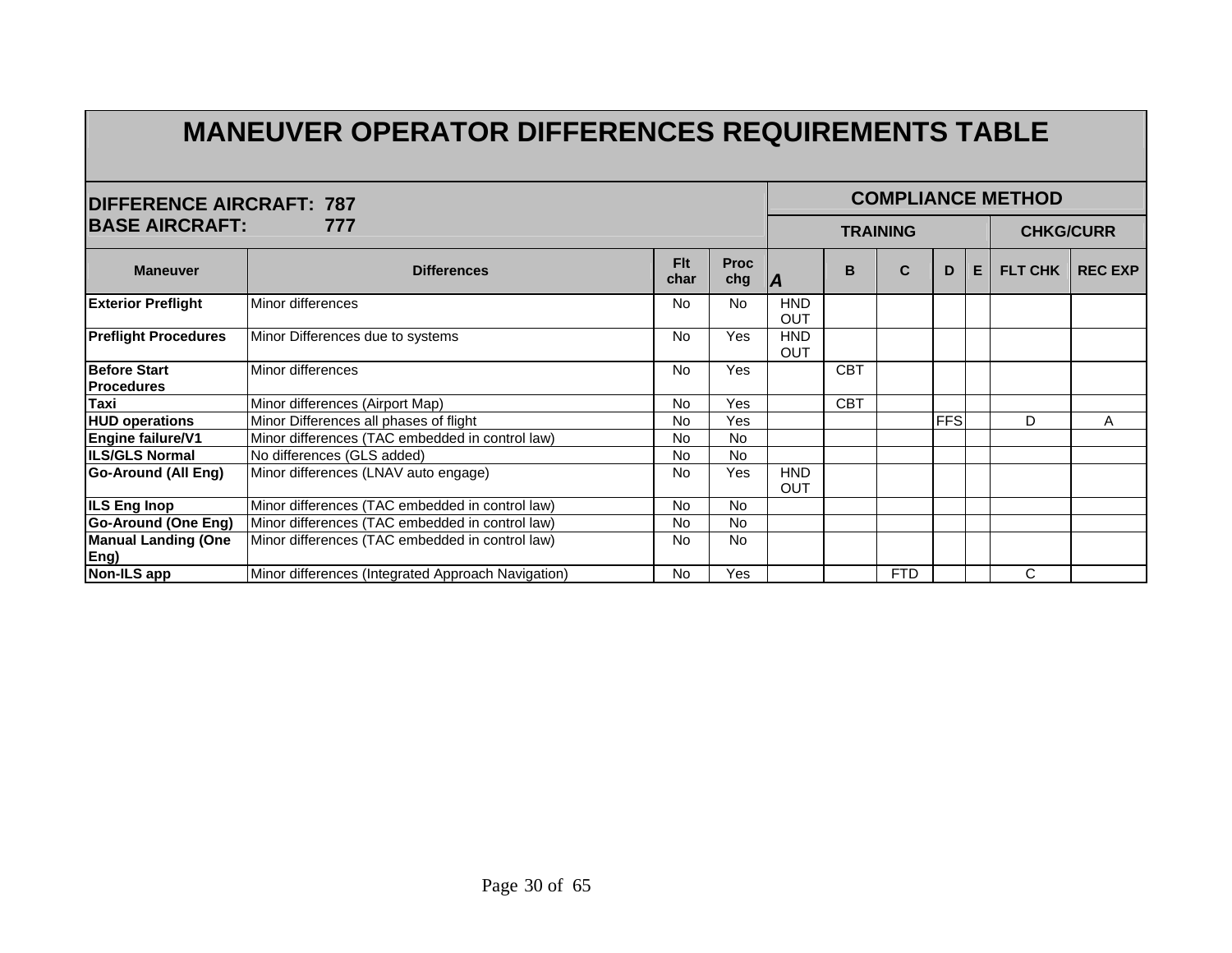#### AIRCRAFT COMPLIANCE CHECKLIST

This checklist applies to the B-787. Items that are identified as "CHDO" need to be evaluated by Principle Inspectors at the Certificate Holding district Office prior to the B-787 aircraft being used in CFR 121 revenue service. Items marked "complies" have either been found to directly comply with the applicable rule, or the necessary data or procedures are available to permit assessment for compliance of a B-787 for a particular operation (e.g. as for takeoff obstacle clearance assessment pertinent to CFR 121.189). Items marked NA are not applicable to the B-787 aircraft.

#### **PART 91**

#### **Subpart A – General**

#### **91.9 Civil Aircraft flight manual, marking, and placard requirements**

(a) - (b) The 787 supports these requirements by documenting the airplane limitations in the Airplane Flight Manual as required per 25.1581 and displaying the markings and placards as required per 25.1541, 25.1557, 25.1561, 25.1543, 25.1555.

(c) The 787 design meets the marking requirements of part 45.

(d) This requirement is for rotorcraft and does not apply to the 787.

#### **91.21 Portable Electronic Devices**

(a)-(c) These requirements are operational in nature and as such compliance is not directly dependent on the 787 design. Compliance is the responsibility of the aircraft operator.

#### **Subpart B – Flight Rules**

#### **91.117 Aircraft Speed**

(a)-(c) These requirements are operational in nature and as such compliance is not directly dependent on the 787 design. Compliance is the responsibility of the aircraft operator.

(d) Airspeed limitations are listed in the Airplane Flight Manual (AFM).

#### **91.175 Takeoff and landing under IFR**

(a)- (k) These requirements are operational in nature and as such compliance is not directly dependent on the 787 design. Compliance is the responsibility of the aircraft operator.

 (l)-(m) do not apply since the 787 design does not include an enhanced flight vision system (EFVS).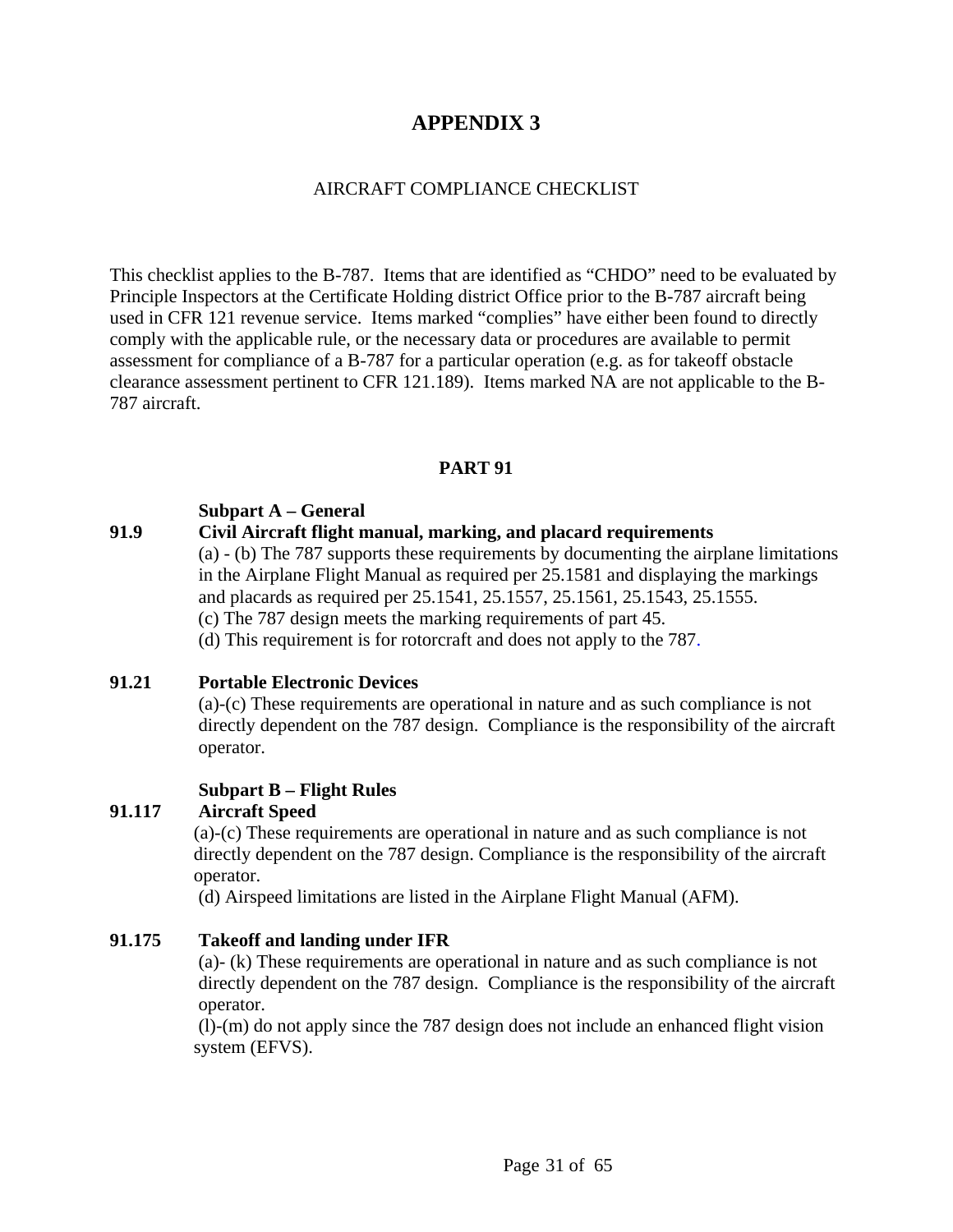#### **91.180 Reduced Vertical Separation Minimum Airspace**

The 787 is designed to be able to obtain Aircraft Approval according to the RVSM standards specified in Section II, Appendix G of Part 91.

#### **91.191 Category II and Category III Manual**

 $(a) - (c)$  The 787 is designed to operate in Category II and III operations, and relevant procedures are reflected in the manual. However, this paragraph does not apply to operations conducted under parts 121 or 135, as stated in 91.191(c).

#### **Subpart C – Equipment, Instrument and Certificate Requirements 91.203 Civil Aircraft: Certifications Required**

(a) - (b) The 787 will be delivered with a current airworthiness certificate appropriately displayed. The holder for the airworthiness certificate, registration certificate, and radio license is installed on the forward face of the flight deck's aft bulkhead next to the door.

(c) The 787 design does not include provisions for fuel tanks in the passenger compartment or the baggage compartment.

(d) The 787 propulsion system design complies with the relevant requirements of part 34.

#### **91.205 Powered Civil Aircraft with Standard Category U.S. Airworthiness Certificates; Instrument and Emergency Requirements**

(a) 787 instruments and equipment support this operational requirement*.*

 $(b)(1) - (b)(5)$  The 787 primary flight displays and engine indications meet these requirements.

(b)(6) This requirement does not apply to turbine powered aircraft.

(b)(7) The 787 engine indications meet these requirements.

(b)(8) This requirement does not apply to turbine powered aircraft.

 $(b)(9) - (b)(10)$  The 787 fuel quantity indicator and engine indications meet these requirements.

(b)(11) This requirement applies to small civil aircraft and as such does not apply to the 787.

(b)(12) Ditching equipment in compliance with 25.1415 is provided.

(b)(13) Safety belts compliant with 25.785 are provided.

(b)(14) This requirement applies to small civil aircraft and as such does not apply to the 787.

(b)(15) An emergency locator transmitter (ELT) compliant with 91.207 is provided (25.1415 for overwater-equipped airplanes).

(b)(16) This requirement does not apply to the 787 since it has more than 9 passenger seats.

(b)(17) This requirement applies to rotorcraft and as such does not apply to the 787.

 $(c)(1) - (c)(6)$  The 787 design meets these requirements. Requirements for instruments and equipment in paragraph (b) are addressed above.

 $(d)(1)$  Requirements for instruments and equipment in paragraph (b) and (c) are addressed above.

(d)(2) 787 radio communication system and navigational equipment support this requirement.

 $(d)(3)$  The exception described in paragraph  $(3)(i)$  applies, since the 787 has a third attitude instrument which meets those requirements.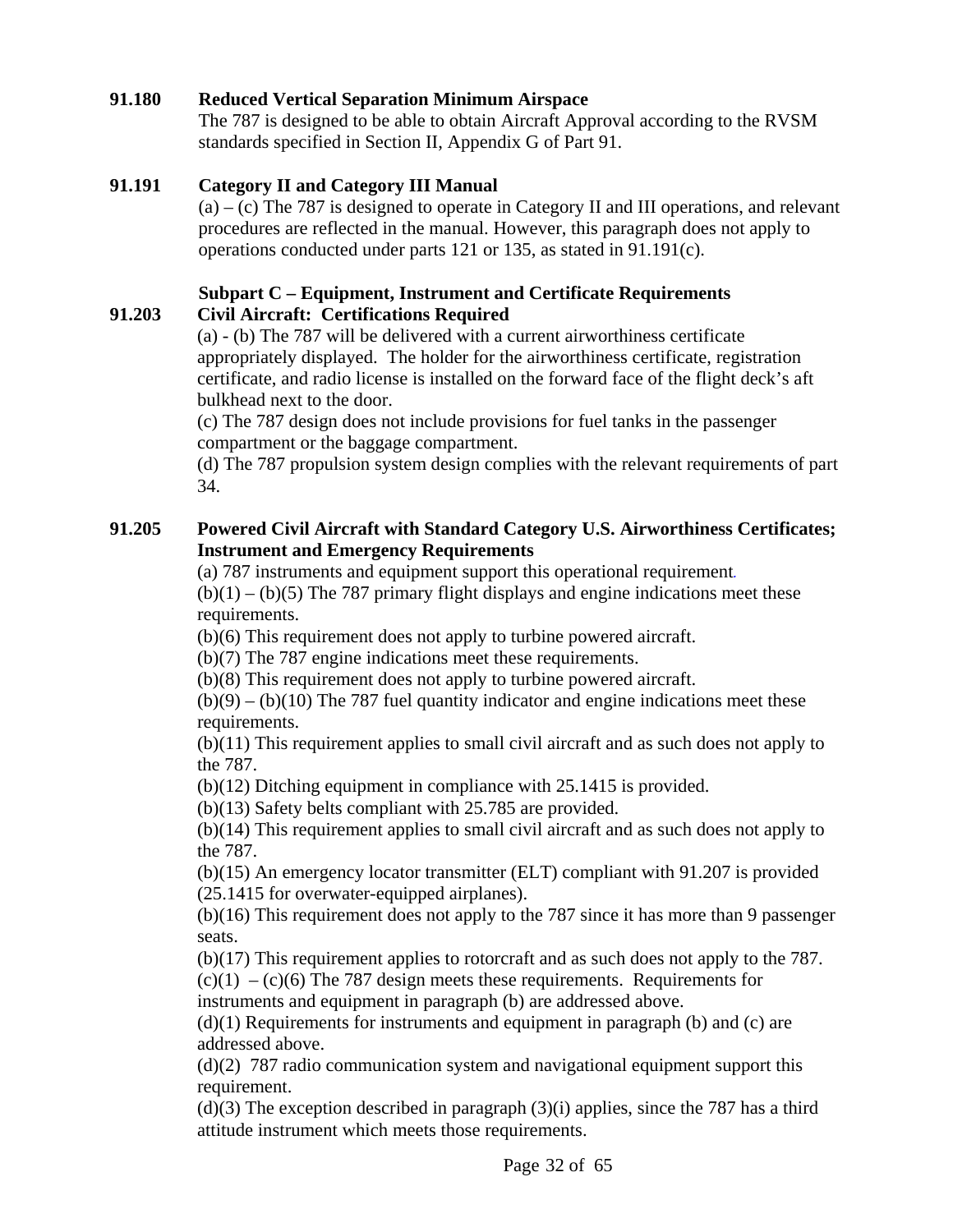$(d)(4) - (d)(9)$  – The 787's instrumentation meets these requirements. (e) The 787 instrumentation includes distance measuring equipment (DME).  $(f) - (h)$  The 787 is designed to operate in Category II and III operations, and will comply with requirements in Part 91 and Appendix A. This paragraph does not apply to operations conducted under part 121/135, as stated in 91.205(h).

#### **91.207 Emergency Locator Transmitters**

(a) - (f) The 787 is delivered with an ELT that meets these requirements. For overwater equipped 787, an ELT compliant with 25.1415 is installed.

#### **91.209 Aircraft Lights**

 $(a) - (b)$  All requirements of this paragraph are met by the design of the 787 with the exception of the lighting requirements for an anchored airplane (subparagraph 3), which do not apply to the 787 airplane.

#### **91.211 Supplemental Oxygen**

(a) The 787 is pressurized, and is equipped with supplemental oxygen to meet these requirements in the event of a loss of cabin pressurization.

(b) 787 Crew and passenger oxygen systems compliant with 25.1441, 25.1443, and 25.1447 support the operation of the airplane as defined by this requirement.

#### **91.213 Inoperative Instruments and Equipment**

(a) - (b) The 787 supports these requirements with a Master Minimum Equipment List (developed as described in Boeing Document M-7661-05-051, Response to AEG O-4) and Dispatch Deviation Guide.

(c) - (e) These requirements are operational in nature and as such compliance is not directly dependent on the 787 design*.* 

#### **91.215 ATC Transponder and Altitude Reporting Equipment and Use**

(a) The transponder equipment included in the 787 design meets the requirements of this paragraph.

 $(b) - (c)$  The 787 design includes the equipment necessary to support these requirements.

(d) This requirement is operational in nature and as such compliance is not directly dependent on the 787 design*.* 

#### **91.217 Data Correspondence between Automatically Reported Pressure Altitude Data and the Pilots Altitude Reference**

 $(a) - (c)$  The 787 design includes the equipment necessary to support this requirement.

#### **91.219 Altitude Alerting System or Device; Turbojet Powered Civil Airplanes**

 $(a) - (b)$  The 787's altitude alerting system design supports this requirement.  $(c) - (d)$  These requirements are operational in nature and as such compliance is not directly dependent on the 787 design.

## **91.221 Traffic Alert and Collision Avoidance System Equipment and Use**

(a) The 787 design meets this requirement.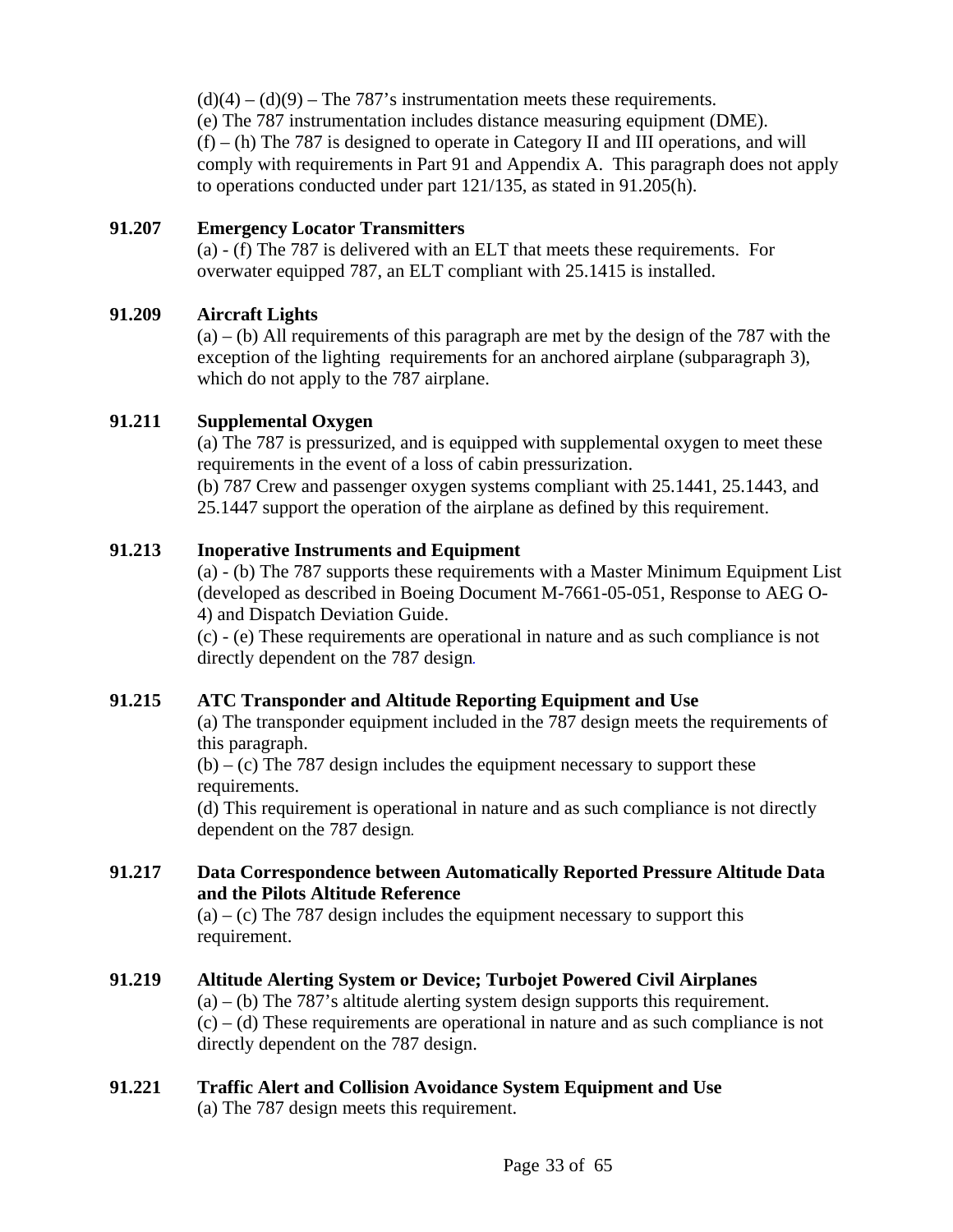(b) The 787 design includes controls and displays necessary to support this requirement.

#### **91.223 Terrain Awareness and Warning System**

(a) The 787's design includes a Terrain Awareness Warning System (TAWS) that meets the requirements of this paragraph.

(b) Not applicable to the 787 (manufactured after March 29, 2002). (c) The 787's Airplane Flight Manual complies with the requirements of this paragraph.

#### **Subpart D – Special Flight Operations (None Applicable)**

#### **Subpart E – Maintenance, Preventive Maintenance, and Alterations 91.409 Inspections**

 $(a) - (h)$  These requirements are operational in nature and as such compliance is not directly dependent on the 787 design. However, inspection requirements are documented in the Maintenance Planning Document delivered with the airplane.

#### **91.411 Altimeter System and Altitude Reporting Equipment Tests and Inspections**   $(a) - (d)$  Initial altimeter system and altitude reporting equipment tests are made on

the 787 airplane prior to delivery, which meets the relevant requirements of this paragraph.

#### **91.413 ATC Transponder Tests and Inspections**

 $(a) - (c)$  Initial transponder system and associated equipment tests are made on the 787 airplane prior to delivery, which meets the relevant requirements of this paragraph.

#### **91.415 Changes to Aircraft Inspections Programs**

(a)-(d) These requirements are operational in nature and as such compliance is not directly dependent on the 787 design.

#### **Subpart F – Large and Turbine-Powered Multi-engine Airplanes 91.503 Flying Equipment and Operating Information**

(a) Stowage provisions are included for the necessary flying publications, equipment, and charts required by this subparagraph.

 $(b) - (c)$  Checklists meeting these requirements for normal and non-normal operation of the 787 is provided to the certificate holder.

(d) This requirement is operational in nature and as such compliance is not directly dependent on the 787 design.

#### **91.507 Equipment Requirements: Over-the-Top or Night VFR Operations**

The requirements of this paragraph are addressed by subparagraph 91.205(d), above.

#### **91.509 Survival Equipment for Overwater Operations**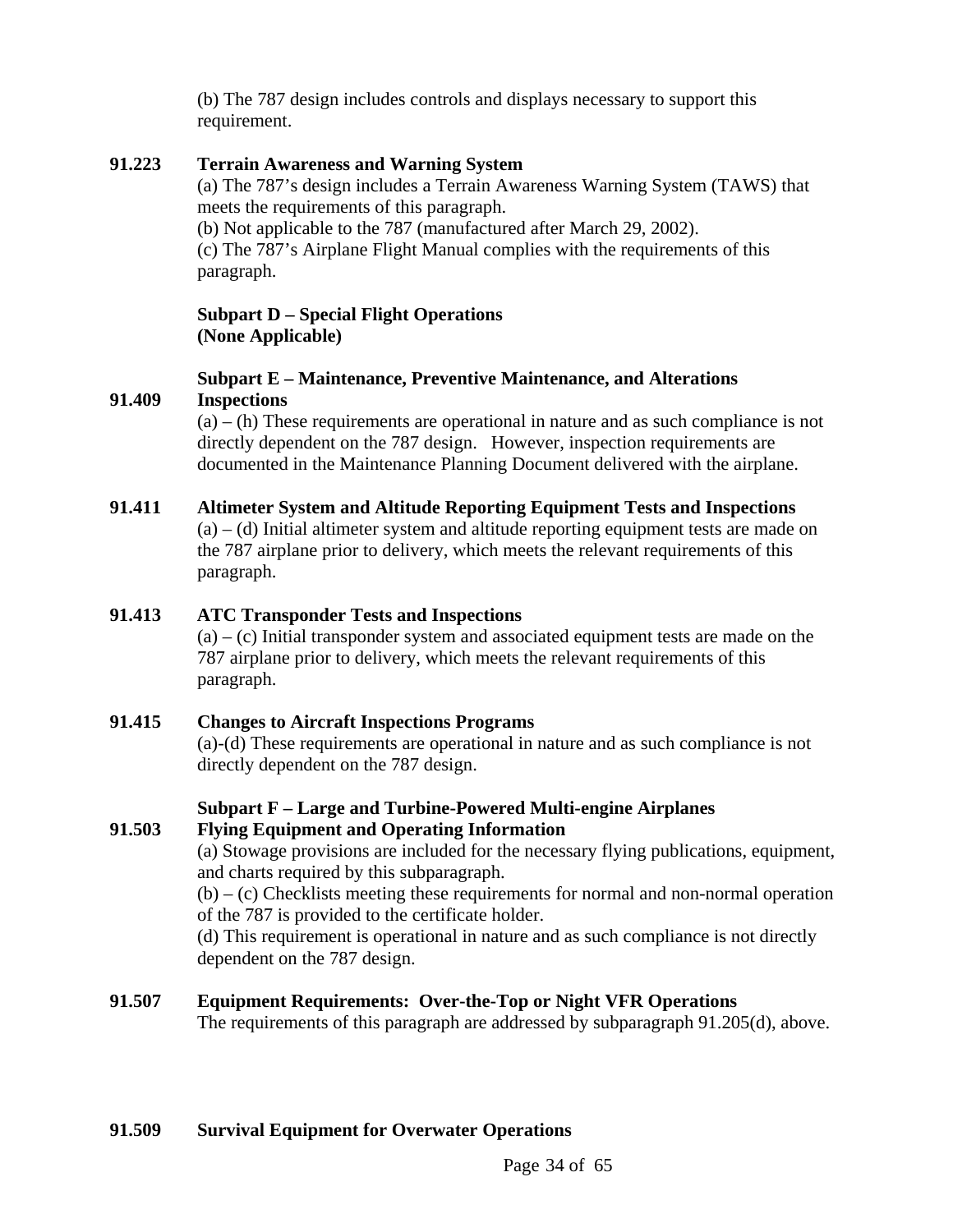$(a) - (f)$  For overwater equipped 787, ditching equipment in accordance with this paragraph and 25.1415 is provided. Life vests are provided and stowed in the captain and first officer seat back compartments.

## **91.511 Radio Equipment for Overwater Operations**

(a)(1) Qty (4) boom-microphone headsets are provided for both pilot and observers. Qty (2) interphone / aural warning speakers are also installed. A minimum of four independent receiver/transmitters is installed. Provisions for qty (3) hand microphones are provided for both pilots and the first observer.

 $(a)(2) - (b)$  The design of the 787's navigation system meets the requirements of these subparagraphs.

(c) This requirement is operational in nature and as such compliance is not directly dependent on the 787 design.

(d) The communication system design of the 787 meets the requirements of this subparagraph.

(f) The design of the 787's navigation system meets the requirements of this subparagraph.

#### **91.513 Emergency Equipment**

(a)-(b) Stowage for emergency equipment on the 787 meets the requirements of this paragraph.

(c) Fire extinguishers are installed in compliance with this paragraph and 25.851.

(d) First Aid Kits (number dependent on passenger count) are provided.

(e) A crash axe is installed in the flight deck.

(f) Two megaphones are provided in the passenger cabin.

#### **91.517 Passenger Information**

(a) 787 design includes signs and controls compliant with this paragraph and 25.791. The 787 design includes controls for the pilots to turn the FASTEN SEAT BELTS signs on and off. Baseline on 787 provides for control of NO SMOKING placards, with an option available for customers to select NO SMOKING signs to be installed hard wired on.

(b) This requirement does not apply to the 787 airplane because the airplane is quipped with all the necessary signs.

 $(c) - (e)$  These requirements are operational in nature and as such compliance is not directly dependent on the 787 design.

#### **91.519 Passenger Briefing**

 $(a) - (d)$  These requirements are largely operational in nature; however, the 787 design supports operator compliance with the requirements of this paragraph.

#### **91.521 Shoulder Harness**

 $(a) - (b)$  Flight crew and flight attendant combined seat belt and shoulder harness meet the requirements of 25.785. Additionally, flight deck pilot seats, observer seats, and attendant seats comply with 25.562 and thus meet these requirements.

#### **91.523 Carry-on Baggage**

 $(a) - (b)$  The 787 carry-on baggage stowage areas are designed to be compliant with 25.787 (which references 25.561(b)).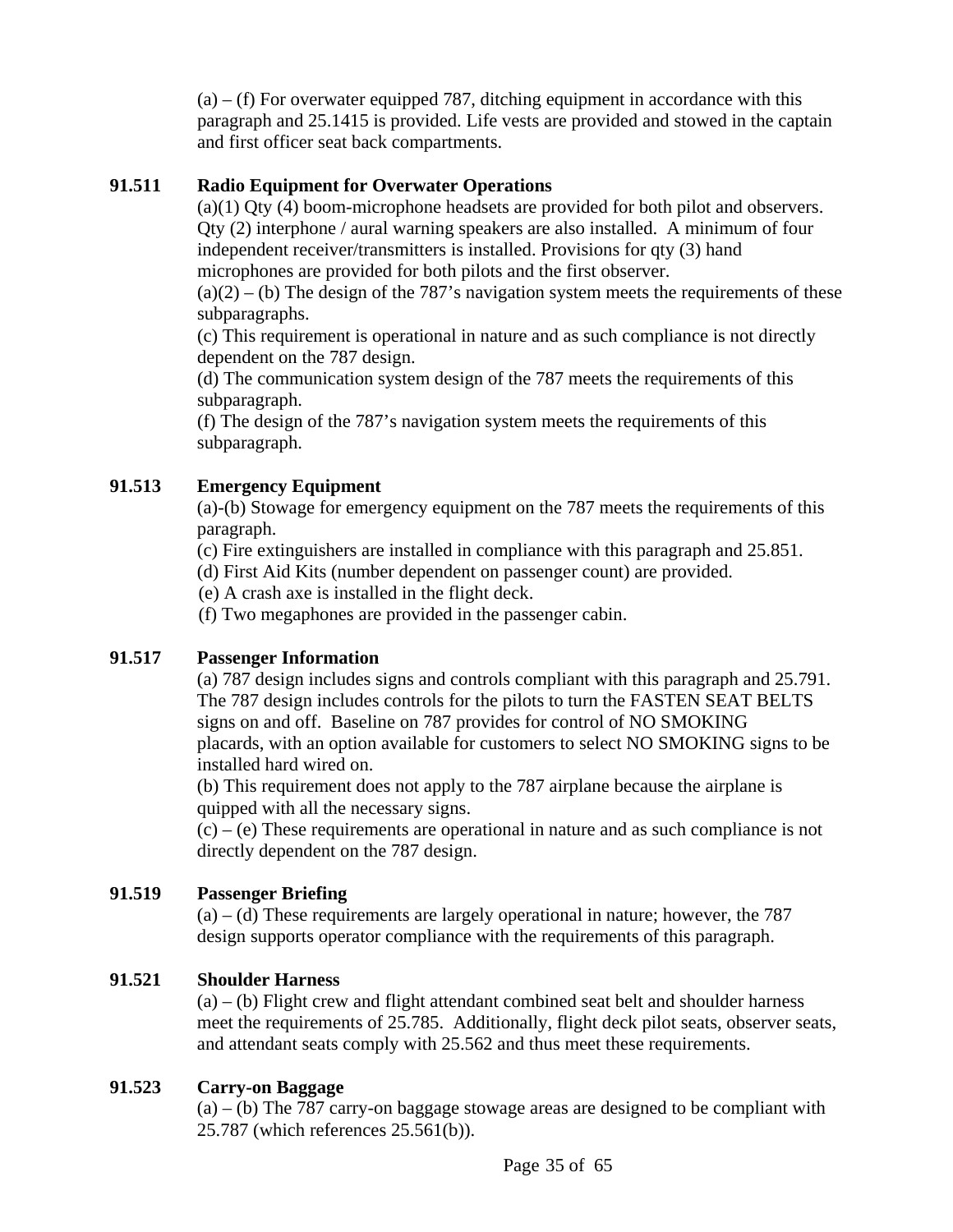#### **91.525 Carriage of Cargo**

(a) The 787 is not designed to carry cargo other than in the cargo compartments, which are compliant with 25.787.

(b) This requirement does not apply to the 787 airplane because the cargo compartments are not designed to require physical entry of the crewmember to extinguish any fire.

#### **91.527 Operating in Icing Conditions**

(a) This requirement is operational in nature and as such compliance is not directly dependent on the 787 design.

(b) - (c) 787 ice protection provisions meet the requirements which allow operations defined in these paragraphs.

(d) This requirement is operational in nature and as such compliance is not directly dependent on the 787 design.

#### **Subpart G – Additional Equipment and Operating Requirements for large and Transport Category Aircraft**

#### **91.603 Aural Speed Warning Device**

The 787 aural speed warning device design has been granted an equivalent safety finding for 25.1303(c)(1).

#### **91.605 Transport Category Civil Airplane Weight Limitations**

(a) This requirement does not apply to turbine-engine powered airplanes certificated after September 30, 1958.

(b)-(c) These requirements are operational in nature and as such compliance is not directly dependent on the 787 design. However, the 787 Airplane Flight Manual provides sufficient information for the operator to conduct operations in accordance with these requirements.

#### **91.607 Emergency Exits for Airplanes Carrying Passengers for Hire**

 $(a)$  – (b) These requirements are not applicable to the 787 since it will be certificated after 1957.

(c) This requirement is operational in nature and as such compliance is not directly dependent on the 787 design.

## **91.609 Flight Recorders and Cockpit Voice Recorders**

(a) The 787 flight data recorder and cockpit voice recorder are designed to meet the requirements in section 25.1457 and 25.1459.

(b) This requirement is operational in nature and as such compliance is not directly dependent on the 787 design.

 $(c)$  – (d) The 787 flight data recorder is designed to meet all Part 25, 91, 121, and 125 requirements and approved per the requirements of section 25.1459. The 787 flight data recorder uses a digital solid state recording medium and retains the last 25 hours of aircraft operation.

(e) – (f) The 787 cockpit voice recorder was designed to meet all Part 25, 91,121 and 125 requirements and approved per the requirements of section 25.1457.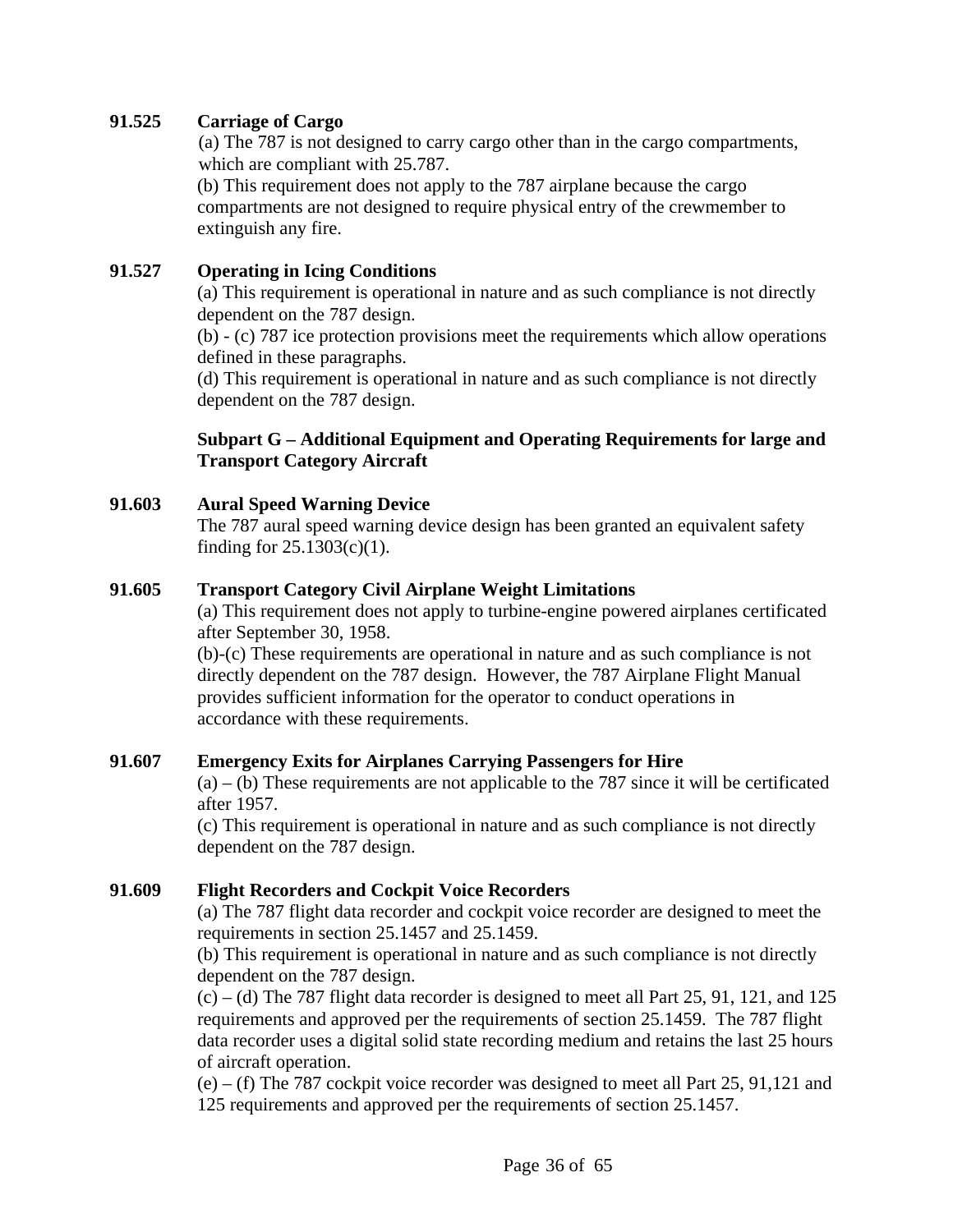(g) This requirement is operational in nature and as such compliance is not directly dependent on the 787 design.

#### **Subpart H – Foreign Aircraft Operations and Operations of U.S. Registered Civil Aircraft Outside of the United States**

#### **91.705 Operations within the North Atlantic Minimum Navigation Performance Specifications Airspace**

The navigation system of the 787 is designed to meet the MNPS requirements of Appendix C to Part 91.

#### **91.706 Operations within Airspace Designed as Reduced Vertical Separation Minimum Airspace**

 $(a) - (b)$  The air data system and crew displays of the 787 are designed to meet the RVSM requirements of Appendix G to Part 91.

**Appendix** (1) The Airplane Flight Manual provided with the 787 contains information A to **A to Part** Category II and III approval and demonstrations.

**91:** (2) The 787 design includes the instruments and equipment necessary to meet this **Category** requirement.

**II** (3) The 787's instruments and equipment will be approved for Category II and III **Operations** operations upon delivery.

(4) The maintenance program for Cat II systems will be the responsibility of the operator, and as such compliance is not directly dependent on the 787 design. However, some of the data required by this requirement are documented in the Maintenance Planning Document.

#### **PART 121**

# **Subpart G – Manual Requirements**

# **121.141 Airplane or Rotorcraft Flight Manual**

(a) The 787 will be supplied with an FAA-approved Airplane Flight Manual as required per section 25.1581.

(b) This requirement is operational in nature; however, the 787 design supports the carriage of manuals by providing stowage in the flight deck.

## **Subpart H – Aircraft Requirements**

#### **121.157 Aircraft Certification and Equipment Requirements**

(a) This section applies to aircraft certificated before June 1, 1942 and as such does not apply to the 787.

(b) 121.173(b) and (d) apply to the 787. Refer below for compliance with 121.173(b) and (d).

 $(c)$  – (f) These sections are not applicable to the 787 because they apply to C-46 type airplanes and non-transport category airplanes.

(g) This requirement does not apply to the 787. (Appendix K applies to turbopropeller-powered airplanes).

(h) The 787 will be type certificated under Part 25.

## **121.161 Airplane Limitations: Type of Route**

(a) The 787 design is intended for ETOPS certification.

(b) The 787 design is intended for certification under Part 25, including ditching provisions.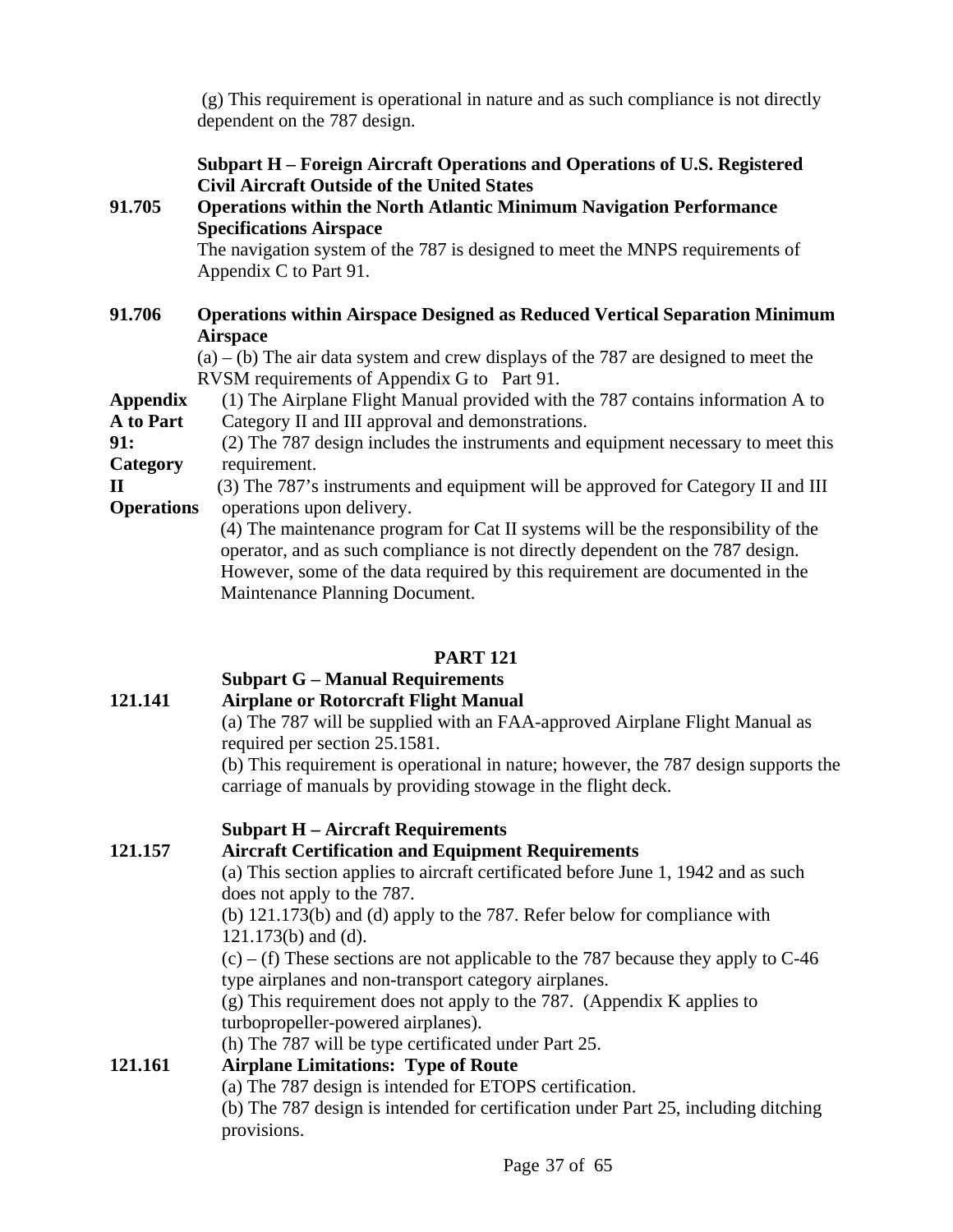(c) This paragraph does not apply to the 787 (applies to nontransport category airplanes not certificated under part 25).

# **Subpart I – Airplane Performance Operating Limitations**

## **121.173 General**

(a) This section applies to reciprocating engine aircraft and is not applicable to the 787.

(b) This section requires compliance with sections 121.189 through 121.197 and is applicable to the 787. Refer below to entries for FARs 121.189 through 121.197 for specifics.applicable to the 787.

(d) This section requires compliance with sections 121.175 through 121.197; sections 121.175 through 121.187 apply to aircraft with reciprocating engines or four or more engines; sections 121.189 through 121.197 are applicable to the 787. Refer below to the FARs 121.189 through 121.197 for specifics.

(e) This section applies to reciprocating engine-powered airplanes and as such is not applicable to the 787.

(f) This section describes deviation methods and as such is not applicable to the 787 design.

(g) This requirement is operational in nature and as such compliance is not directly dependent on the 787 design.

#### **121.189 Transport Category Airplanes: Turbine Engine Powered: Takeoff Limitations**

(a) The 787 design and documentation in the Airplane Flight Manual provides the information necessary for operations to comply with this requirement.

(b) This section applies to aircraft certified after August 26, 1957 and before August 30, 1959 and as such does not apply to the 787 design.

 $(c)$  – (d) The 787 design and the Airplane Flight Manual provide the information necessary for operations to comply with these requirements.

(e) The Airplane Flight Manual provides the information necessary for operations to comply with this requirement.

 $(f) - (g)$  These sections provide definitions for determining compliance to this section.

#### **121.191 Transport Category Airplanes: Turbine Engine Powered: En Route Limitations: One Engine Inoperative**

(a) This requirement is operational in nature and as such compliance is not directly dependent on the 787 design. However, the Airplane Flight Manual will provide the necessary performance information for operations to determine compliance with this requirement.

(b) This section provides definitions for determining compliance to this section.

## **121.195 Transport Category Airplanes: Turbine Engine Powered: Landing Limitations: Destination Airports**

 $(a) - (b)$  Though these requirements are operational in nature and not directly dependent on the 787 design, the Airplane Flight Manual will contain the information necessary for operations to comply with these requirements.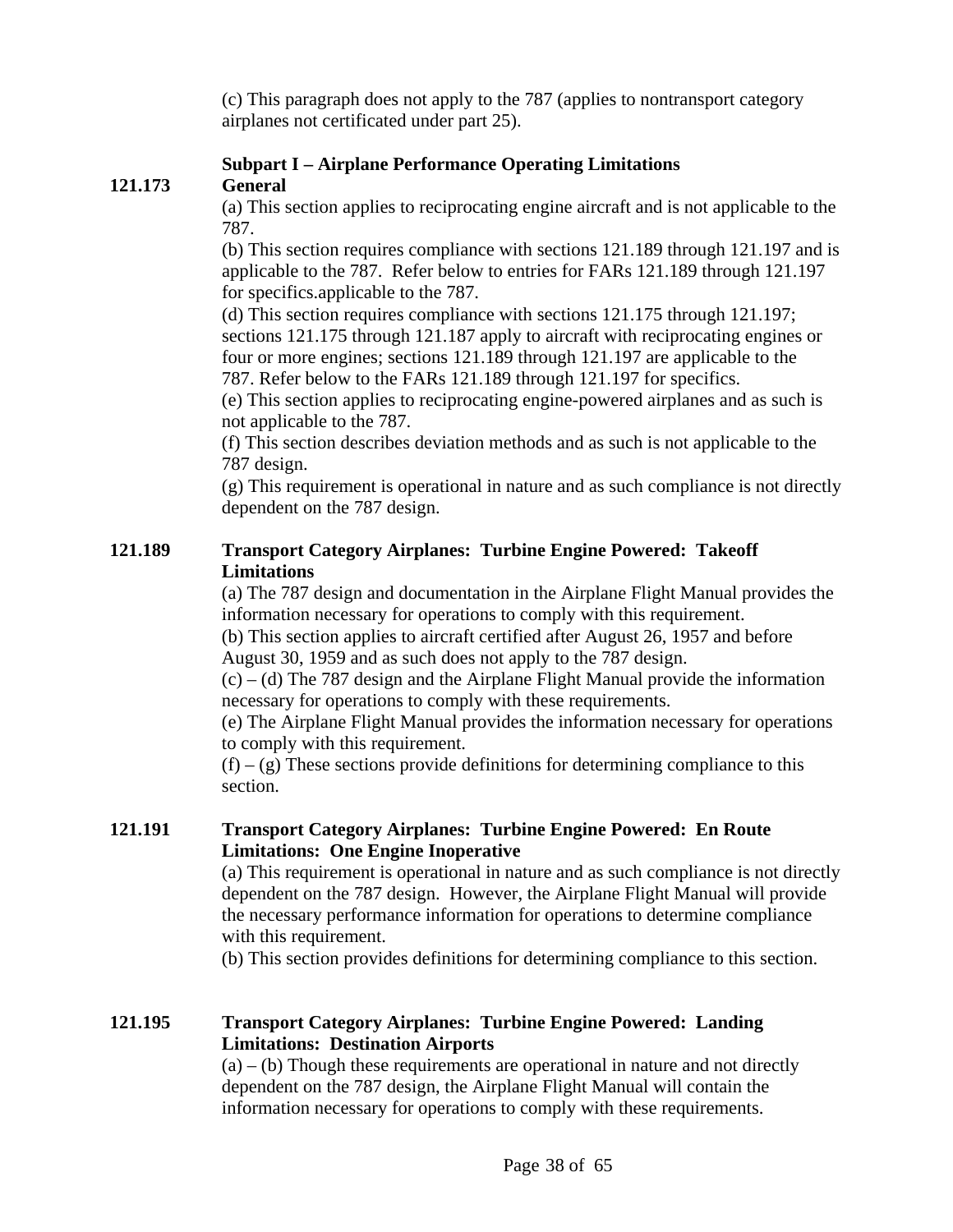(c) This section applies to turbopropeller powered airplanes and as such does not apply to the 787.  $(d) - (e)$  Though these requirements are operational in nature and not directly

dependent on the 787 design, the Airplane Flight Manual will contain the information necessary for operations to comply with these requirements.

## **121.197 Transport Category Airplanes: Turbine Engine Powered: Landing Limitations: Alternate Airports**

Though this requirement is operational in nature and not directly dependent on 787 design, the Airplane Flight Manual will contain the information necessary for operations to comply with these requirements.

#### **Subpart J – Special Airworthiness Requirements 121.215 Cabin Interiors**

(a) – (e) Flight deck interior and passenger compartment materials and components comply with the applicable requirements of this paragraph and FAR 25.853.

## **121.217 Internal Doors**

Does not apply to the 787 flight deck door (no louvers or other ventilating means).

#### **121.219 Ventilation**

The 787 environmental control system is designed to maintain CO concentration in passenger & crew compartments in compliance with 25.831. The 787 flight deck door has no louvers or other ventilating means.

## **121.221 Fire Precautions**

(a)- (f) Flight deck interior, passenger compartment, and cargo bay materials and components comply with the applicable requirements of this paragraph and FAR 25.853 and 25.855.

## **121.263 Fire-Extinguishing Systems**

 $(a) - (b)$  The 787 design is compliant with the requirements of this paragraph via FAR 25.1195 and 25.1201.

## **121.273 Fire-Detector Systems**

The 787 design is compliant with the requirements of this paragraph via FAR 25.1203.

# **121.285 Carriage of Cargo in Passenger Compartments**

(a)- (d) The 787 design is compliant with the requirements of this paragraph, FAR 25.787, and 25.789.

## **121.287 Carriage of Cargo in Cargo Compartments**

This requirement is not applicable since the 787 cargo compartments are not designed to require the physical entry of a crewmember to extinguish a fire (an integral cargo fire protection system is installed).

## **121.289 Landing Gear: Aural Warning Device**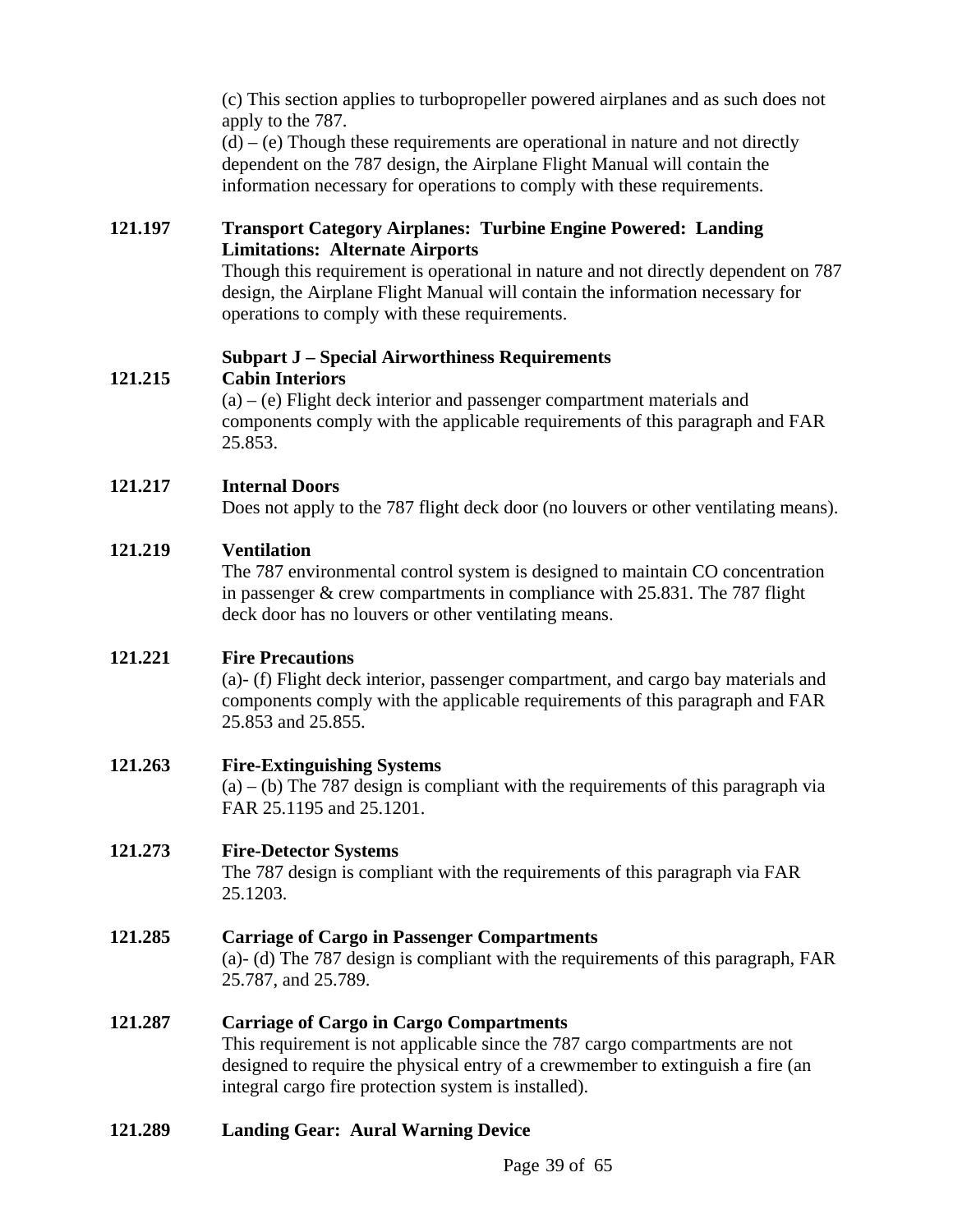$(a) - (c)$  These requirements are not applicable to the 787 because it complies with the requirements of section 25.729.

#### **121.291 Demonstration of Emergency Evacuation Procedures**

(a) The 787 will demonstrate compliance with the requirements of FAR 25.803 during type certification. Per 121.291(a)(1), an additional demonstration is not required for this paragraph.

 $(b) - (c)$  These requirements are operational in nature and as such compliance is not directly dependent on the 787

design. Compliance is the responsibility of the aircraft operator.

 $(d) - (e)$  Compliance with these requirements is the responsibility of the aircraft operator. The 787 is designed to comply with the ditching requirements in FAR 25.801.

# **Subpart K – Instruments and Equipment Requirements**

#### **121.305 Flight and Navigational Equipment**

 $(a) - (k)$  The 787 includes these required flight and navigational instruments and equipment.

## **121.307 Engine Instruments**

 $(a) - (c)$  787 engine instrumentation is designed in accordance with 25.1305 $(c)$  and does not have carburetor air, head temperature indications or fuel pressure indications for each engine.

 $(d)$  – (e) 787 engine and fuel system instrumentation design has the necessary displays to meet these requirements.

(f) This requirement is not applicable to the 787.

 $(g) - (k)$  787 engine instrumentation design has the necessary displays to meet these requirements.

(l) This requirement addresses reversible propellers and is not applicable to the 787.

## **121.308 Lavatory Fire Protection**

(a) Each lavatory is equipped with a smoke detector system compliant with 25.854(a) and thus meets this requirement.

(b) Each lavatory is equipped with a smoke detector system compliant with 25.854(b) located in the waste container cabinet and thus meets this requirement.  $(c) - (d)$  These requirements apply to aircraft with 30 or few passenger seats, and thus are not applicable to the 787.

## **121.309 Emergency Equipment**

(a) The 787 is designed to accommodate emergency equipment compliant with the requirements of this paragraph and 121.310 as stated below.

(b) Emergency equipment provided with the 787 complies with FAR 25.851 and 25.1411, and meets the design requirements of this paragraph.

(c) Water and Halon fire extinguishers compliant with 25.851 and 25.1411 are located throughout the passenger cabin and flight deck. Requirement (c)(2) is not applicable to the 787 because the cargo compartment is not designed to be accessible to the crew during flight.

(e) A crash axe is installed in the flight deck.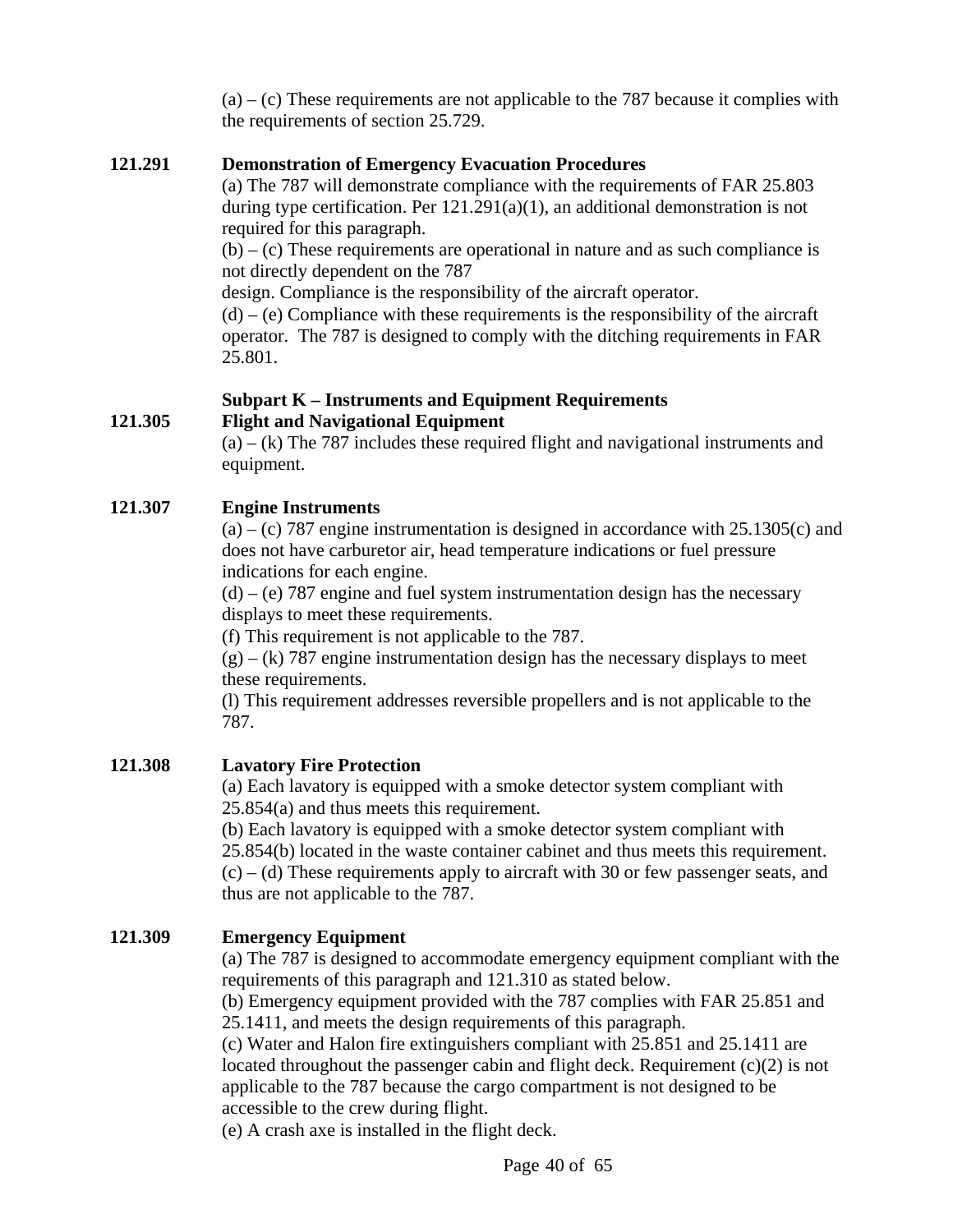(f) Two megaphones are provided in the passenger cabin.

#### **121.310 Additional Emergency Equipment**

(a) Each passenger entry door emergency evacuation slide/raft and pneumatic door opening system contains an assisting means approved per section 25.809. (note: there is no sub-paragraph  $\S 25.809(f)(1)$ 

(b) Interior emergency exit markings are designed to meet requirements in this paragraph, FAR 25.811 and 25.812.

(c) Lighting for interior emergency exit markings is designed to meet the requirements of this paragraph and FAR 25.812.

(d) Emergency lighting on the 787 is designed to meet the requirements of this paragraph and FAR 25.812.

(e) Emergency exit operating handles are designed to meet the requirements of this paragraph and FAR 25.811(e) with the following caveat: The architecture of the 787(as with the architecture of the 777) passenger door does not lend

itself to show the full arc arrow representing the travel of the door handle. The Boeing Company will demonstrate (1) that if the passenger door arrow was applied to meeting exactly the FAR  $25.811(e)(4)(i)(ii)$ , this would confuse door operation procedure, and (2) that the passenger door arrow designed for the 787 will meet the intent of FAR  $25.811(e)(4)(i)(ii)$  with an interior compliance inspection.

(f) Access to emergency exits is designed to meet the requirements of this paragraph and FAR 25.813.

(g) Exterior exit markings are designed to meet the requirements of this paragraph and FAR 25.811(f).

(h) Exterior emergency lighting is designed to meet the requirements of this paragraph and FAR 25.812(g).

(i) Each of the passenger emergency exits is designed to meet the requirements in this paragraph and §§25.807-25.813.

(j) This requirement is not applicable to the 787 because there are no emergency exits in the passenger compartment in excess of the minimum required.

(k) This requirement is not applicable to the 787 because there are no ventral or tailcone exits in the passenger compartment.

(l) The 787's emergency exits are designed to be compliant with the requirements of FAR 25.809(i) and 25.813(b)(6)(ii).

(m) The emergency exits of the 787 are designed to meet the requirements of this paragraph.

(n) The 787 cabin design includes flashlight stowage provisions accessible from each flight attendant seat.

## **121.311 Seats, Safety Belts, and Shoulder Harnesses**

(a) These requirements are operational in nature; however, the 787 passenger seats and safety belts are designed to meet the requirements of this paragraph and FARs 25.562 and 25.785.

 $(b) - (c)$  These requirements are operational in nature and as such compliance is not directly dependent on the 787 design.

(d) This requirement is not applicable to the 787 because there are no side-facing seats.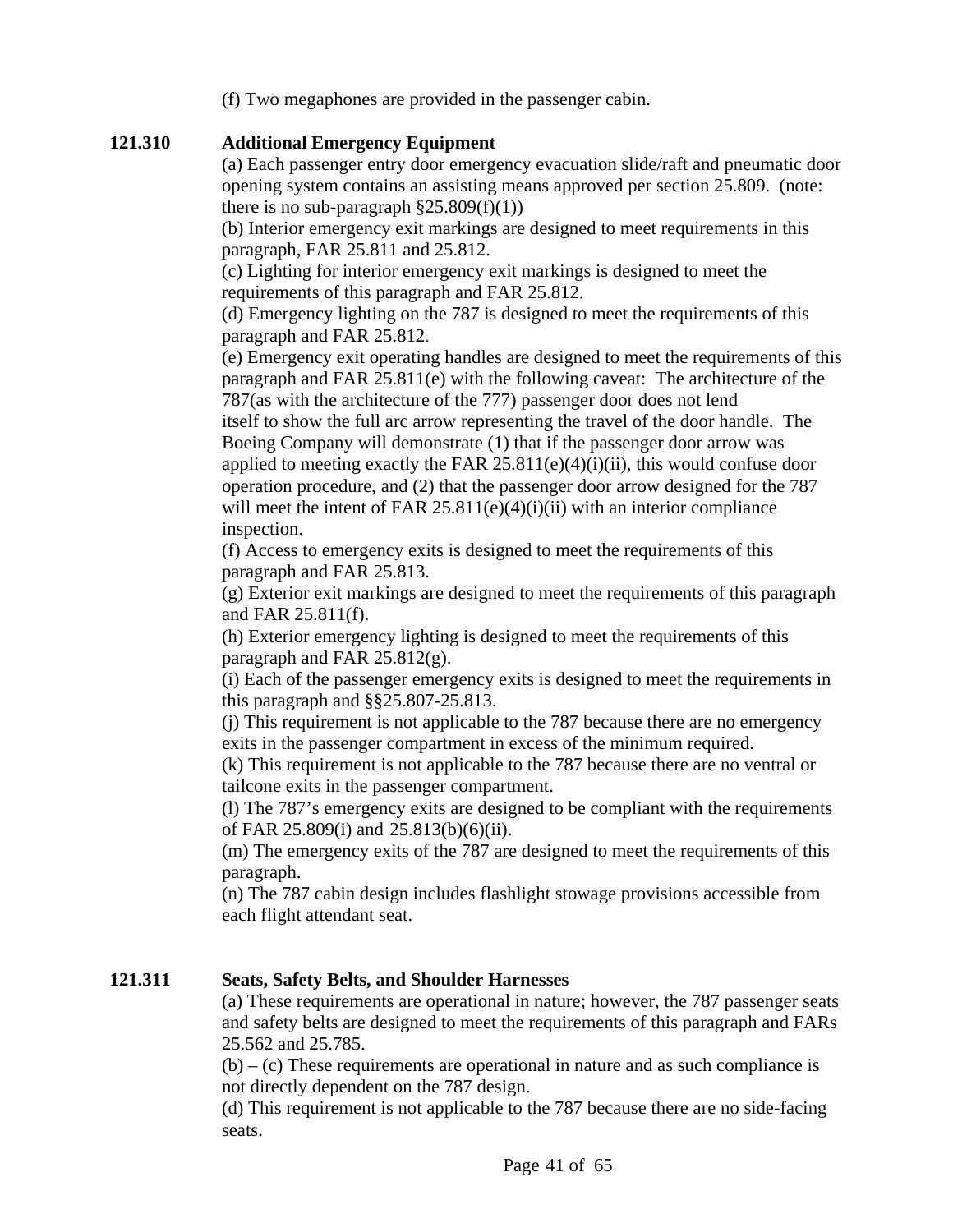(e) This requirement is operational in nature and as such compliance is not directly dependent on the 787 design.

 $(f) - (g)$  The flight deck station and flight attendant seats fully comply with sections 25.562 and 25.785.

(h) This requirement is operational in nature. However, pilot reach to controls with all belts fastened is designed to be compliant with section 25.777(c).

(i) The flight deck seats include a stowage pocket for the buckle and shoulder harnesses that retract into the seat when not in use.

(j) All passenger and flight attendant seats on the 787 are designed to be compliant with the requirements of 25.562.

#### **121.312 Materials for Compartment Interiors**

(a) – (d) Materials in compartments used by crewmembers or passengers meet the requirements in section 25.853.

(e) Thermal/acoustic insulation materials in the 787 design meet requirements of this paragraph and FAR 25.856.

#### **121.313 Miscellaneous Equipment**

(a) This requirement is not applicable to the 787 because fuses are not installed on the airplane.

(b) A windshield wiper is installed for each pilot's front window.

(c) The power supply and distribution system is designed for compliance with the specified part 25 FARs.

(d) Displays do not operate without adequate power. EICAS messages alert the flight crew to electrical system faults and conditions when electrical buses are unpowered.

(e)There are three static pressure ADMs, each connected to two static ports, one on each side of the airplane. The Air Data Reference Function uses a voted static pressure value from the three ADM sources for to calculate trusted data for displays and other using systems. A manual selection to alternate airspeed and altitude sources is made by a rotary selector. The alternate position provides synthetic airspeed derived from AOA and inertial data, and GPS altitude. Amber annunciations are provided on the airspeed and altitude displays to indicate that alternate sources are displayed.

(f) The flight deck door between the passenger compartment and the flight deck is lockable and complies with 25.772.

 $(g) - (h)$  These requirements are not applicable to the 787 because there is no door that is the means of access to a

required passenger emergency exit.

(i) A means to unlock the lavatory doors is located outside each door, per 25.820. (i) The flight deck doors comply with  $25.795(a)(1)$  and (2). The crew rest compartment doors are located outside of the flight deck, and consequently are not required to comply with 25.795 or 121.313(j).

#### **121.314 Cargo and Baggage Compartments**

 $(a) - (b)$  Cargo and baggage compartment ceiling and sidewall liner panels are constructed of glass fiber reinforced resin and meet the test requirements of the specified Part 25 requirements.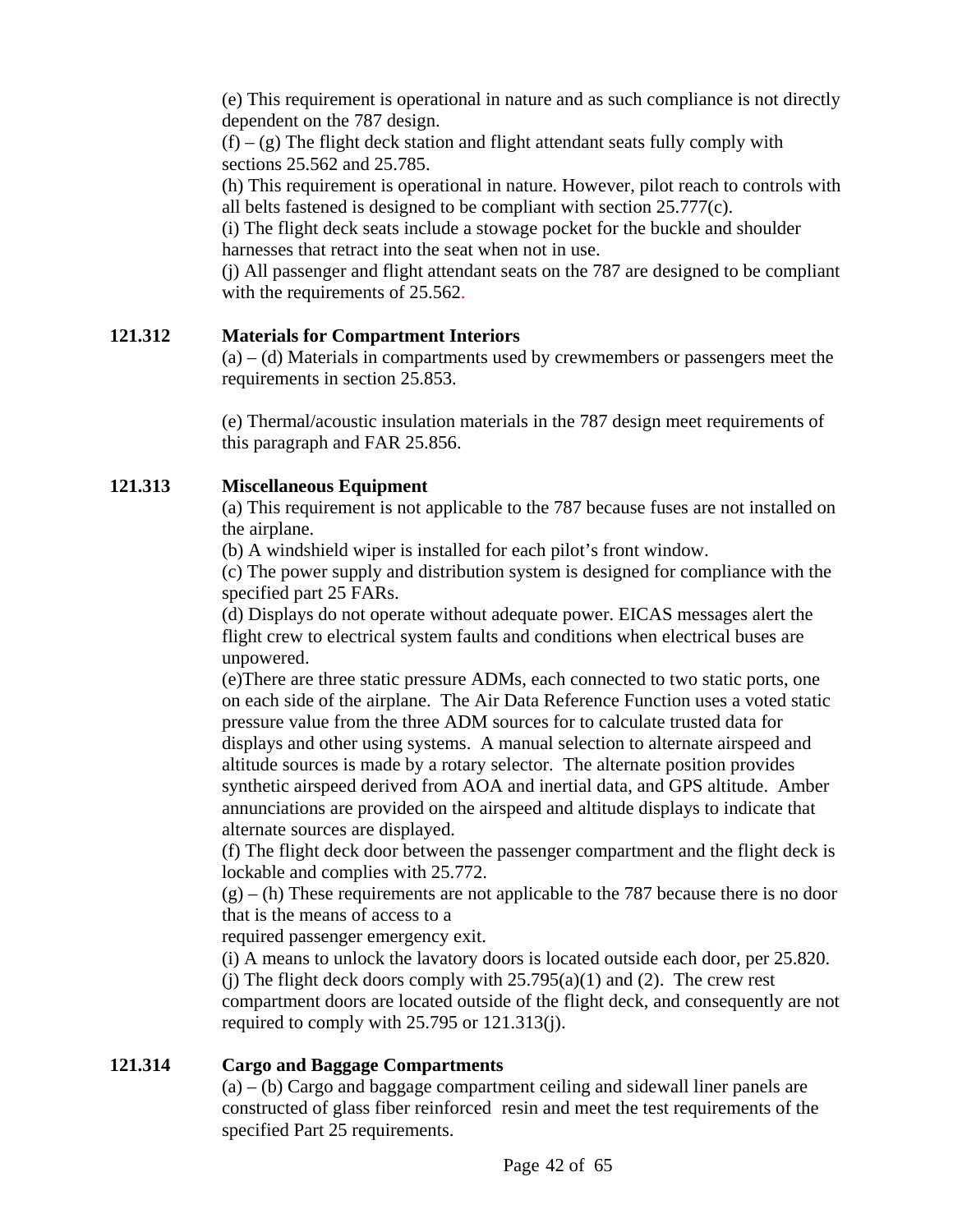$(c)$  – (d) 787 compartments are designed to meet the standards of 25.857 and 25.858.

#### **121.315 Cockpit Check Procedure**

(a) This requirement is operational in nature, however, the 787 is furnished with cockpit normal and non-normal procedures as part of the Airplane Flight Manual, and Boeing Operations Manual supplied with the airplane.

(b) Normal and non-normal checklists are provided. Normal checklists are used to verify that certain critical procedural steps have been accomplished. Non-normal procedures are used by the flight crew to cope with non-normal situations, including engine and system emergencies.

(c) This requirement is operational in nature; however, the 787 design includes an electronic checklist as the primary means of access, and for backup paper copies a stowage slot for a normal checklist card is located under the glareshield, and stowage compartments for checklist manuals are outboard of each pilot seat.

#### **121.316 Fuel Tanks**

The 787 meets the requirements specified in 25.963(e)*.* 

#### **121.317 Passenger Information**

(a) The 787 design is compliant with section 25.791, and the passenger cabin signs are controlled by overhead panel selectors in the flight deck.

 $(b) - (c)$  These requirements are procedural in nature and as such compliance is not directly dependent on the 787 design.

(d) The 787 design is compliant with the requirements of this paragraph and section 25.791.

(e) This placard is installed on the lavatory ceiling next to the smoke detector per 25.1541.

 $(f) - (k)$  These requirements are procedural in nature and as such compliance is not directly dependent on the 787 design.

(l) This requirement does not apply to the 787 since it is manufactured after December 20, 1997.

#### **121.318 Public Address System**

(a) The 787 design includes a public address system that meets the requirements of this paragraph. Operation of the PA system is independent from operation of the crew interphone system.

(b) The PA system is approved in accordance with FAR 21.305(c).

(c) The PA handset on the flight deck is located on the aft aislestand between the two pilots. The pilots' audio control panels are located on the forward aislestand. Reach to all flight deck controls is shown to be compliant to 25.777c.

(d) The 787 complies with 25.1423(g) and therefore meets this requirement.

(e) Operation of the PA can be accomplished within 3 seconds.

(f) The 787 complies with  $25.1423(c)$  and hence the PA system complies with this requirement.

(g) The PA system complies with FAR 25.1423.

#### **121.319 Crewmember Interphone System**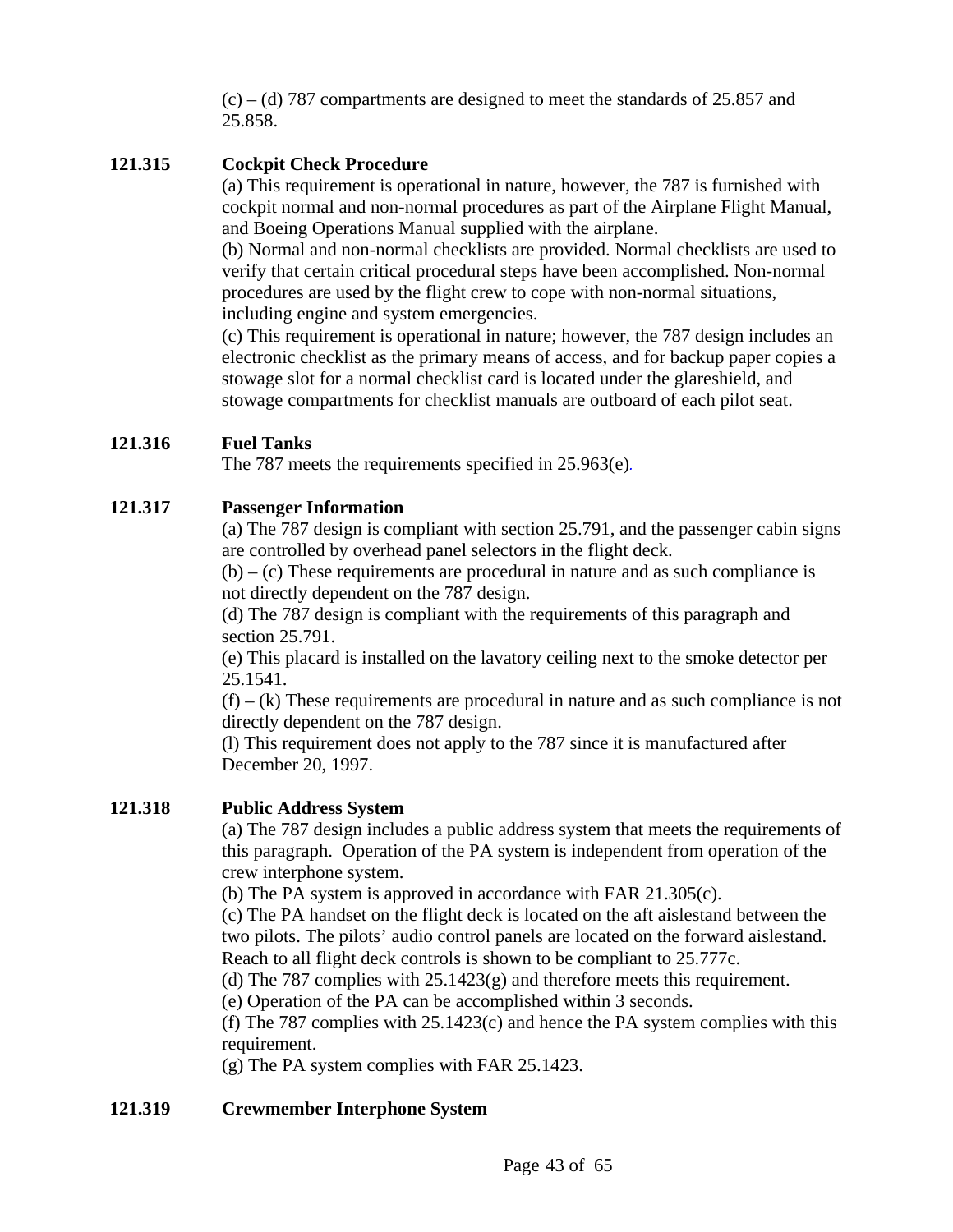(a) The crew interphone system operation is designed to meet the requirements of this paragraph.

(b) The crew interphone system was approved in accordance with FAR 21.305(c) and meets the additional requirements of this subparagraph.

#### **121.323 Instruments and Equipment for Operations at Night**

(a) The 787 is equipped with position lights.

(b) A red strobe anti-collision light is located on the top and bottom of the fuselage.

(c) Two landing lights are located in each wing root and two landing lights are located on the nose gear. The orientation of each light is designed to ensure sufficient beam spread during approach, flare, and ground roll.

(d) The 787 is equipped with lighting controls for all displays and panels. In addition, the main displays will have automatic and manual brightness controls. Anti-reflective coatings are used to reduce reflections and glare off the displays. Instrument lighting reflections, and illumination intensity controls comply with section 25.1381.

(e) Airspeed is provided to the primary displays by the Air Data Reference Function which is hosted in the Flight Control Electronics. Pitot heat is provided. (f) Altitude is provided to the primary displays by the Air Data Reference Function which is hosted in the Flight Control Electronics.

## **121.325 Instruments and Equipment for Operations under IFR Over-the-Top**

- (a) See response to FAR 121.323(e) for compliance statement.
- (b) See response to FAR 121.323(f) for compliance statement.
- (c) See response to FAR 121.323(d) for compliance statement.

#### **121.329 Supplemental Oxygen for Sustenance: Turbine Engine Powered Airplanes**   $(a) - (c)$  Oxygen systems compliant with Parts 25.1441, 25.1443, 25.1445, and 25.1447 is provided for emergency supplemental oxygen use. The systems can be operated in accordance with 121.329*.*

## **121.333 Supplemental Oxygen for Emergency Descent and for First Aid; Turbine Engine Powered Airplanes with Pressurized Cabins**

(a) An oxygen system compliant with Parts  $25.1441$ ,  $25.1443$  [ $25.1443$ (c) via Equivalent Safety Finding], 25.1445, and 25.1447 is provided. See response to (b) through (e).

(b) Two hours worth of oxygen are provided to meet this requirement.

(c) Flight Crew oxygen masks are provided that allow the operator to comply with this operational requirement.

(d) Portable oxygen equipment is installed for each attendant (per  $25.1447(c)(4)$ ). While attendants are between attendants' seat locations, oxygen is available from the additional oxygen masks installed (vs. number of passenger seats) at the Passenger Service Units (per 25.1447(c)(1)).

(e) Twelve minutes of passenger oxygen is available as basic equipment to meet this requirement.

(f) This requirement is operational in nature and as such compliance is not directly dependent on the 787 design.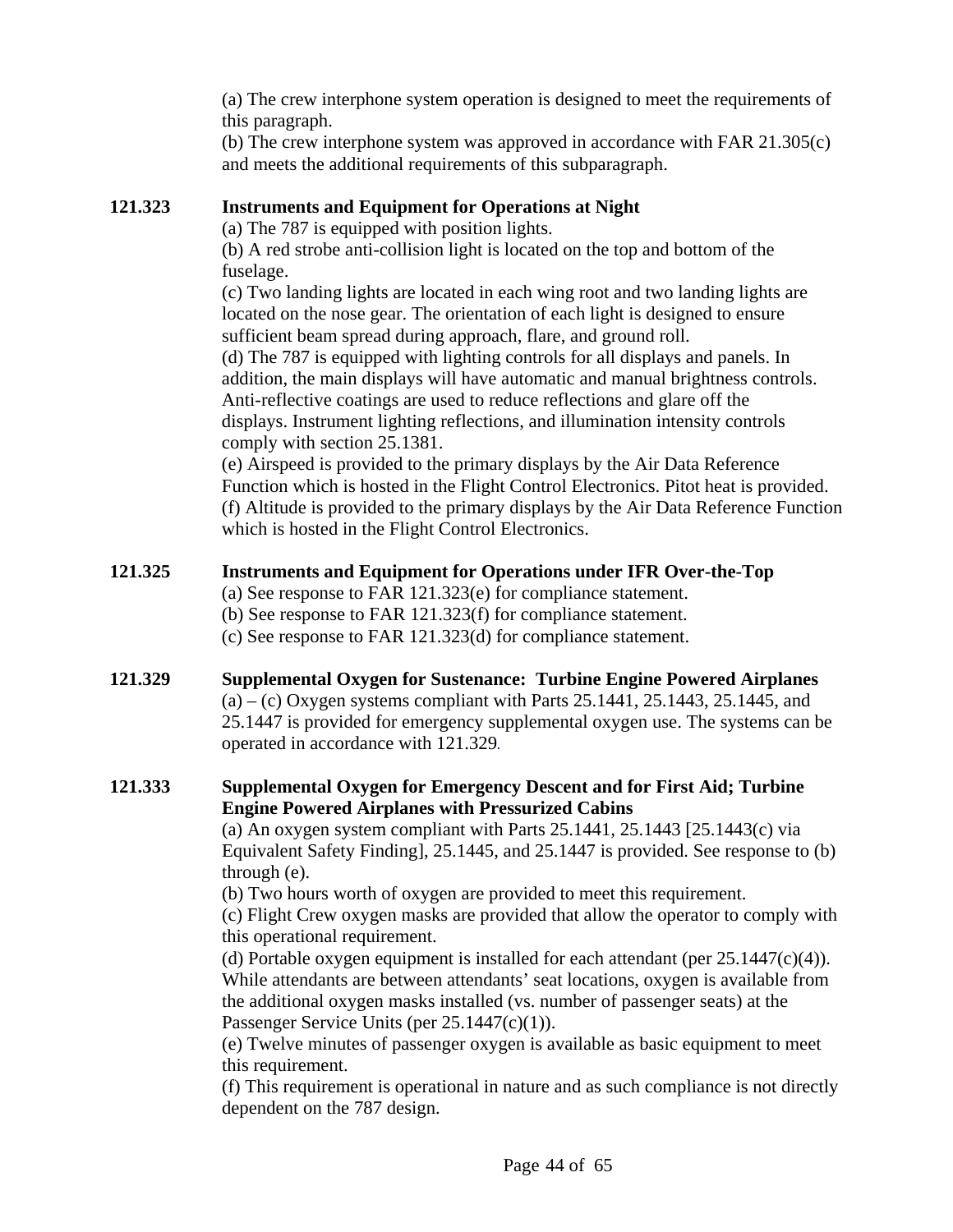#### **121.335 Equipment Standards**

(a) This requirement is for reciprocating engine powered airplanes and does not apply to the 787.

(b) The oxygen system will meet the equipment standard of Section 4b.651 of the Civil Air Regulations by Equivalent Safety Finding to 25.1443(c).

#### **121.337 Protective Breathing Equipment**

 $(a) - (b)$  Protective breathing equipment is provided that is compliant with this paragraph and 25.1439.

(c) This requirement is procedural in nature and as such compliance is not directly dependent on the 787 design.

#### **121.339 Emergency Equipment for Extended Over-Water Operations**

(a) The 787 design complies with 25.1415 and includes a life preserver equipped with a survivor locator light for each occupant of the airplane, slide/raft to cover rated capacity, a flare for each raft, and an ELT.

(b) Emergency equipment is readily accessible, as required for compliance with 25.1411.

(c) A survival kit is contained within each slide/raft unit.

#### **121.340 Emergency Flotation Means**

(a) Life vests compliant with 25.1415 are provided for overwater configurations of the 787. Life vests are provided and stowed in the captain and first officer seat back compartments.

(b) This requirement is operational in nature and as such compliance is not directly dependent on the 787 design.

#### **121.341 Equipment for Operations in Icing Conditions**

(a) The 787 provides for the prevention /removal of ice with electro-thermal ice protection system for the wings, pneumatic ice protection system for the engines, and electrical heating for flight deck windows and air data probes.

(b) The 787 provides a primary ice detection system which is operable in flight during all day/night lighting conditions. The PIDS detects icing conditions and automatically activates the wing ice protection system. The 787 also provides wing lights installed on the fuselage to illuminate the leading edge of the wing, and it was shown by analysis that no glare or reflection would handicap crewmembers in the performance or their duties.

(c) These requirements are for non-transport category airplanes and thus do not apply to the 787.

(d) This requirement is operational in nature and as such compliance is not directly dependent on the 787 design.

#### **121.342 Pitot Heat Indication System**

The 787 complies with section 25.1326 and provides caution level EICAS alerts for failure of one or more pitot probe heat systems.

#### **121.343 Flight Recorders**

(a) The 787 flight data recorder was designed and tested to meet all Part 25, 91, 121, and 125 requirements and approved per the requirements of section 25.1459.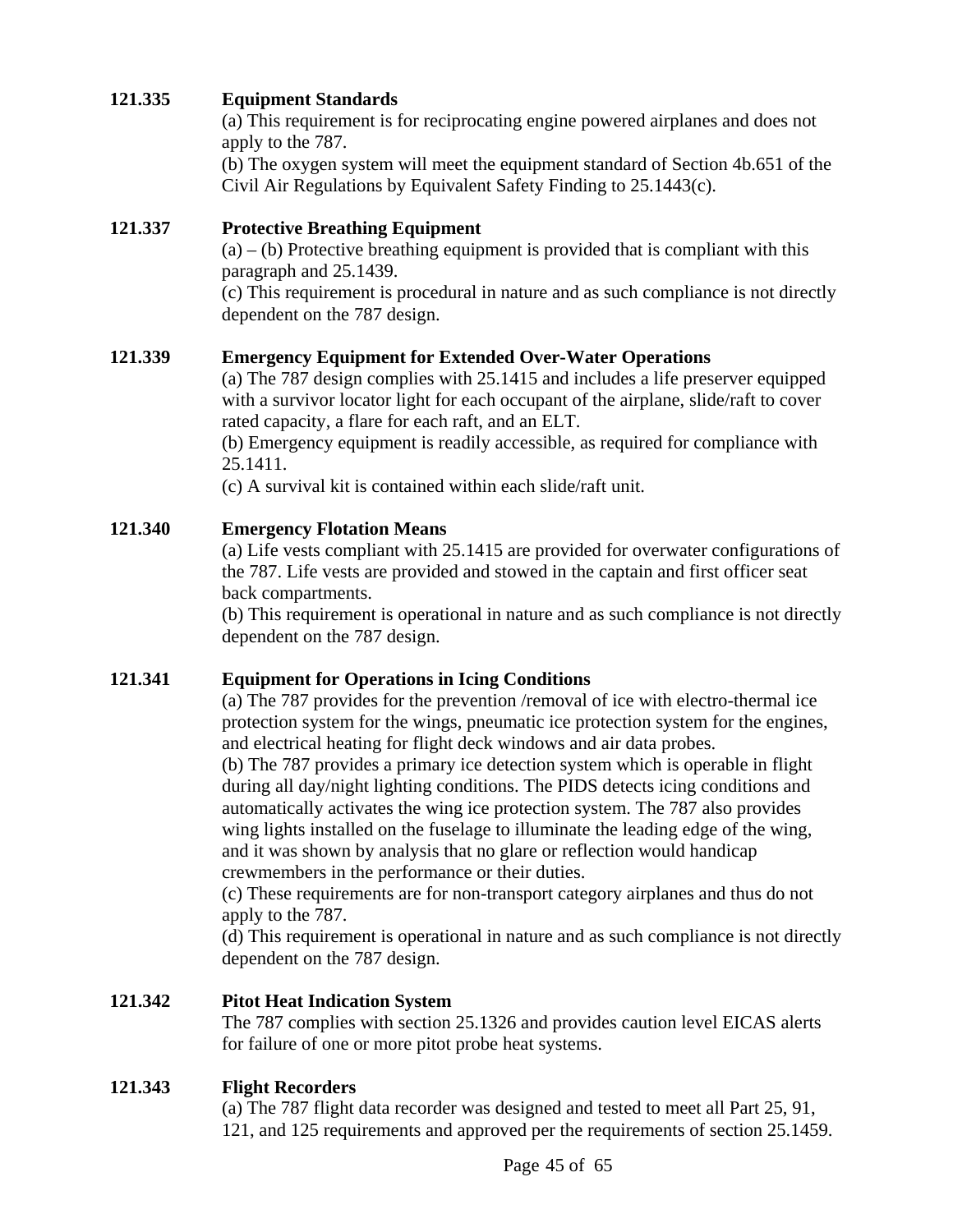(b) These requirements do not apply to the 787 since it was not certificated before 1969.

(c) The787 flight data recorder uses a digital solid state recording medium and is compliant with section 121.344.

 $(d)$  – (f) The 787 flight data recorder was designed and tested to meet all Part 25, 91, 121, and 125 requirements and approved the requirements of section 25.1459. (g) The design of the 787 flight recorder enables operators to comply with this requirement by automatically recording data from start of preflight checklist to end of flight checklist.

 $(h) - (i)$  These requirements are operational in nature and as such compliance is not directly dependent on the 787 design.

 $(i) - (1)$  The 787 flight data recorder was designed and tested to meet all Part 25, 91, 121, and 125 requirements and approved per the requirements of section 25.1459.

## **121.344 Digital Flight Data Recorders for Transport Category Airplanes**

(a)-(b)The 787 flight data recorder was designed and tested to meet all Part 25, 91, 121, and 125 requirements and approved per the requirements of section 25.1459. (c) The requirements of this paragraph do not apply to the 787 since it is manufactured after October 11, 1991.

(d)- (g) The 787 flight recorder is designed to meet the requirements of this paragraph.

 $(h) - (i)$  These requirements are operational in nature and as such compliance is in not directly dependent on the 787 design.

 $(i)$  – (1) The 787 flight data recorder was designed and tested to meet all Part 25, 91, 121, and 125 requirements and approved per the requirements of section 25.1459.

## **121.345 Radio Equipment**

(a) The 787 has three VHF radios and two HF radios, plus SATCOM for ETOPS flights greater that 180 min.

(b) All radio systems have separate antenna installations except HF radios which share a rigid antenna.

(c) Specified aircraft ATC equipment is classified as mode S.

#### **121.347 Radio Equipment for Operations under VFR over Routes Navigated by Pilotage**

(a) The 787design includes radio equipment capable of communicating with appropriate ground stations or traffic control facilities, while simultaneously receiving meteorological information at any point along the route. (b) Onboard ADF, VOR, GPS, and DME systems are designed to receive navigational signals independently of the communications radios.

#### **121.349 Radio Equipment for Operations under VFR over Routes Not Navigated by Pilotage or for Operations under IFR or Over-the-Top**

(a) All communication devices mentioned in section 121.347(a) are still active for this condition. Dual redundant VOR/ILS, DME, and marker beacon receivers are installed.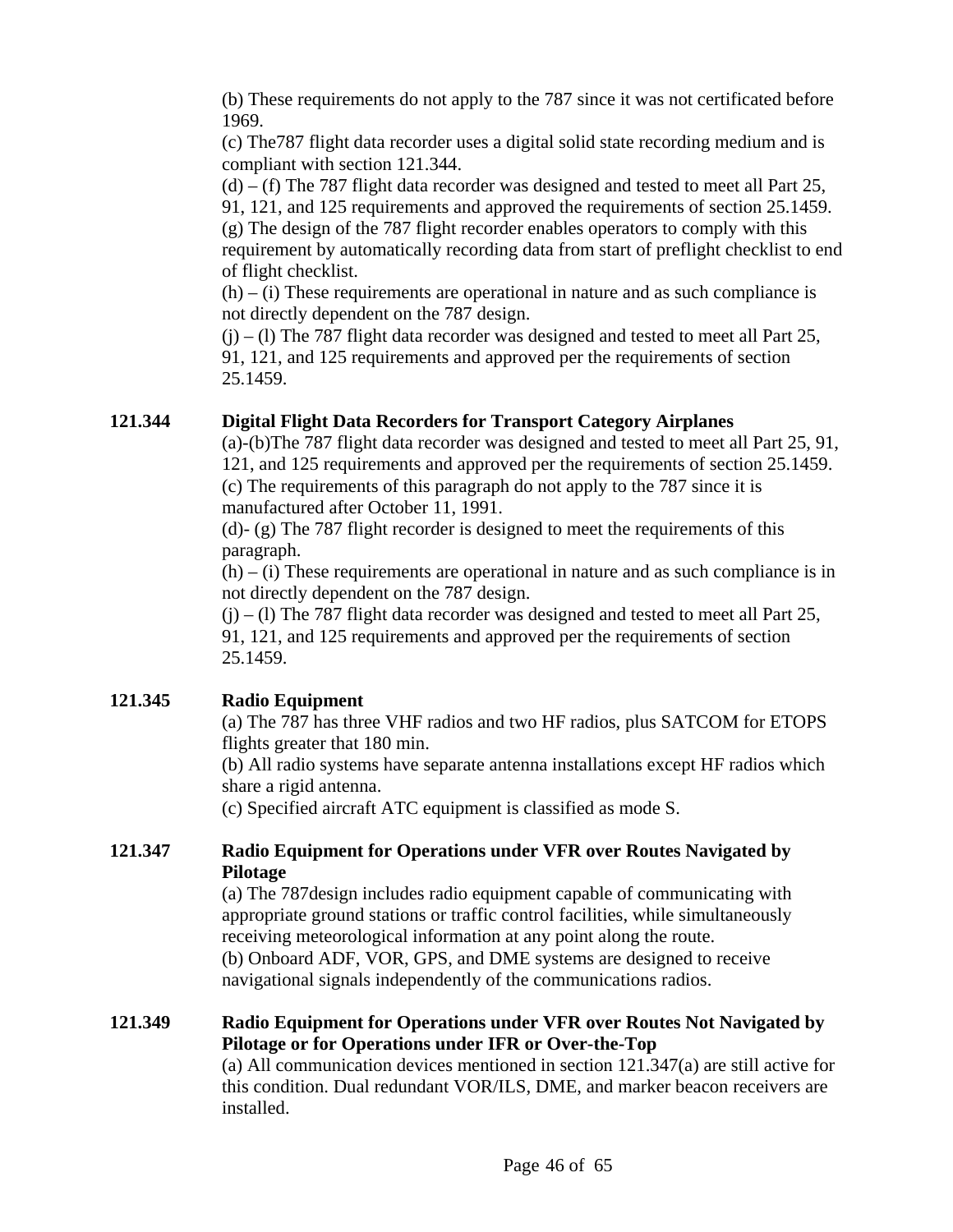(b) Two VORs are installed, and the design makes provisions for two ADFs if the operator requires them.

(c) Redundant DME receivers are installed.

(d) This requirement is operational in nature and as such compliance is not directly dependent on the 787 design.

(e) This requirement does not apply to the 787 since it has more than 30 seats.

#### **121.351 Radio Equipment for Extended Overwater Operations and for certain others Operations**

 $(a) - (b)$  The 787 is equipped with the radio equipment necessary to comply with the requirements of this paragraph, 121.347 and 121.349.

(c) This requirement is operational in nature and as such compliance is not directly dependent on the 787 design.

#### **121.353 Emergency Equipment for Operations over Uninhabited Terrain Areas: Flag and Supplemental Air Carriers and Commercial Carriers**

(a) Each slide/raft contains a pyrotechnic signaling device.

(b) There is one survival type emergency locator transmitter furnished with the 787.

(c) Survival kits are provided.

#### **121.355 Equipment for operations on which Specialized Means of Navigation are Used**

(a) The ERS (Earth Reference System) is certified to meet the requirements of Appendix G to Part 121.

(b) This requirement is not applicable since the ERS (Earth Reference System) was not certificated prior to 1972.

## **121.356 Traffic Alert and Collision Avoidance Equipment Requirements**

(a) The 787 is equipped with dual approved TCAS II systems (compliant with TSO-C119b) and Mode S transponders (compliant with TSO-C112).

(b) This requirement is not applicable to the 787 since it has more than 30 seats.

(c) This requirement is not applicable to the 787 since it is turbine powered.

## **121.357 Airborne Weather Radar Equipment Requirements**

(a) The 787 is equipped with a weather radar system that complies with all applicable sections of FAR 25. The weather radar system is qualified to TSO-C63c.

 $(c) - (d)$  These requirements are operational in nature and as such compliance is not directly dependent on the 787design.

(e) The 787 weather radar design complies with this requirement.

#### **121.358 Low-altitude Windshear Equipment Requirements** (a) The 787 is equipped with an approved airborne windshear warning system.  $(b) - (d)$  These requirements are not applicable to the 787 because of it is manufactured after January 3, 1991.

**121.359 Cockpit Voice Recorders**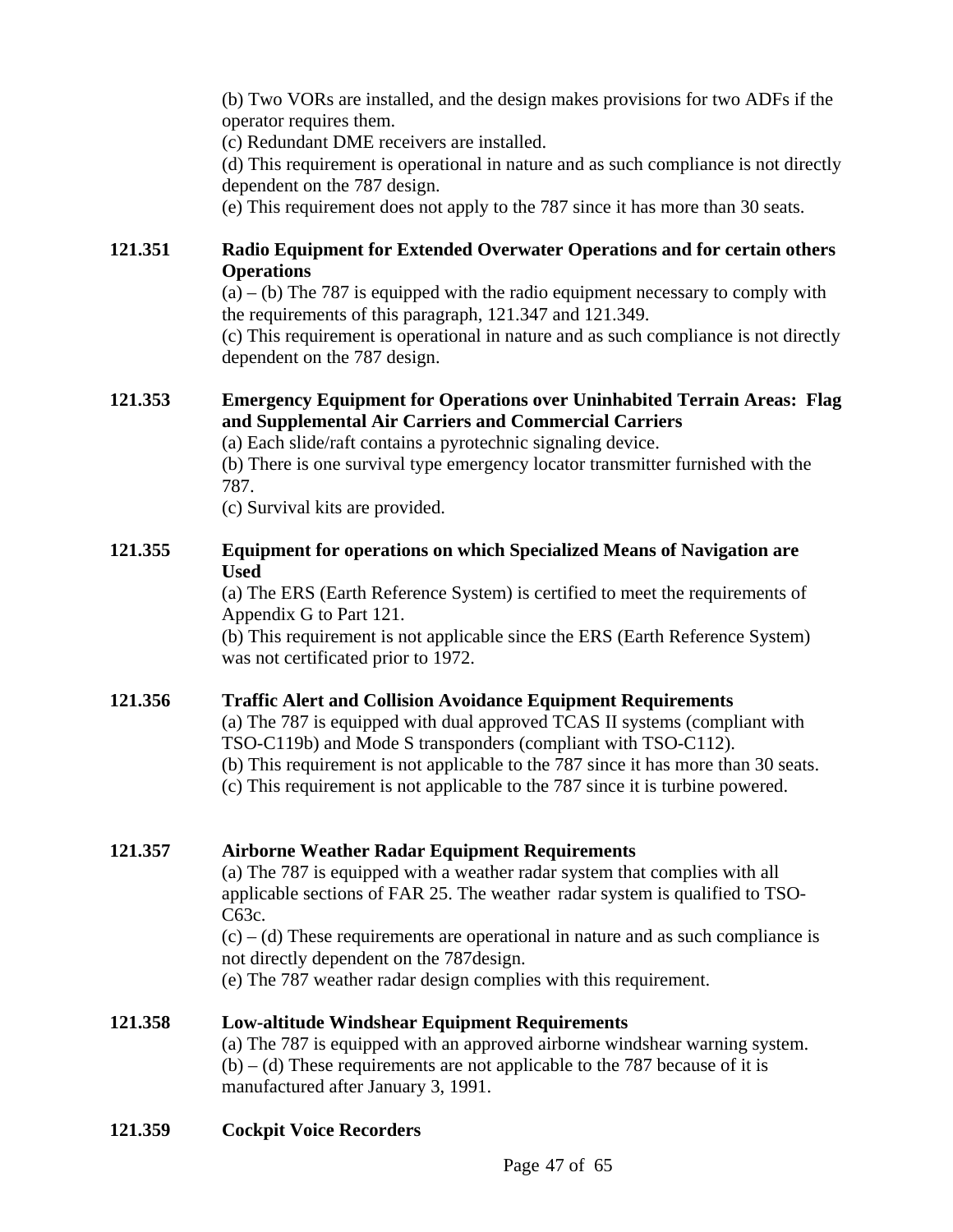(a) The 787 cockpit voice recorder was designed and tested to meet all part 25, 91, 121, and 125 requirements and approved per the requirements of section 25.1457. (c) The 787 cockpit voice recorder was designed and tested to meet all part 25, 91, 121, and 125 requirements and approved per the requirements of section 25.1457. (d) This requirement does not apply to the 787 because it has more than 19 seats. (e) This requirement does not apply to the 787 because it has more than 30 seats. (f) The 787 uses a CVR that provides a continuous record of the last two hours of communications and conversation.

 $(g) - (h)$  These requirements are operational in nature and as such compliance is not directly dependent on the 787 design.

#### **121.360 Ground Proximity Warning/Glideslope Deviation Alerting System**

(a) The 787 is equipped with a ground proximity warning system that is compliant with TSO-C92c.

(b) This information is contained in the 787 Operations Manual.

 $(c) - (d)$  These requirements are operational in nature and as such compliance is not dependent on the 787 design.

(e) The 787 is equipped with a ground proximity warning glide slope deviation alerting system that meets the requirements of, and is approved under, TSO-C92c. (f) The ground proximity warning glide slope deviation alerting system meets these requirements.

#### **Subpart L – Maintenance, Preventive Maintenance, and Alternations 121.369 Manual Requirements**

 $(a) - (c)$  These requirements apply to manuals developed by the operator and as such compliance is not directly dependent on the 787 design.

# **Subpart T – Flight Operations**

# **121.574 Oxygen for Medical Use by Passengers**

 $(a) - (d)$  These requirements are operational in nature and as such compliance is not directly dependent on the 787design.

#### **121.576 Retention of Items of Mass in Passenger and Crew Compartments**

The 787 is designed to comply with the requirements in sections 25.787 and 25.789. Suitcase stowage for the flight crew is provided in multiple places on the flight deck.

**121.577 Food and Beverage Service Equipment during Takeoff and Landing**   $(a) - (e)$  These requirements are operational in nature and as such compliance is not directly dependent on the 787 design. The 787 design includes provisions for stowage of the items listed in this paragraph.

## **121.578 Cabin Ozone Concentration**

(a) This paragraph provides definitions for subsequent paragraphs.  $(b) - (c)$  The 787 will gain approval per the cabin ozone concentration requirements of section 25.832.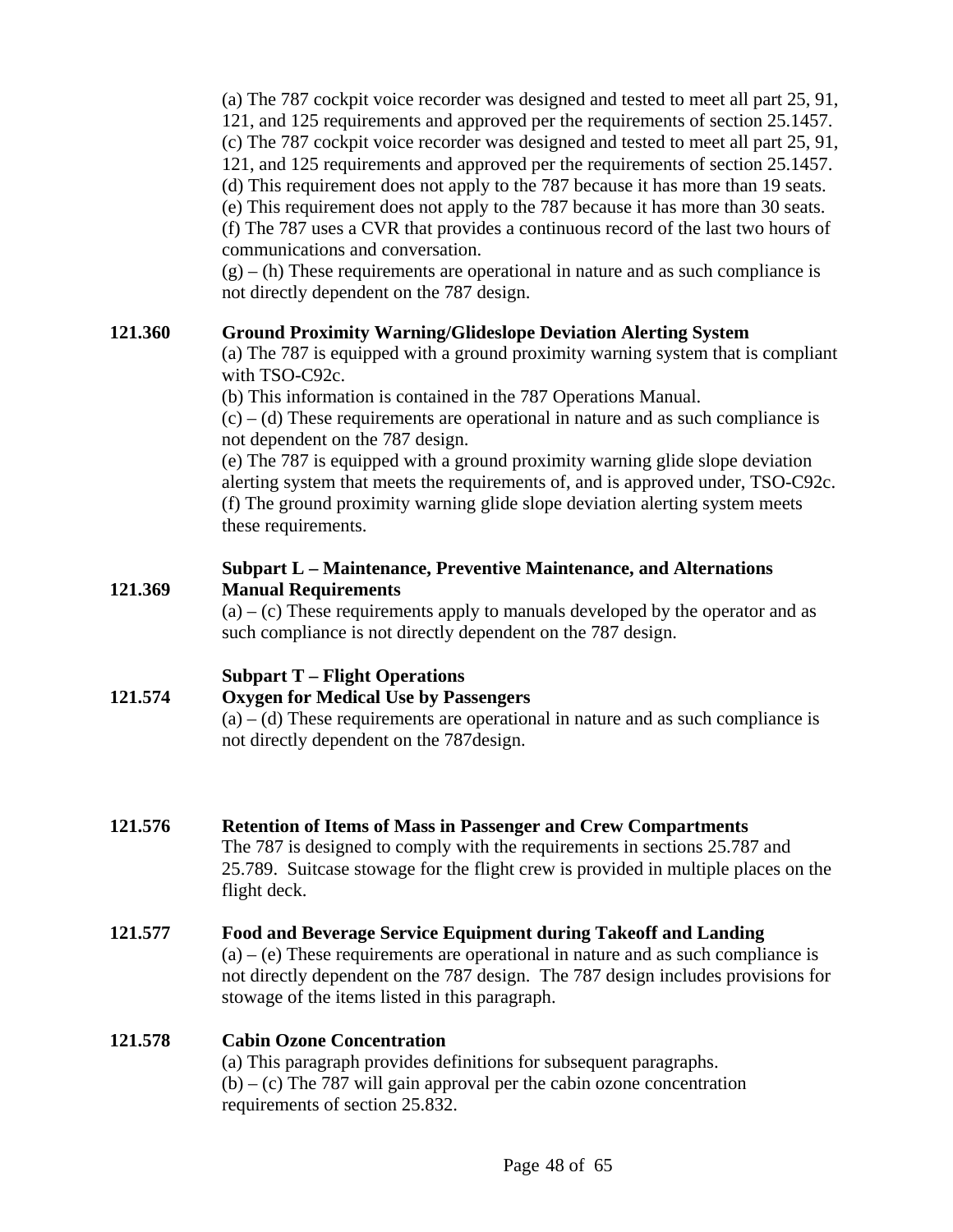$(d) - (e)$  These requirements are operational in nature and as such compliance is not directly dependent on the 787 design.

#### **121.581 Forward Observer's Seat; Enroute Inspections**

(a) The first observer's seat installed on the 787 flight deck is suitable for conducting enroute inspections.

(b) This requirement is operational in nature and as such compliance is not directly dependent on the 787 design.

(c) This requirement does not apply to the 787 since it will be certificated after December 20, 1995.

#### **121.587 Closing and Locking of Flight Crew Compartment Door**

 $(a) - (b)$  These requirements are operational in nature and as such compliance is not directly dependent on the 787 flight deck door is lockable in accordance with 121.313.

#### **121.589 Carry-on Baggage**

 $(a) - (e)$  These requirements are operational in nature and as such compliance is not directly dependent on the 787 design. Passenger compartment stowage areas are designed for compliance with all applicable requirements in Parts 25, 91, 121, and 125.

(f) The 787 passenger seats are approved per the requirements in sections 25.787 and 25.789.

(g) This requirement is operational in nature and as such compliance is not directly dependent on the 787 design.

#### **PART 125**

#### **Subpart C – Manual Requirements**

#### **125.75 Airplane Flight Manual**

(a) This requirement is operational in nature, however, the 787 is furnished with an FAA-approved Airplane Flight Manual as required per section 25.1581.

(b) This requirement is operational in nature; however, the 787 design supports the carriage of manuals by providing stowage in the flight deck.

#### **Subpart D – Airplane Requirements**

#### **125.93 Airplane Limitations**

The 787 is designed for compliance with the ditching-related requirements in Parts 25, 91, 121, and 125. The Boeing Operations Manual includes a DITCHING nonnormal procedure.

#### **Subpart E – Special Airworthiness Requirements**

#### **125.183 Carriage of Cargo in Passenger Compartments**

 $(a) - (c)$  These requirements are largely operational in nature; however, the design of the stowage compartments per 25.787 and 25.798 allows operators to be in compliance with this paragraph.

#### **125.185 Carriage of Cargo in Cargo Compartments**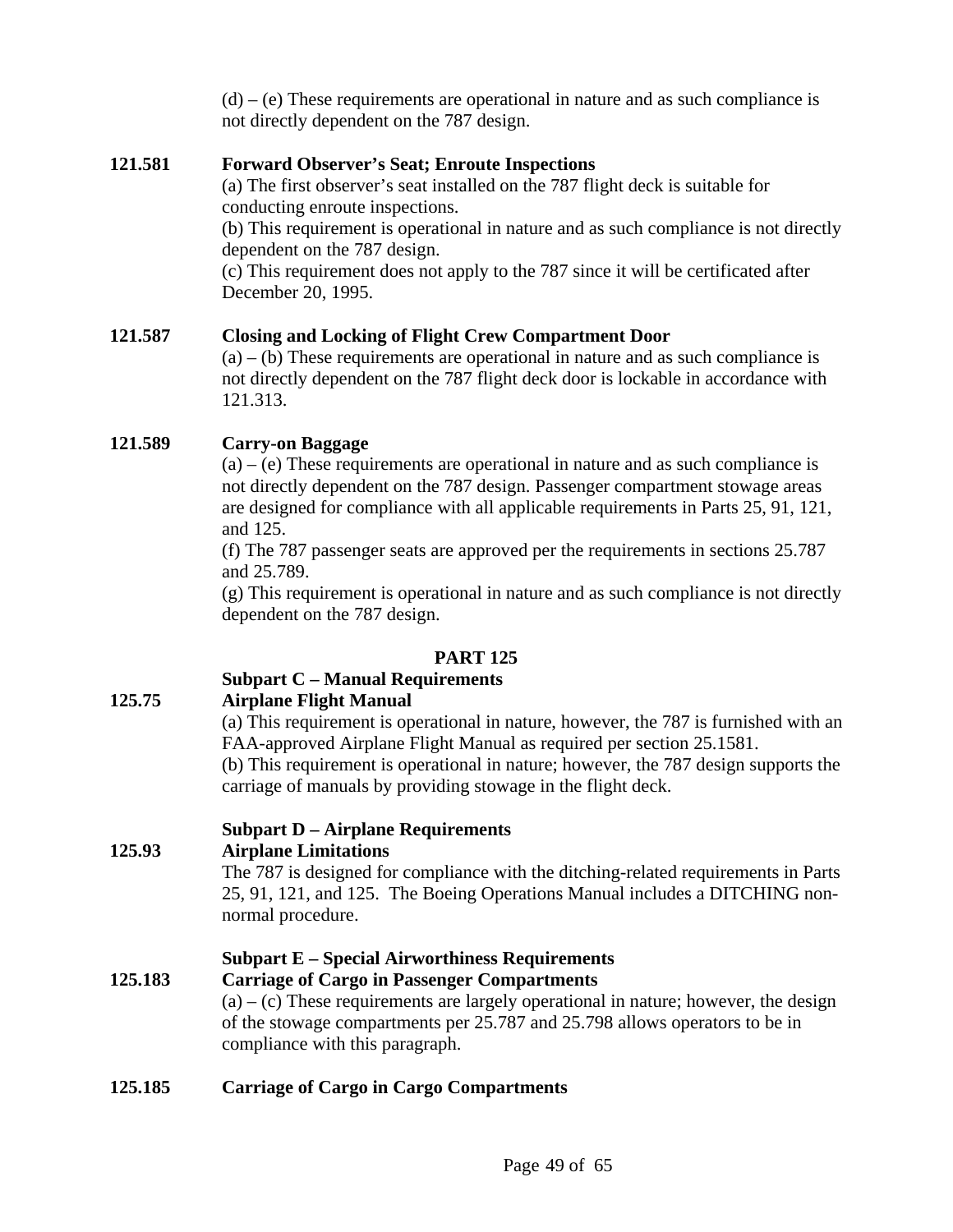This requirement is not applicable to the 787. All cargo compartment fire extinguishers are controlled by switches on the Cargo Fire Panel on the flight deck.

#### **125.187 Landing Gear: Aural Warning Device**

 $(a) - (c)$  The exception to these requirements in paragraph  $(a)$  applies to the 787 because it complies with the requirements of section 25.729.

#### **125.189 Demonstration of Emergency Evacuation Procedures**

 $(a) - (b)$  The 787 will demonstrate compliance with section 25.803 $(c)$ . An additional demonstration in support of this paragraph is not required, per 125.189(d).

 $(c)$  – (d) These requirements are airline dependent and not directly dependent on airplane design. The 787 is designed for compliance with 25.801 (ditching).

#### **Subpart F – Instrument and Equipment Requirements 125.203 Radio and Navigational Equipment**

(a) Three independent VHF radios provide two-way radio communications up to a line of sight distance to the horizon.

(b) Over-the-top operations on the 787 can be supported by the following 2 VOR/ILS systems and 2 DME systems.

(c) The 787 contains the following radio communication and navigational equipment to support this requirement: 2 independent HF radios, 2 speakers, 4 jacks for microphone-headsets, and provisions for 3 microphone jacks, a marker beacon receiver (within the left VOR Receiver), and two independent VOR systems.

(d) The dual HF radios are independent.

(e) This requirement is procedural in nature and not dependent on airplane design.

## **125.205 Equipment Requirements: Airplanes under IFR**

(a) Vertical speed is indicated on the right hand side of each pilot's primary flight display.

(b) Total air temperature is indicated on the EICAS display.

(c) The air data reference system relies on three heated pitot probes.

(d) Displayed attitude is provided by data from the Flight Control Electronics. It is based on voted values of pitch and roll from the 4 inertial measurement units in the ERS. Any loss of power or loss of attitude output to the primary displays is alerted to the flight crew by failure flags on the PFD and by EICAS messages.

(e) Three air data modules (ADM) connected to three sets of static ports serve as the sources of static pressure for the flight displays. All three sources are used to provide voted airspeed and altitude for display. If the voted static pressure is not available, an airspeed calculated from the AOA is displayed. Flags on the PFDs and EICAS message alert the crew to this failure.

(f) Two Variable Frequency Starter Generators (VFSGs) are installed on each engine, and two APU starter generators (ASGs) are installed on the Auxiliary Power Unit (APU). Any two of these generators are rated sufficiently to power all the loads necessary for safe emergency operation.

(g) The VFSG pairs are independent, as are the two APU generators and the battery.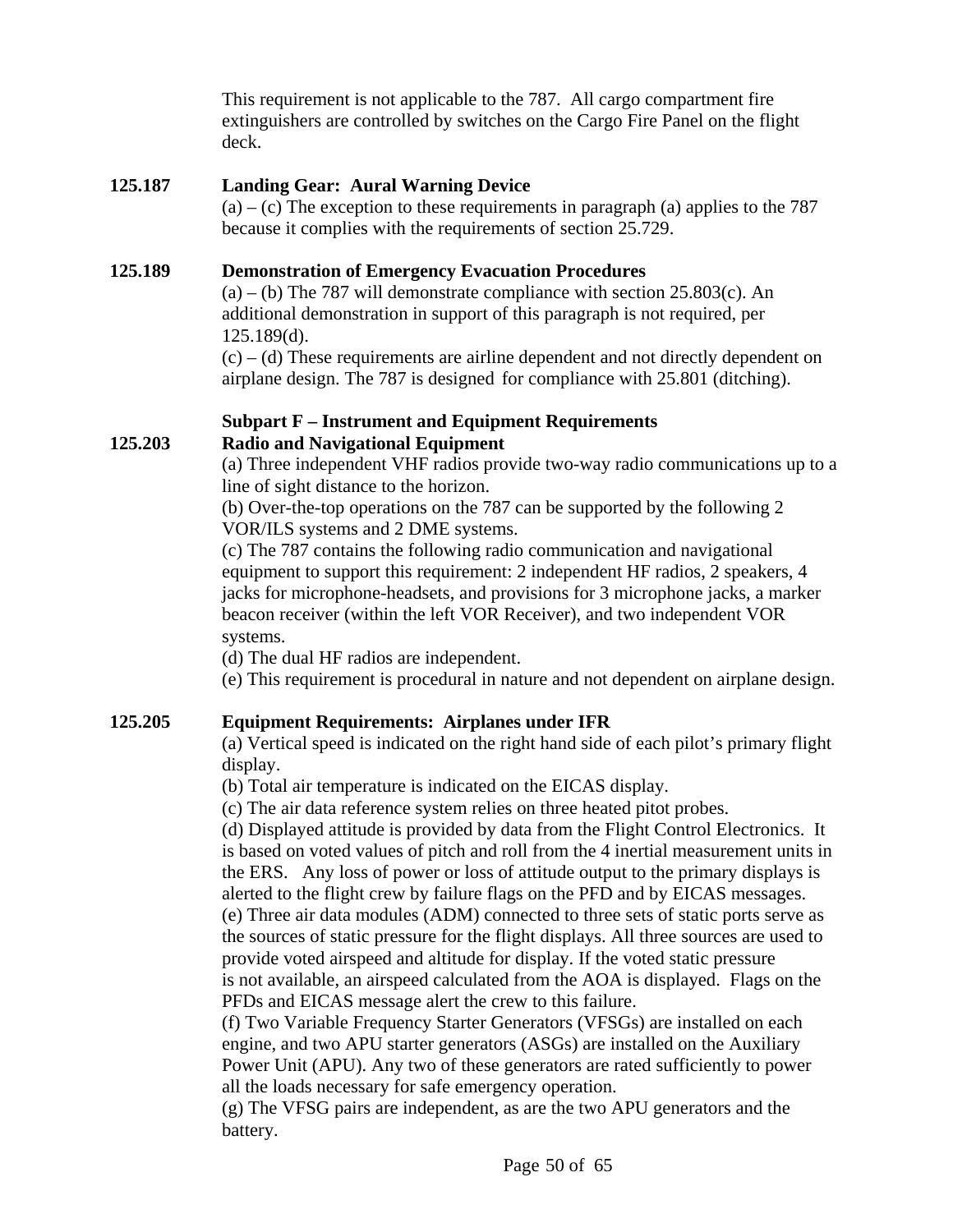(h) This definition is consistent with compliance to paragraph (f).

(i) The air data reference system relies on three heated pitot probes to provide reliable airspeed.

(j) Barometric pressure is sensed by three sets of static pressure ports connected to hree air data modules. The static pressure from all three static ADMs is used by the Air Data Reference Functions to provide voted, trusted altitude for the primary altitude displays. The Center Static ADM provides the altitude displayed on the Integrated Standby Flight Display (ISFD).

(k) Instrument lighting, reflections, and illumination intensity controls comply with section 25.1381.

#### **125.206 Pitot Heat Indication Systems**

(a) The 787 complies with section 25.1326.

(b) This requirement is not applicable to the 787 because it complies with (a).

#### **125.207 Emergency Equipment Requirements**

(a) First aid kits (number dependent on passenger count) are provided in the passenger cabin. A crash axe is located in the flight deck. Passenger signs compliant with section 25.791, controlled by overhead panel selectors in the flight deck, are incorporated. The 787 includes provisions for the additional emergency equipment specified in Appendix A to Parts 121 and 125.

(b) Two megaphones are installed in the passenger cabin.

#### **125.209 Emergency Equipment: Extended Overwater Operations**

(a) Life preservers and rafts compliant with 25.1415 are provided. (b) This requirement is mainly operational in nature, however, the design of the 787 allows for equipping overwater 787s with a survival-type emergency locator transmitter*.* 

## **125.211 Seat and Safety Belts**

(a) These requirements are mainly operational in nature; however, the 787 passenger seats and safety belts are approved per sections 25.561, 25.562, and 25.785.

 $(b) - (c)$  These requirements are operational in nature and as such compliance is not directly dependent on the 787 design.

(d) This requirement is not applicable to the 787 because there are no side-facing seats.

(e) This requirement is operational in nature and as such compliance is not directly dependent on the 787 design.

(f) This requirement is operational in nature and as such compliance is not directly dependent on the 787 design. Flight deck and flight attendant seats are equipped with shoulder harnesses in accordance with section  $25.785(g)$  and  $25.785(h)(6)$ , respectively.

#### **125.213 Miscellaneous Equipment**

(a) This requirement is not applicable to the 787 because fuses are not installed on the airplane.

(b) A windshield wiper is installed for each pilot's front window.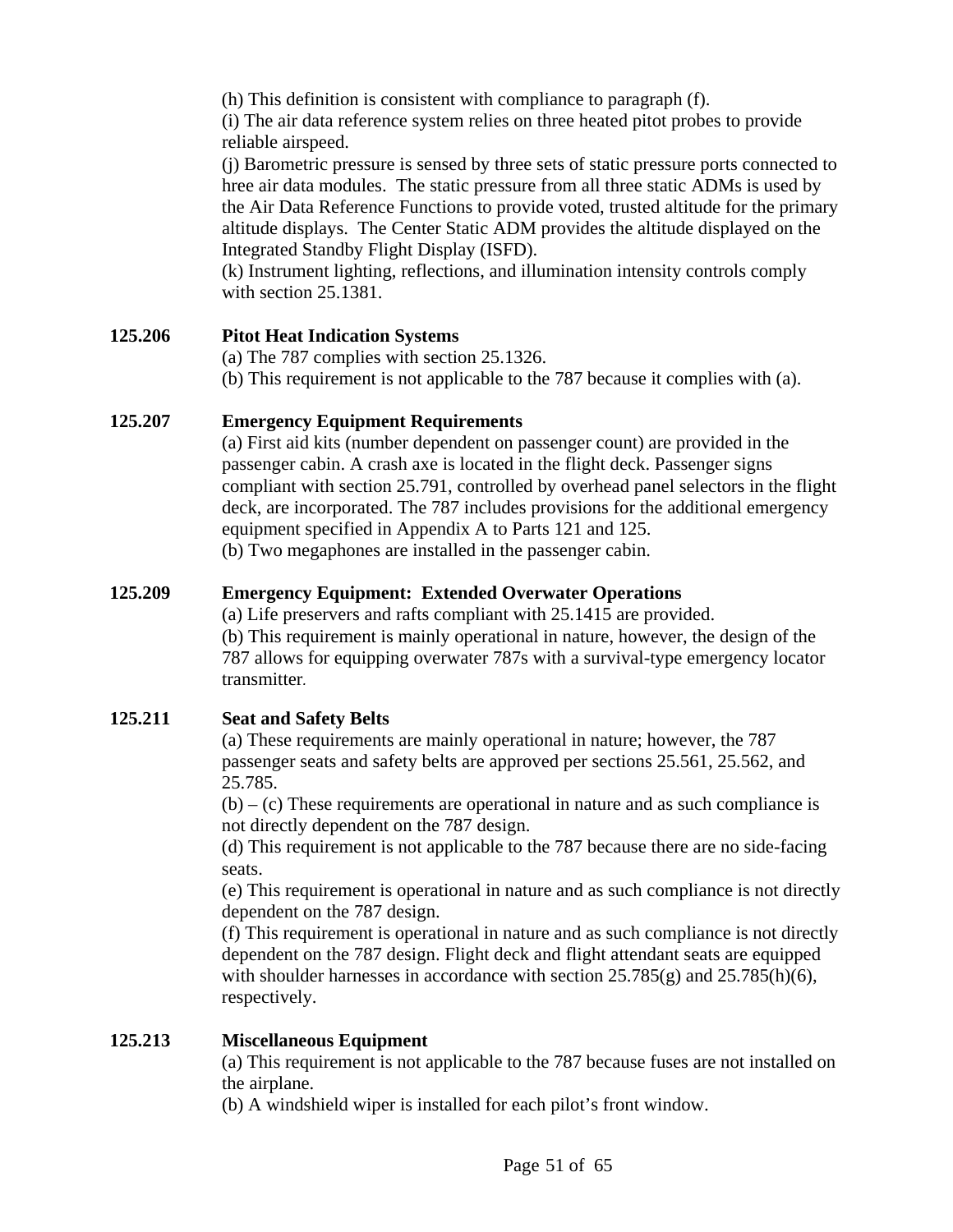(c) The power supply and distribution system has been shown compliant with the specified part 25 FARs.

(d) Displays do not operate without adequate power. EICAS messages alert the flight crew to electrical system faults and conditions when electrical buses are unpowered.

(e) There are three static pressure ADMs each connected to two static ports, one on each side of the airplane. The Air Data Reference Function uses a voted static pressure value from the three ADM sources for to calculate trusted data for displays and other using systems. A manual selection to alternate airspeed and altitude sources is made by a rotary selector. Amber annunciations are provided on the airspeed and altitude displays to indicate that alternate sources are displayed.

(f) This requirement is not applicable to the 787 because there is no door that is the means of access to a required passenger emergency exit.

(g) A means to unlock lavatory doors is located outside each door per 25.820.

## **125.215 Operating Information Required**

(a) These requirements are operational in nature; however the 787 is furnished with cockpit normal procedures, non-normal procedures, and engine inoperative performance data as part of the Ops Manual and Airplane /Flight Manual, respectively. Flight deck stowage for the flight kit, QRH, flight manual, and logbook is provided outboard of the captain and first officer seats.

(b) The 787 normal procedures checklist contains the procedures to meet this requirement.

(c) The 787 non-normal procedures contain the categories of procedures specified in this requirement.

## **125.217 Passenger Information**

(a) The 787 is compliant with section 25.791, and the passenger cabin signs are controlled by overhead panel controls in the flight deck.

 $(b) - (d)$  These requirements are operational in nature and as such compliance is not directly dependent on the 787 design.

## **125.219 Oxygen for Medical Use by Passengers**

 $(a) - (e)$  These requirements are operational in nature and as such compliance is not directly dependent on the 787 design.

## **125.221 Icing Conditions: Operating Limitations**

 $(a) - (b)$  These requirements are operational in nature and as such compliance is not directly dependent on the 787 design.

 $(c)$  – (d) The 787 design complies with the FAR Part 25 requirements relating to ice protection.

(e) This requirement is operational in nature and as such compliance is not directly dependent on the 787 design.

## **125.223 Airborne Weather Radar Equipment Requirements**

(a) The 787 is equipped with a weather radar system that complies with all applicable sections of FAR 25. The weather radar system is qualified to TSO-C63c.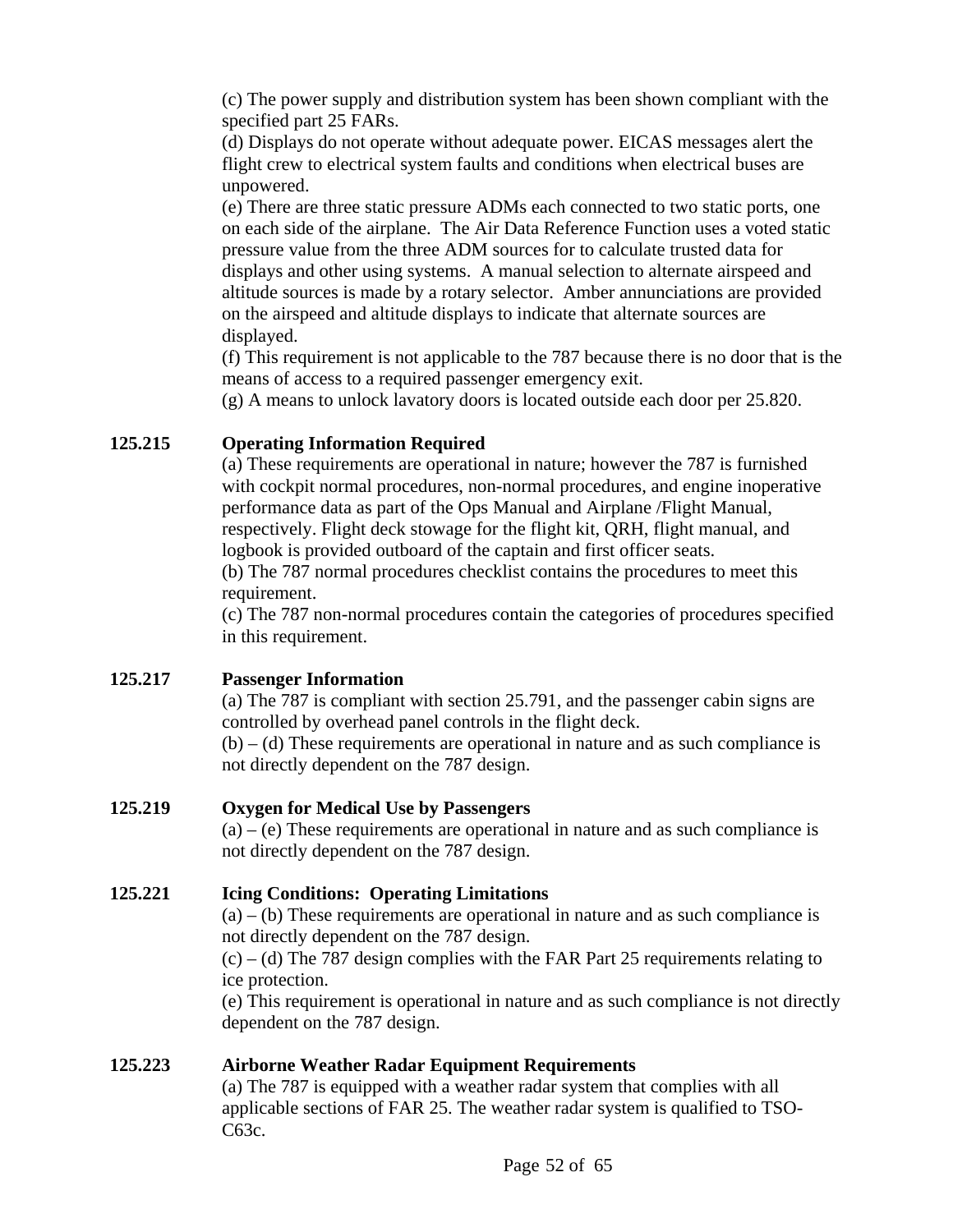$(b) - (d)$  These requirements are operational in nature and as such compliance is not dependent on the 787 design.

(e) The 787 aircraft weather radar installation design complies.

#### **125.224 Traffic Alert and Collision Avoidance System**

(a) The 787 is equipped with an approved TCAS II system and the appropriate Mode S transponder.

(b) Information as to procedures and input sources required for the TCAS to function properly are provided in the manuals (Flight Manual and Wiring Diagram Manual, respectively) as required by 125.71.

#### **125.225 Flight Recorders**

(a) This requirement is not applicable to the 787 because it was not certificated prior to 1969.

 $(b) - (c)$  These requirements are not applicable to the 787 because the more restrictive requirement (d) is applicable (see below).

(d) The 787 flight data recorder was designed and tested to meet all part 25, 91, 121, and 125 requirements and approved per the requirements of section 25.1459.  $(e) - (g)$  These requirements are operational in nature and as such compliance is not directly dependent on the 787 design.

 $(h) - (i)$  The 787 flight data recorder was designed and tested to meet all Part 25, 91, 121, and 125 requirements and approved per the requirements of section 25.1459, which includes the requirement for an underwater locating device.

#### **125.227 Cockpit Voice Recorders**

(a) A cockpit voice recorder designed and tested to meet all Part 25, 91, 121, and 125 requirements and approved per the requirements of section 25.1457 is installed in the 787. The CVR will automatically record data from start of preflight checklist to end of flight checklist.

(b) This requirement is operational in nature and as such compliance is not directly dependent on the 787 design.

 $(c)$  – (d) The 787 cockpit voice recorder was designed and tested to meet all Part 25, 91, 121, and 125 requirements and approved per the requirements of section 25.1457.

(e) – (f) These requirements are operational in nature and as such compliance is not directly dependent on the 787 design.

## **Subpart G – Maintenance**

**125.249 Maintenance Manual Requirements** 

 $(a) - (b)$  These requirements are operational in nature and as such compliance is not directly dependent on the 787 design.

#### **Subpart H – Airman and Crewmember Requirements**

#### **125.269 Flight Attendants**

 $(a) - (c)$  These requirements are operational in nature and as such compliance is not directly dependent on the 787 design.

#### **Subpart J – Flight Operations**

**125.327 Briefing of Passengers before Flight**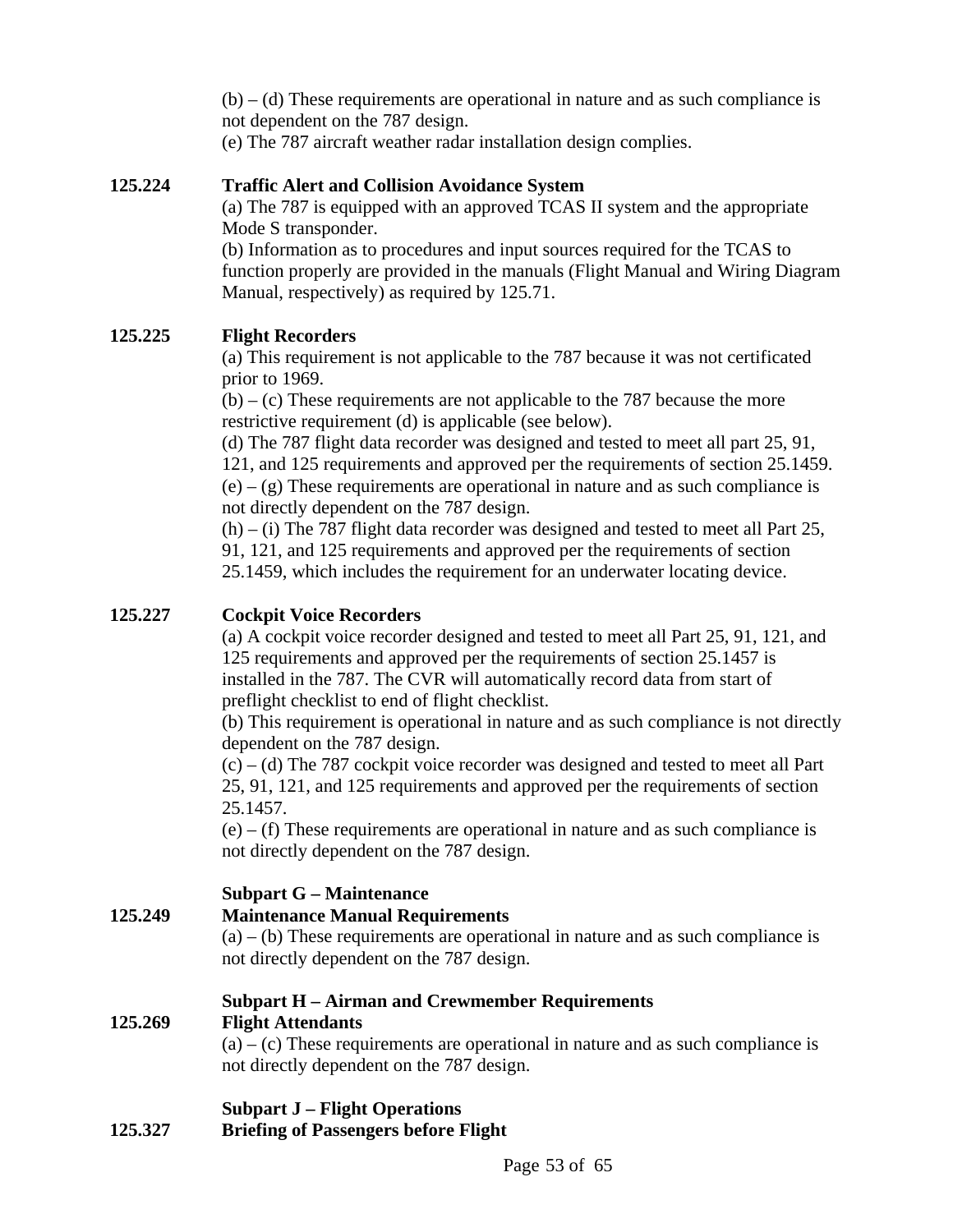$(a) - (e)$  These requirements are operational in nature and as such compliance is not directly dependent on the 787 design.

#### **125.329 Minimum Altitudes for Use of Autopilot**

(a) - (c) For takeoff, the autoflight system design supports these requirements with an autopilot engage inhibit to 200ft RA. For approach, the Airplane Flight Manual provides operating limitations for operational compliance.  $(d) - (e)$  These requirements are operational in nature and as such compliance is

not directly dependent on the 787 design.

#### **MISCELLANEOUS**

#### **a. ADVISORY CIRCULARS**

1) AC 00-50A - Low Level Wind Shear - Aircraft operating procedures are consistent with this AC. Windshear alerting and flight guidance system installed meets CFR PART 121.358.

- 2) AC 25-15
- 3) AC 20-129

4) AC 20-130 and AC 90-45A - Area Navigation/Multi Sensor Navigation Systems in US NAS - Meets or exceeds all requirements for enroute or approach area navigation systems. Aircraft may file "/G" flight plan suffix for pertinent routes.

5) AC 90-79 - Use of Electronic navigation in Remote Areas - Aircraft systems and procedures are consistent with this AC.

6) AC 91-6A - Water, Slush, and Snow on Runway - Aircraft systems and procedures are consistent with this AC.

7) AC 91-53A - Noise Abatement DeParture Profile - Aircraft systems and procedures are consistent with this AC. Both U.S. and ICAO A and B procedures may be flown by appropriate FMS data entries.

8) AC 120-28D - Category III - AFM provisions address Category III requirements. Cat IIIb minima are based on fail operational autoland ("LAND 3" mode). Fail passive autoland ("LAND 2" mode) is limited to Cat IIIa. Irregular terrain clearance (Case I) demonstrations have been successfully competed for the B-787 (KSEA).

9) AC 120-29A - Category II - Aircraft systems and procedures are consistent with this AC. AFM and MMEL include reference to configurations approved, as addressed by standard operations specifications.

10) AC 120-33 - Navigation Systems For Approval in MNPS - Aircraft systems and procedures are consistent with this AC.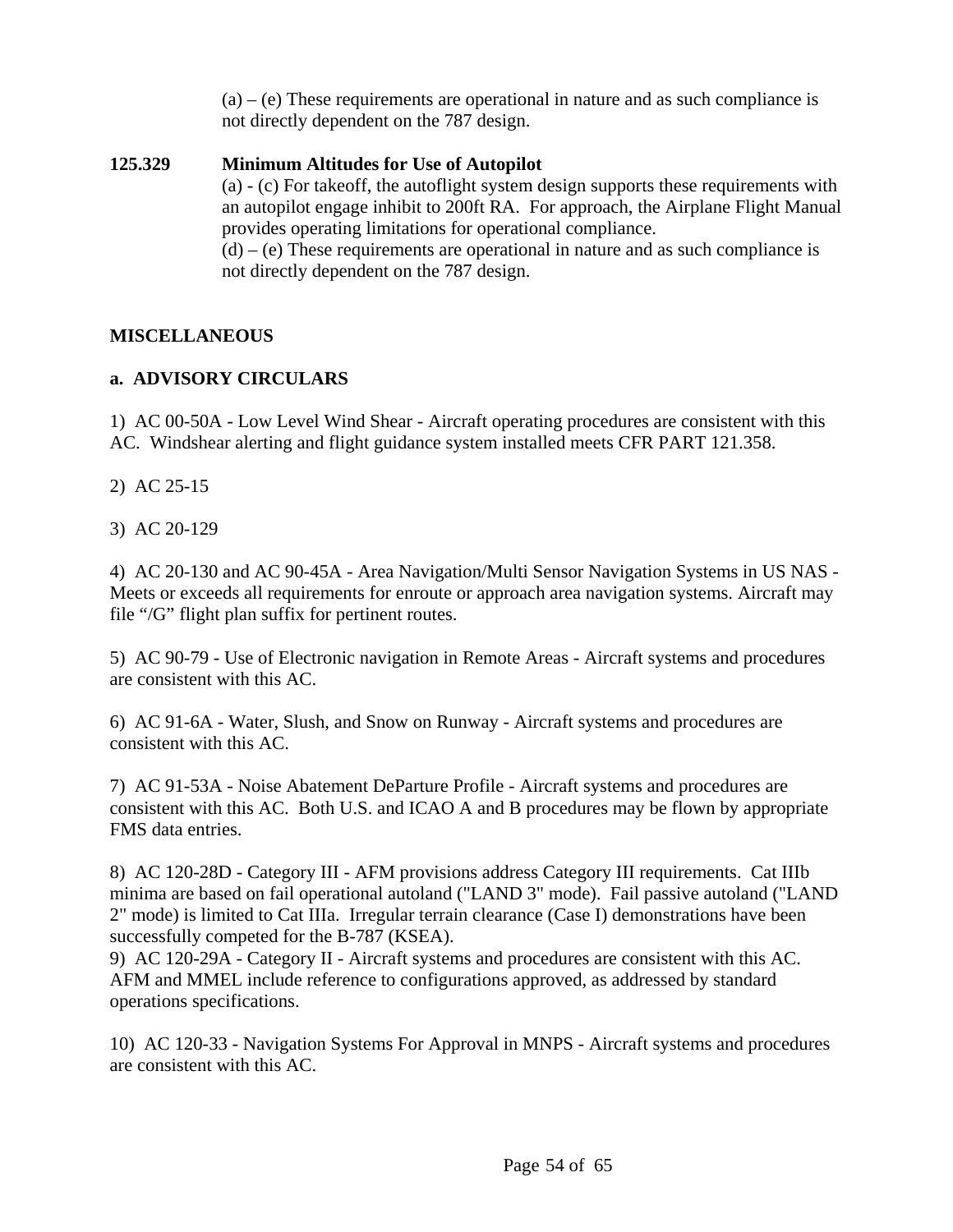11) AC 120-35A - LOFT - Aircraft systems and procedures, and training, checking, and currency identified by the FSB are consistent with this AC. Specific provisions related to LOFT are addressed by paragraph 6.5.1 of this report.

12) AC 120-38 - Cabin Ozone Concentrations - B-787 systems and procedures are consistent with this AC and qualified for operations in areas of high ozone concentration without special flight procedure.

13) AC 120-42A - Extended Range Operations With Two-Engine Airplanes (ETOPS) - The B-787 has been shown to meet type design requirements for extended range operations (ETOPS) as specified by it's AFM.

14) AC 120-ECL(Pending) - Operational Use and Modifications of Electronic Checklists (ECLs) - Aircraft systems and procedures are consistent with this AC. A current paper backup to the ECL must be carried on board and be readily accessible to the crew.

15) AC 121-13 - Self Contained Navigation Systems - Aircraft systems and procedures are consistent with this AC.

# **b. FAA DIRECTIVES, POLICIES, AND US AIRMAN'S INFORMATION MANUAL**

1) The B-787 is considered a "Heavy" aircraft and flight plans should be so designated.

2) For the B-787, airspeeds in excess of US standard limits (greater than 250 KIAS below 10,000 MSL) may require routine crew advisories to ATC regarding deviation from speed limits when operating at heavy gross weights.

3) Flight Plan designator is B-787. No unique air traffic requirements are applicable to the B-787.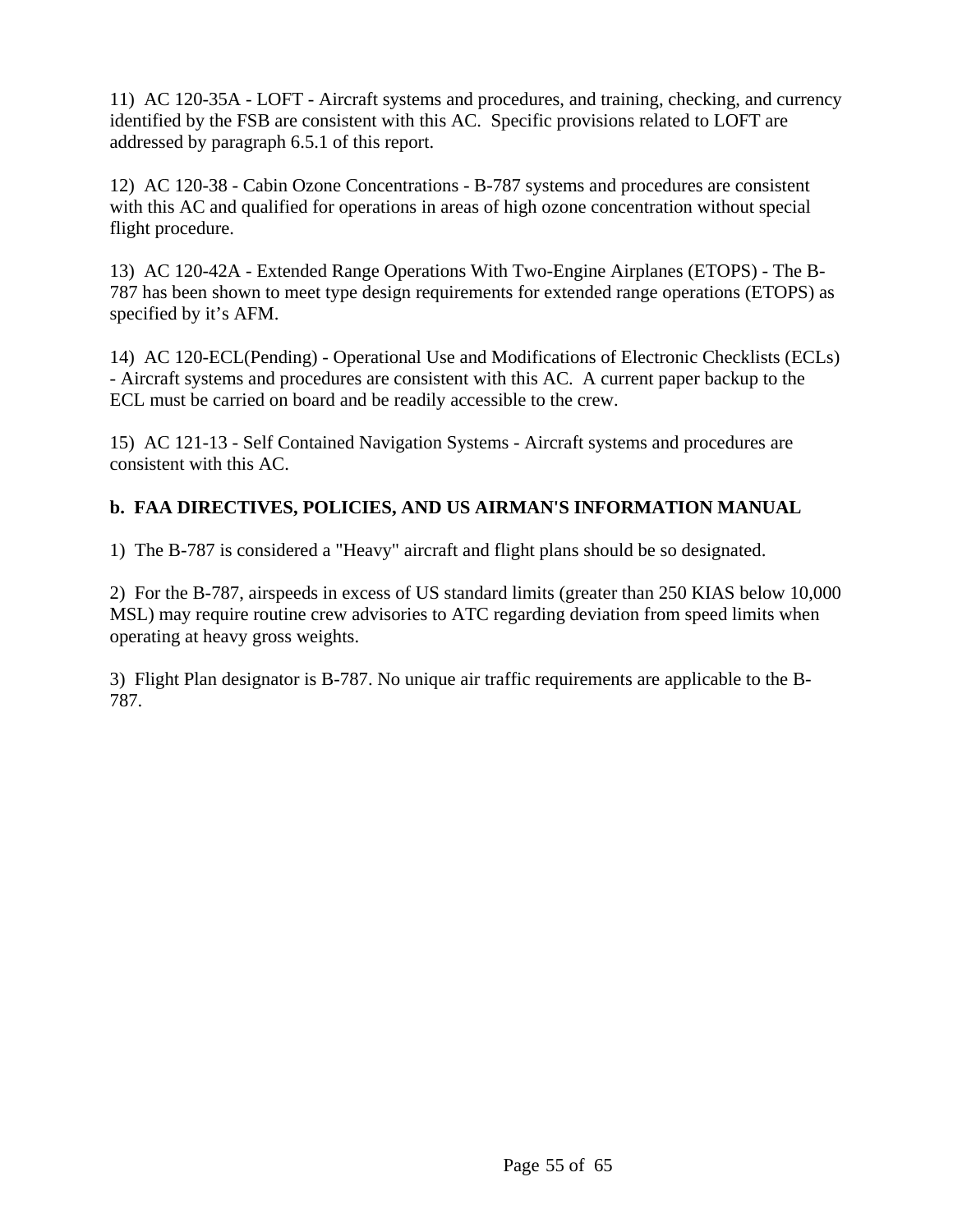# EXAMPLE FULL TRANSITION COURSE FOOTPRINT

# Flight Training Curriculum

# B-787 Transition Footprint (FAR 121.424 Appendix E)

From all non-FMS flight decks (full transition)

| CBT/Academics, Performance,<br>and Exam. |               | ⊶H"   |  |
|------------------------------------------|---------------|-------|--|
|                                          | <b>10 FBS</b> | 7 FFS |  |

| ---<br>$12 \mu$ | $\mathbf{v}$ |
|-----------------|--------------|

20 days total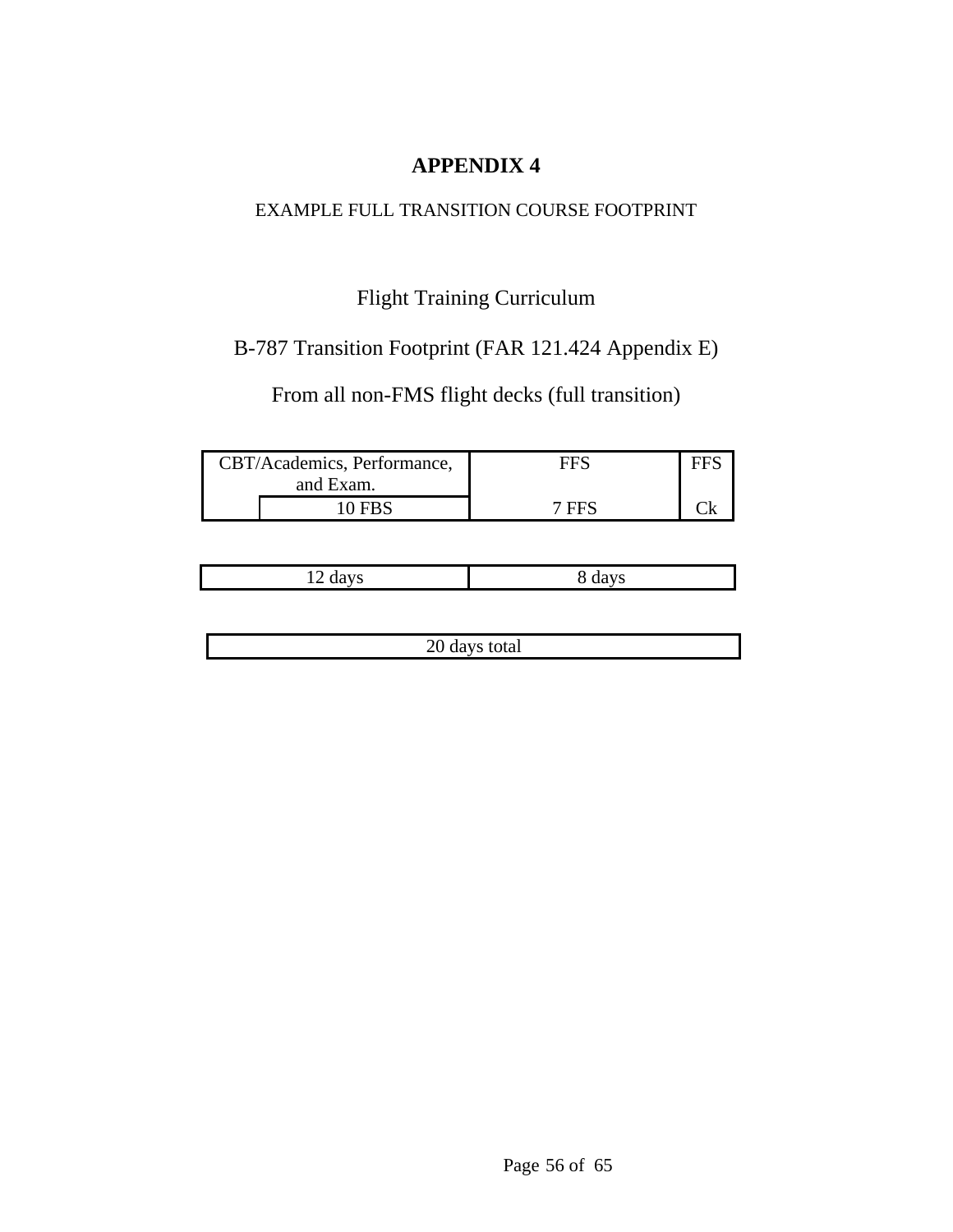#### EXAMPLE DIFFERENCES COURSE

# Flight Training Curriculum

# B-787 Differences Footprint (CFR PART 121.424 Appendix E)

# From B-777 to B-787

| CBT/Academics, Performance, |         | FFS   |  |
|-----------------------------|---------|-------|--|
| and Exam.                   |         |       |  |
|                             | $2$ FRS | 1 FFS |  |

5 days total

Note 1: The B-787 differences curriculum requires the pilot to be type rated in the B-777, with a current proficiency check as specified in CFR PART 61.57, and Boeing EFB proficient.

Note 2: The B-787 FBS must be qualified at a Level 5 FTD or higher for the B-777 to B-787 Differences course.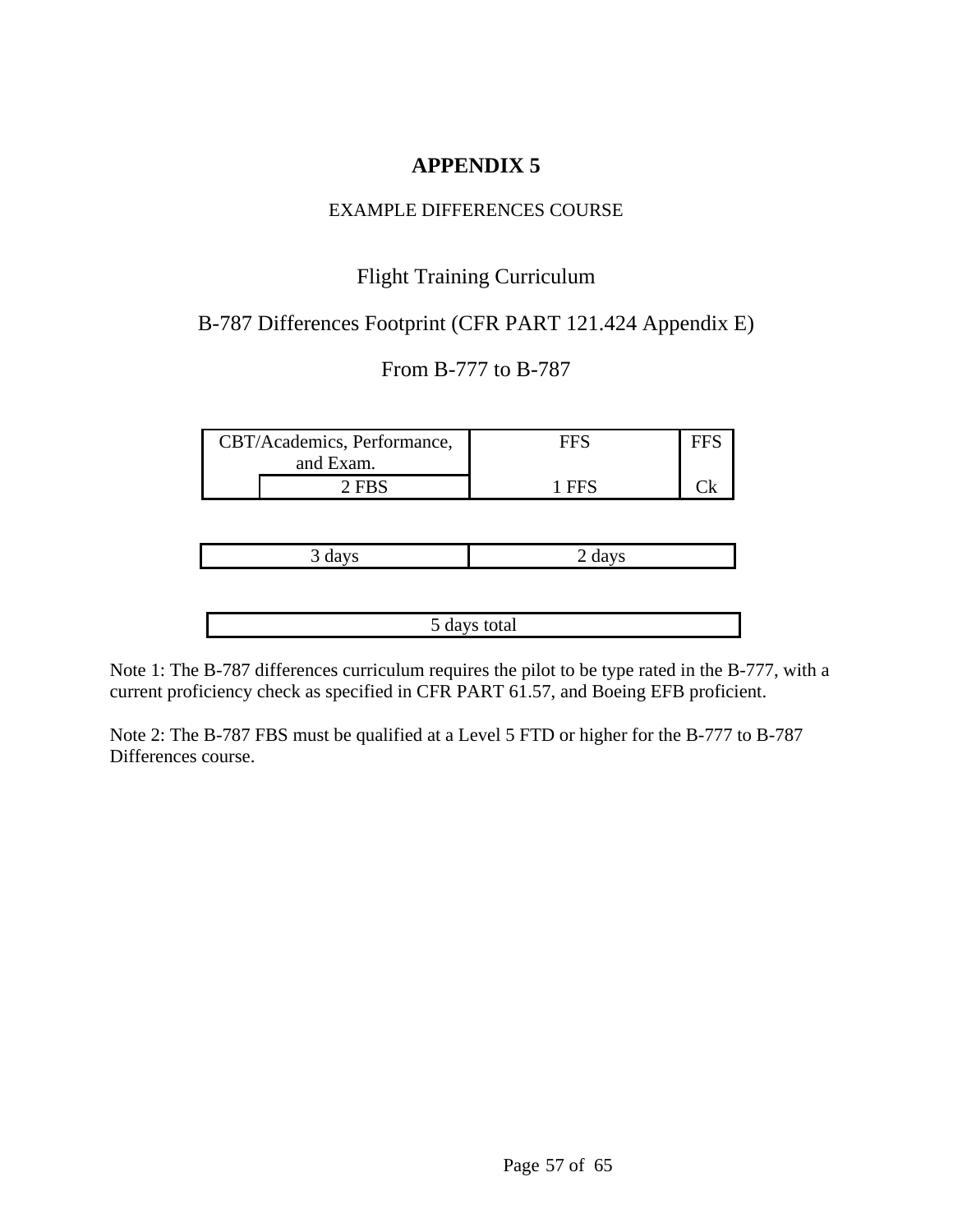# EXAMPLE SHORTENED TRANSITION FOOTPRINT

# Flight Training Curriculum

# B-787 Shortened Transition Footprint (CFR PART 121.424 Appendix E)

From all other Boeing FMS flight decks (shortened transition)

| CBT/Academics, Performance, |       | HHN.     |  |
|-----------------------------|-------|----------|--|
| and Exam.                   |       |          |  |
|                             | 6 FBS | LOS/LOFT |  |

13 days total

Previous Boeing FMS flight deck experience

Similar airplane systems, autopilot/autothrottle, FMC operation, EFIS and overall flight deck design.B-737-Classic and NG, B-757/767, B-747-4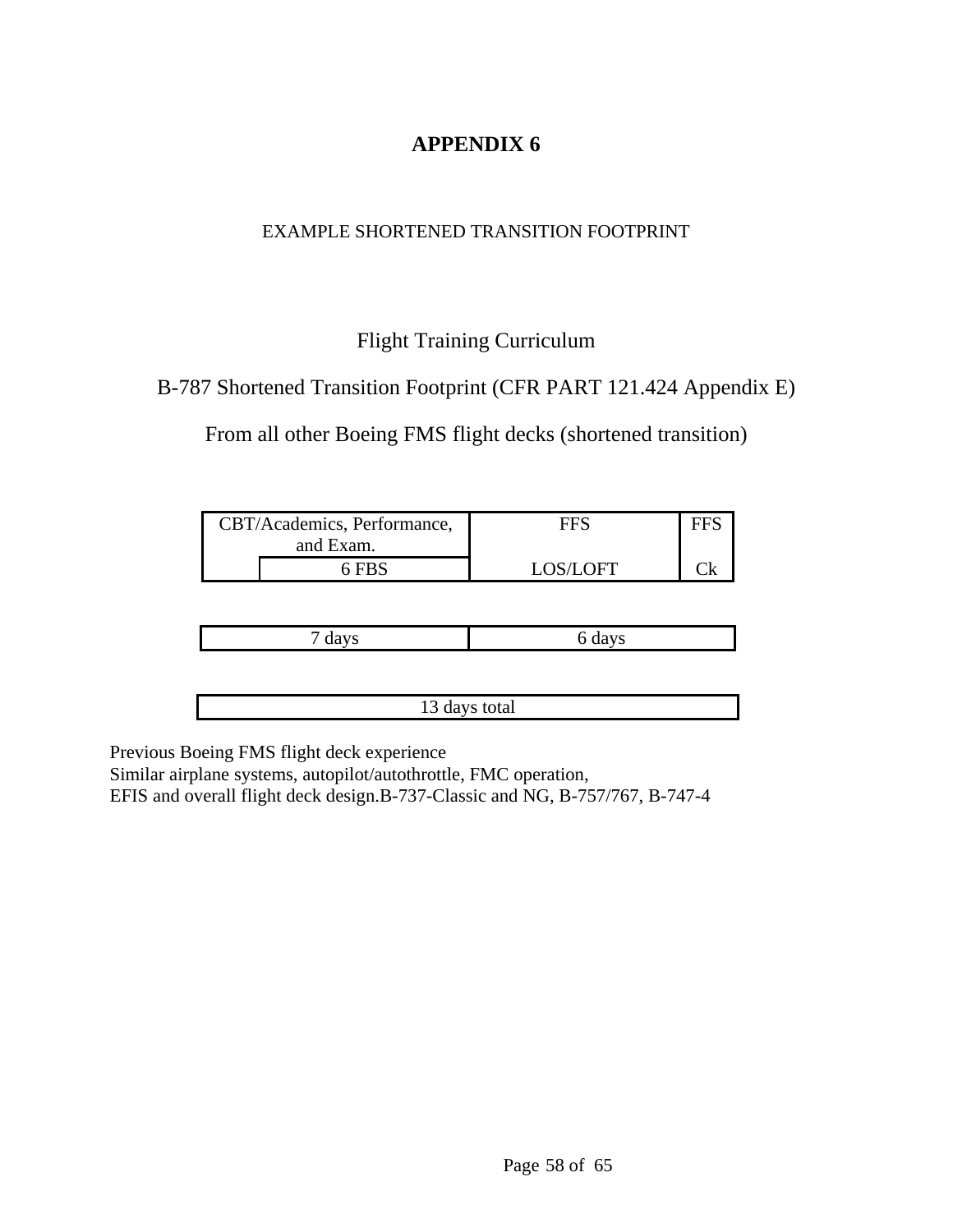# EXAMPLE FLIGHT ATTENDANT TRAINING

# B-787 Flight Attendant Transition Training (CFR Part 121.421)

The training modules addressed in the B-787 training program are considered to reflect the minimum training requirements for an emergency evacuation of the B-787 aircraft. In addition, these training modules were designed to train to the minimum evacuation performance standards required for optimum flight attendant performance proficiency when evacuating the B-787 aircraft. When approving B-787 training programs, the FAA must consider the category of training to be addressed, the complexity of the different related aircrafts of the B-787 aircraft, and the complexity of the type of operation to be conducted.

- 1. B-787 Aircraft Familiarization and Systems Orientation
- Aircraft characteristics and description including cabin configuration
- Description of the function and operation of the flight attendant jumpseat restraint system
- Description and location of emergency exits
- Door opening controls and indicators
- Arming and disarming of emergency evacuation system
- Door operating procedures in the normal mode
- Door operating procedures in the emergency mode including slide/raft deployment
- Description of the emergency communication and lighting systems
- 2. B-787 Flight Attendant-Evacuation Responsibilities
- Flight attendant numbering system and duty stations
- Flight attendant jumpseat restraint system and protective position at jumpseat
- Switches and controls to be used at assigned station
- Exit assignment(s) including where and how to assess conditions outside the aircraft
- Operation of exit controls including location of manual inflation handle
- Protective position at exit and dedicated assist space
- Evacuation commands and actions
- Helper requirements
- 3. B-787 Evacuation Procedures
- Flight attendant readiness including assuming protective position
- Maintaining brace position until aircraft comes to a complete stop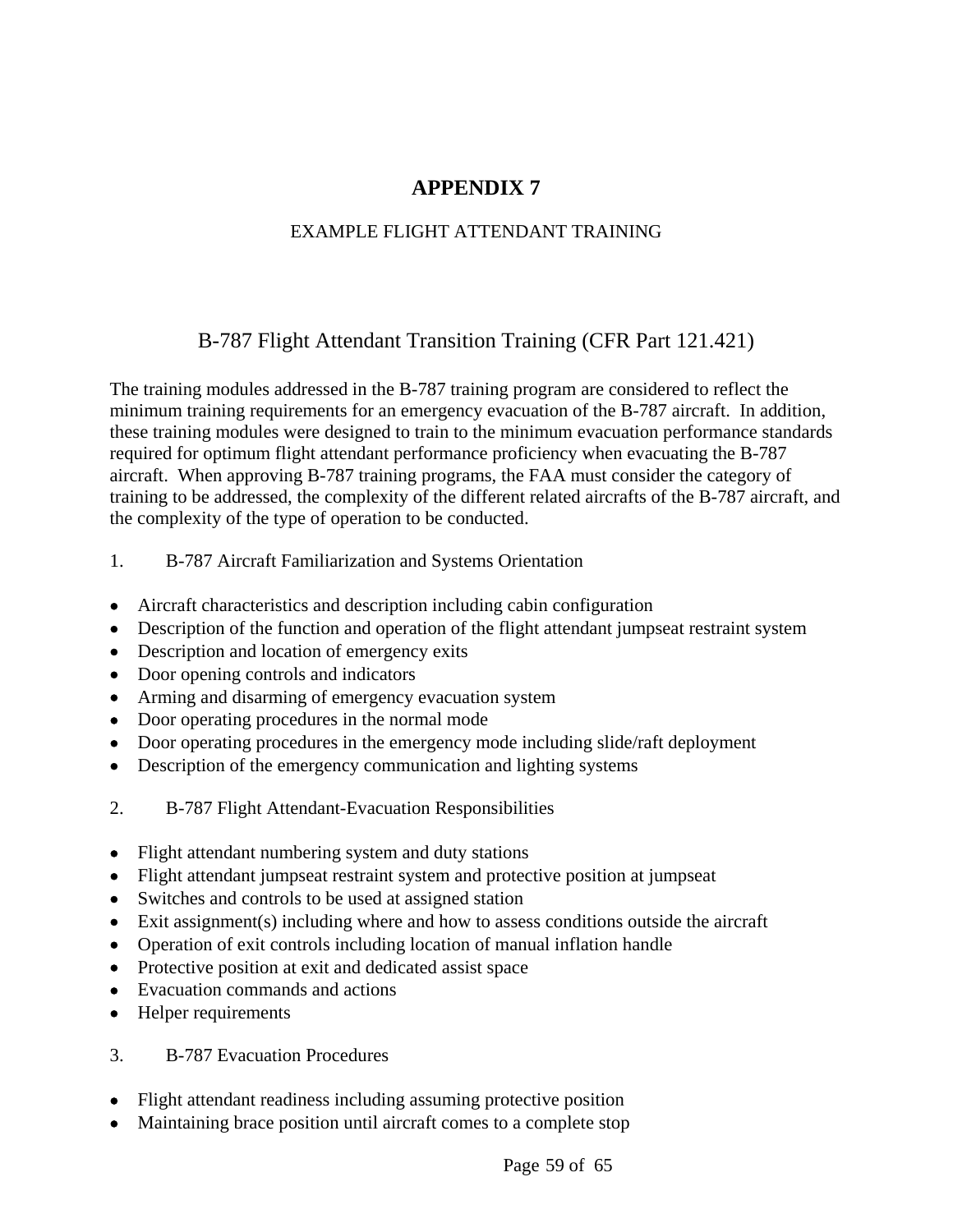- Releasing seatbelt and getting out of seat
- Assessing conditions
- Decision to evacuate and initiation of evacuation
- Ensuring activation of emergency lights
- Commanding passengers to release seatbelts and evacuate
- Assessing exit condition while commanding passengers to stand back
- IF EXIT IS USABLE: opening of exit and assuming protective position in dedicated assist space.

 NOTE: One area of training that needs to be emphasized in respect to an inoperative or blocked door is redirecting passengers in a positive and persuasive manner to an operative door. This would maximize the flow rates to an operative door which would aid in reducing the evacuation times.

- Pulling manual inflation handle
- Commanding passengers to stand back until slide/raft fully deployed
- Commanding passengers to evacuate at exit and run away from aircraft
- Continuing to assess conditions inside and outside the aircraft to ensure passenger flow is maintained
- Taking appropriate action to assist hesitant passengers
- When passenger flow has ceased at exit, taking appropriate actions to assist and redirect passengers at adjacent exit(s)
- Exiting aircraft following last passenger, using nearest exit
- IF EXIT NOT USABLE: blocking exit to prevent passenger egress while commanding passengers that exit is blocked
- Assessing usability of other doors in vicinity
- Visually determining that passenger flow has been established through a usable exit before redirecting passenger flow
- Directing passengers to nearest usable exit by issuing appropriate commands and using arms and hands to point passengers in direction of exit
- When in flight attendant's best judgment, passenger flow has been established away from a non usable exit and toward a usable exit, proceeding to appropriate location to best direct passengers to active exits
- Maintaining awareness of evacuation progress at other usable exits and directing (or redirecting) passengers as necessary to maintain equal flow to each exit
- FLIGHT ATTENDANTS NOT ASSIGNED TO AN EXIT: flight attendant readiness including assuming protective position
- Maintaining brace position until aircraft comes to a complete stop
- Releasing seatbelt and getting out of seat
- Assessing conditions and directing passengers to usable exits
- 4. Door Training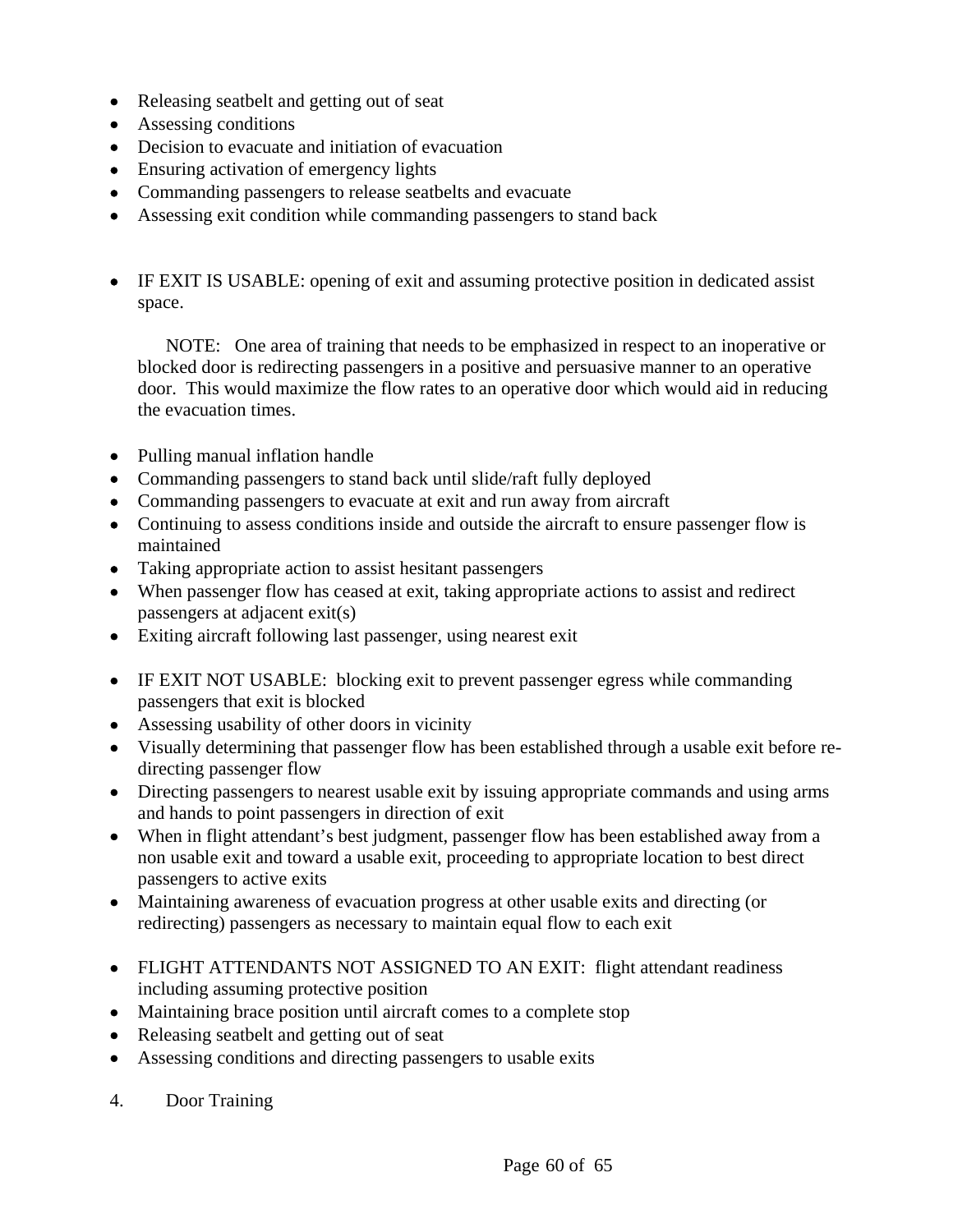- INSTRUCTOR DEMONSTRATION: normal opening/closing, including use of gust lock
- Arming and disarming of emergency evacuation system including visual indicators
- Assessing conditions
- Emergency door operation including pulling of manual inflation handle
- Assuming protective position
- ALL FLIGHT ATTENDANTS PERFORM: one time arming and disarming of emergency evacuation system
- Verbal review of evacuation protocol
- Evacuation protocol including one successful opening of the door in the armed mode and one successful opening of the door in the emergency mode (average five minutes per trainee)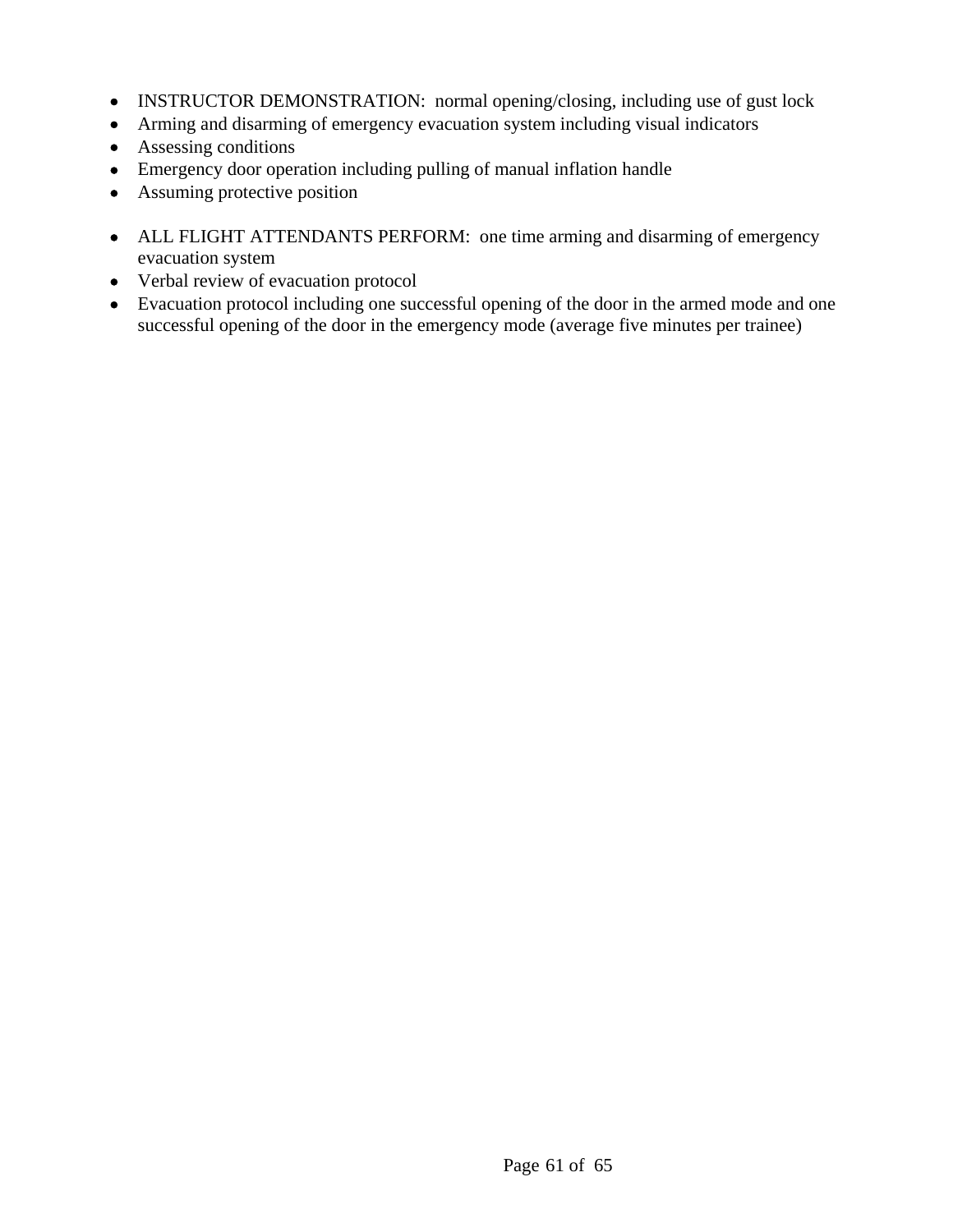#### FLIGHTCREW SLEEPING QUARTERS AND REST FACILITIES

#### FLIGHTCREW SLEEPING QUARTERS AND REST FACILITES

In accordance with the guidance provided by AC 120-31 – Flightcrew Sleeping Quarters and Rest Facilities, the B-787 Flight Standardization Board (FSB) has conducted a comprehensive review of the B-787 Door 1 Overhead Flightcrew Rest facilities, as documented in the Certification Plan D925W071, and finds the facilities in compliance with 14 CFR Part 121.485 (a). Further, the FSB reviewed B-787 Door 3 and Door 5 Overhead Flight Attendant Rest facilities and found the safety-related features of the design to be equivalent to the Door 1 Overhead Flight Crew Rest facilities. Future changes to the approved configuration that affect crewmember emergency and/or related training shall require subsequent evaluation and approval by the FSB. The Principal Operating Inspector (POI) in lieu of an on-site operational evaluation may use this statement of compliance.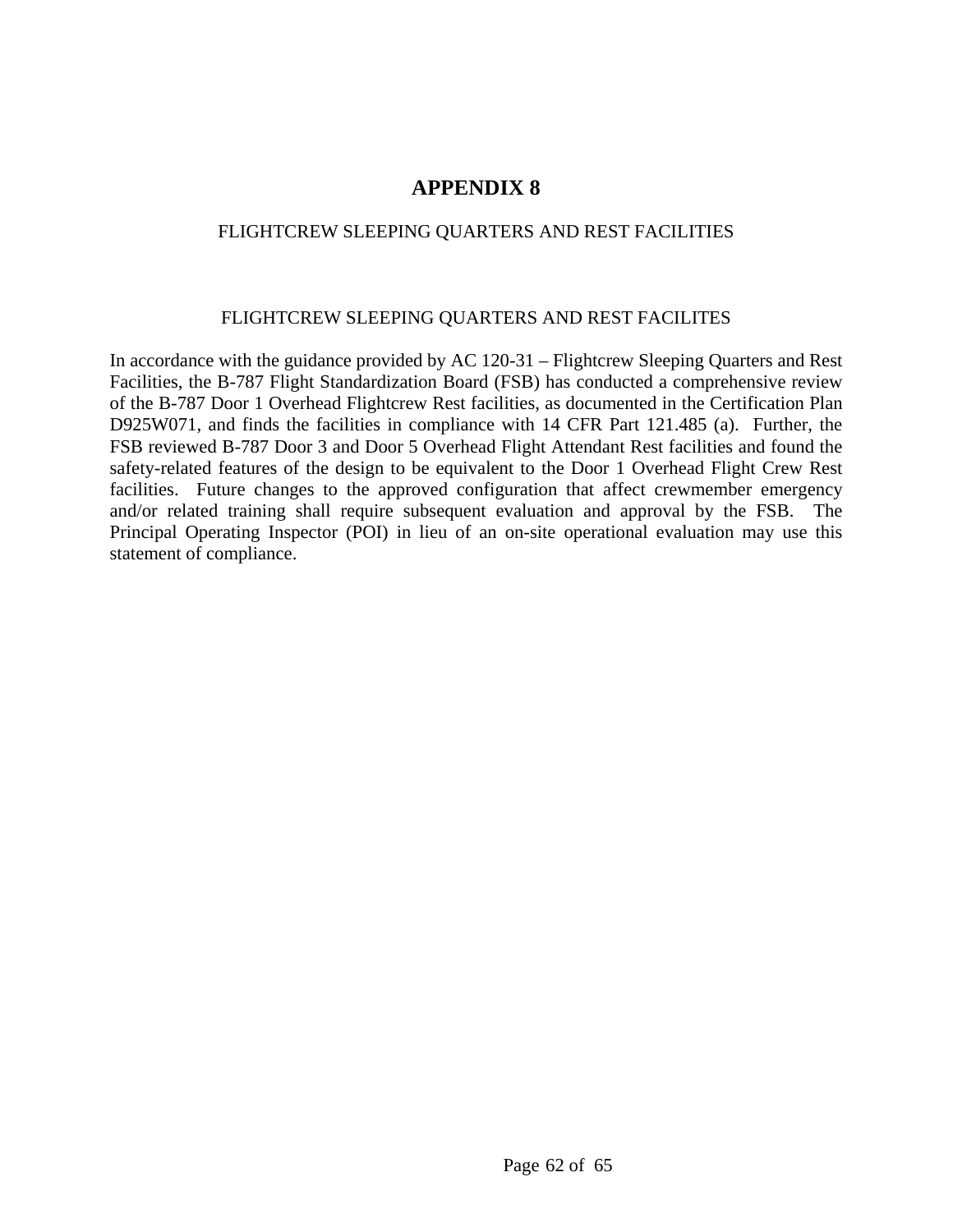# EXAMPLE HUD TRAINING REQUIRMENTS

#### HEAD UP DISPLAY TRAINING REQUIREMENTS

The HUD pilot training is integrated in all B-787 ground and flight training. The HUD is a dual installation so both pilots will be trained on the HUD. Additional training is required for operators to receive credit for low visibility operations.

- 1. INITIAL GROUND TRAINING: For airline operators, initial training should be conducted in accordance with the applicable provisions of CFR PART 121.415, 121.419, 121.424, 121.427 and the airline operation specifications. For all operators, the initial ground training program should include the following elements:
	- A. Classroom instruction (or CBT) covering HUD operational concepts, crew duties and responsibilities and operational procedures including preflight, normal and nonnormal pilot activities.
	- B. Classroom instruction (or CBT) on the HUD symbology set and it's inter-relationship with airplane aerodynamics, inertial factors and environmental conditions.

C. A HUD pilot training manual or equivalent material in the Operations Manual which explains all modes of operation, the use of various HUD controls, clear descriptions of HUD symbology including limit conditions and failures, and incorporating use of the HUD into existing crew procedures

2. Initial Flight Training: For all operators, initial flight training should be conducted in accordance with the applicable provisions of CFR Part121 or CFR Part 142. HUD familiarization and proficiency is integrated into the flight training program. For flight simulator training, approach training should be conducted with a sufficient final approach segment to identify and train the appropriate symbology and HUD usage.

 The following flight training program is generic in nature and should not be construed to dictate what is included in the course of instruction. This training can be integrated in the basic training course. Each operator has his own unique requirements, route structure, fleet composition and operations policies to consider in developing their training program.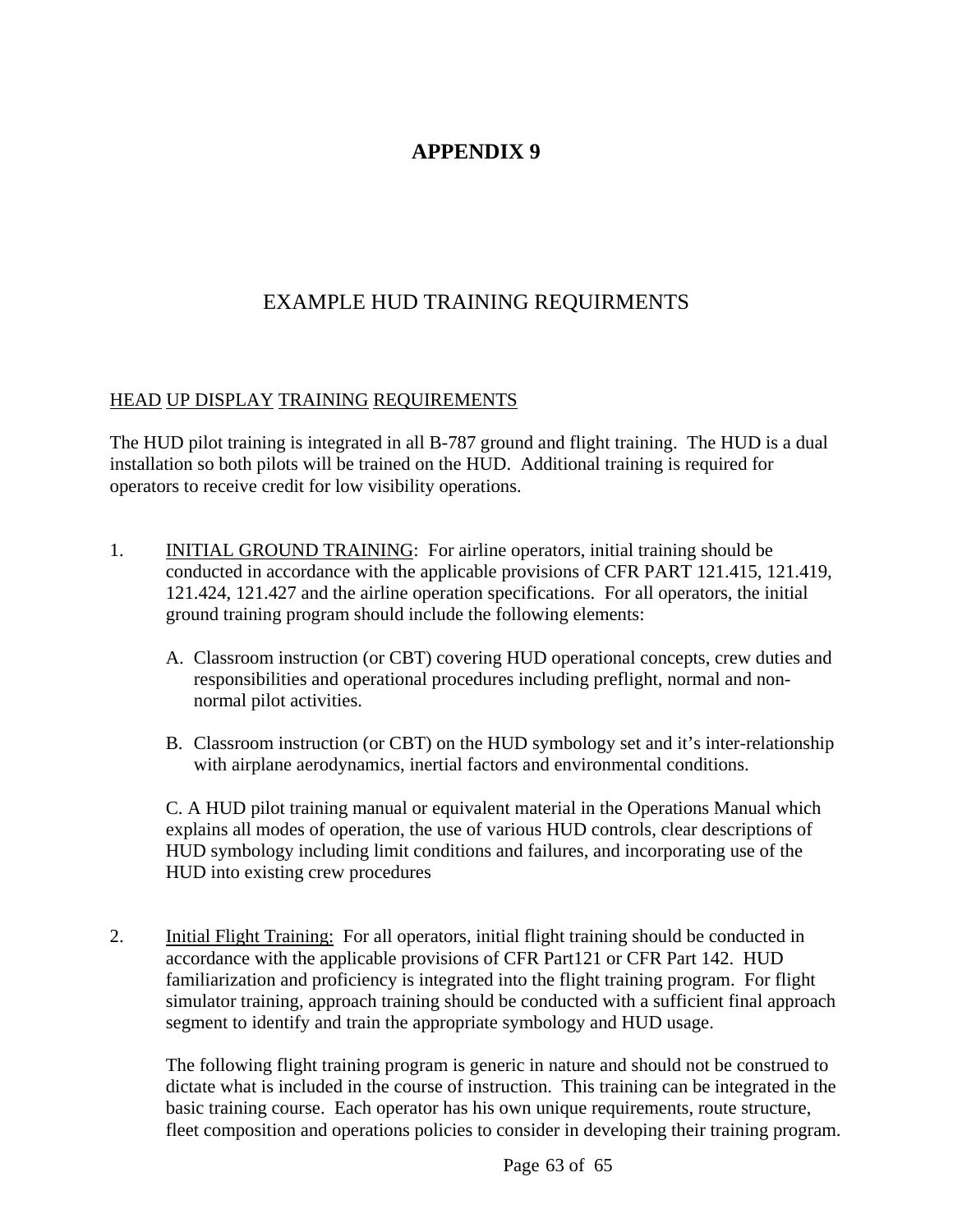Therefore, what follows might be considered as a guide to an operator who is tailoring a HUD training program to fit his own needs.

A. Airwork - Airwork integrated into the training program. Emphasis should be placed on HUD unique symbology, i.e., flight path, flight path acceleration, airspeed error tape, and the commonality with the heads down display (the PFD). When this training is complete, the trainee should have a thorough understanding of the relationship between aircraft flight path parameters and the HUD symbology.

- B. Visual Approaches Sufficient approach work to show HUD symbology and use in relation to glide path, centerline control, and crosswind conditions
- C. Instrument Approaches Sufficient ILS/GLS and non-ILS approaches, missed approaches, and landings with appropriate weather minimums to show HUD symbology and gain proficiency in these maneuvers.

## **HUD TAKEOFF DURING LOW VISIBILITY OPERATIONS**

#### TRAINING REQUIREMENTS

For operators authorized for low visibility takeoff operations predicated on use of the HUD TAKEOFF function, training should be conducted in accordance with AC 120-29A and AC 120- 28D.

#### RECURRENT REQUIREMENTS

For operators authorized for low visibility operations predicated on use of the HUD TAKEOFF function, recurrent training should be conducted in accordance with AC 120-29A and AC 120- 28D.

Selected ground training subjects should be reviewed annually.